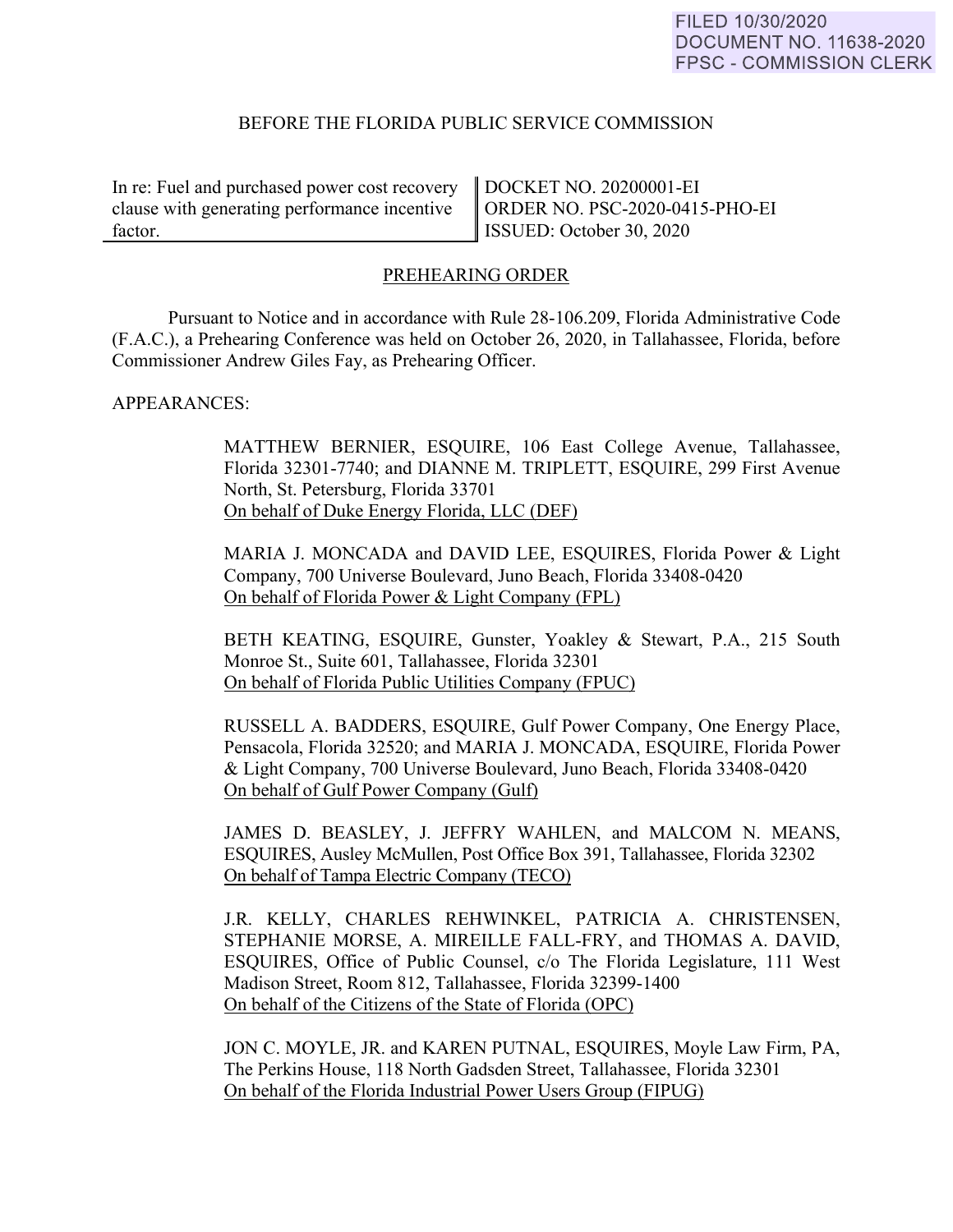> JAMES W. BREW and LAURA WYNN BAKER, ESQUIRES, Stone Mattheis Xenopoulos & Brew, PC, 1025 Thomas Jefferson St., NW, Eighth Floor, West Tower, Washington, DC 20007 On behalf of White Springs Agricultural Chemicals, Inc. d/b/a PCS Phosphate – White Springs (PCS Phosphate)

> SUZANNE BROWNLESS, ESQUIRE, Florida Public Service Commission, 2540 Shumard Oak Boulevard, Tallahassee, Florida 32399-0850 On behalf of the Florida Public Service Commission (Staff)

> MARY ANNE HELTON, ESQUIRE, Deputy General Counsel, Florida Public Service Commission, 2540 Shumard Oak Boulevard, Tallahassee, Florida 32399- 0850

Advisor to the Florida Public Service Commission

KEITH HETRICK, ESQUIRE, General Counsel, Florida Public Service Commission, 2540 Shumard Oak Boulevard, Tallahassee, Florida 32399-0850 Florida Public Service Commission General Counsel

# **PREHEARING ORDER**

# **I. CASE BACKGROUND**

As part of the continuing fuel and purchased power adjustment and generating performance incentive clause proceedings, an administrative hearing will be held by the Florida Public Service Commission (Commission) on November 3-5, 2020. The purpose of this docket is to review and approve purchased wholesale electric power charges, electric generation facilities' fuel and fuel related costs, and incentives associated with the efficient operation of generation facilities which are passed through to ratepayers through the fuel adjustment factor. The Commission will address those issues listed in this prehearing order. The Commission has the option to render a bench decision with agreement of the parties on any or all of the issues listed below.

# **II. CONDUCT OF PROCEEDINGS**

 Pursuant to Rule 28-106.211, Florida Administrative Code (F.A.C.), this Prehearing Order is issued to prevent delay and to promote the just, speedy, and inexpensive determination of all aspects of this case.

State buildings are currently closed to the public and other restrictions on gathering remain in place due to COVID-19. Accordingly, the hearing will be conducted remotely, and all parties and witnesses shall be prepared to present argument and testimony by communications media technology. The Commission shall act as the host of the hearing and will use a combination of technologies to ensure full participation. The Commission will employ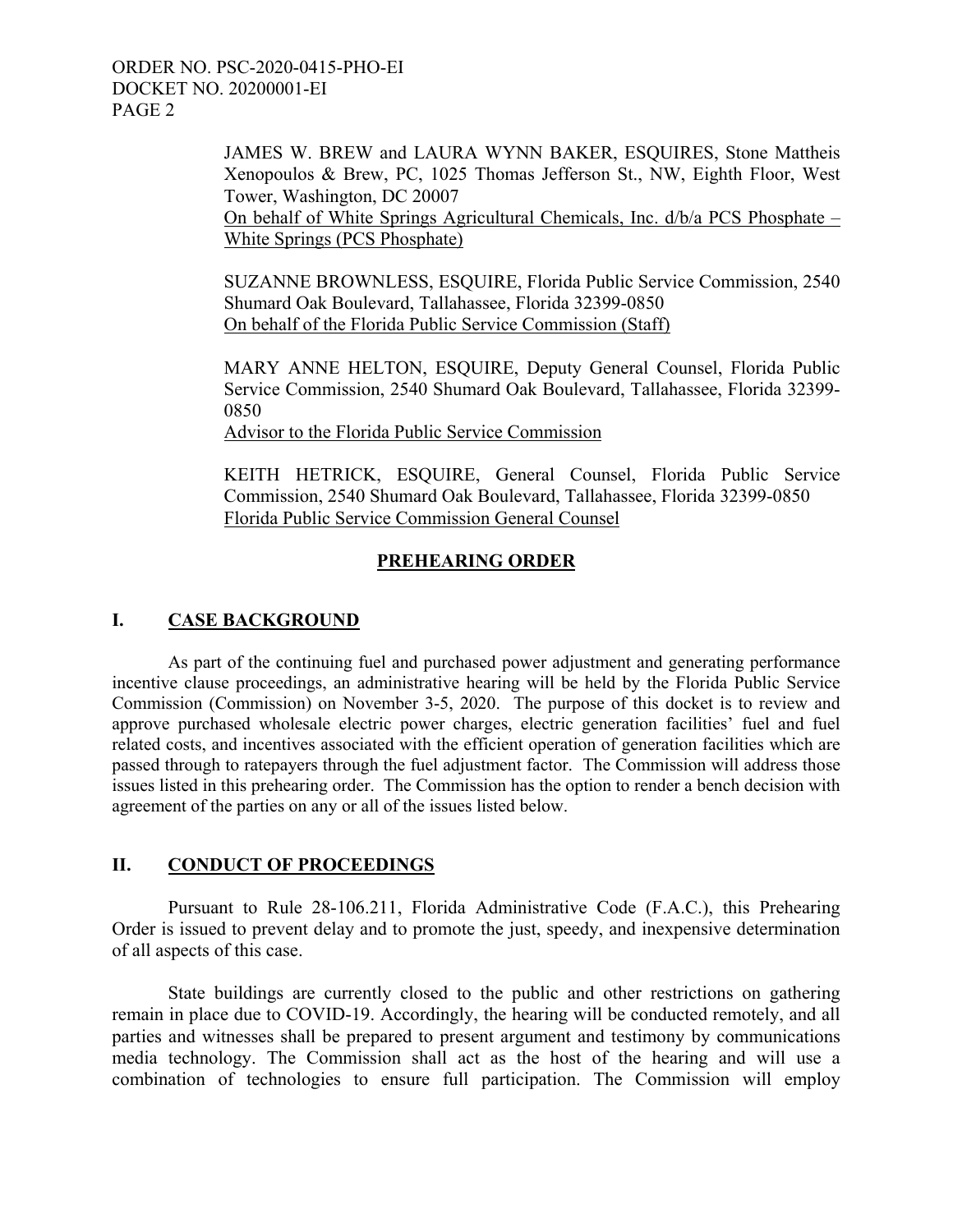GoToMeeting as an audio and video platform for the hearing, which will include a telephone number for audio-only participation.

 A GoToMeeting invitation shall be provided to counsel for each party. It shall be the responsibility of counsel to provide their clients, client representatives, and witnesses with the invitation, which will allow them to access the hearing, as necessary. Counsel for each party will also be provided the call-in number for audio participation.

Any member of the public who wants to observe or listen to the proceedings may do so by accessing the live video broadcast on each day of the hearing, which is available from the Commission website. Upon completion of the hearing, the archived video will also be available.

# **III. JURISDICTION**

 This Commission is vested with jurisdiction over the subject matter by the provisions of Chapter 366, Florida Statutes (F.S.). This hearing will be governed by said Chapter and Chapters 25-6, 25-22, and 28-106, F.A.C., as well as any other applicable provisions of law.

# **IV. PROCEDURE FOR HANDLING CONFIDENTIAL INFORMATION**

 Information for which proprietary confidential business information status is requested pursuant to Section 366.093, F.S., and Rule 25-22.006, F.A.C., shall be treated by the Commission as confidential. The information shall be exempt from Section 119.07(1), F.S., pending a formal ruling on such request by the Commission or pending return of the information to the person providing the information. If no determination of confidentiality has been made and the information has not been made a part of the evidentiary record in this proceeding, it shall be returned to the person providing the information. If a determination of confidentiality has been made and the information was not entered into the record of this proceeding, it shall be returned to the person providing the information within the time period set forth in Section 366.093, F.S. The Commission may determine that continued possession of the information is necessary for the Commission to conduct its business.

 It is the policy of this Commission that all Commission hearings be open to the public at all times. The Commission also recognizes its obligation pursuant to Section 366.093, F.S., to protect proprietary confidential business information from disclosure outside the proceeding. Therefore, any party wishing to use any proprietary confidential business information, as that term is defined in Section 366.093, F.S., at the hearing shall adhere to the following:

(1) When confidential information is used in the hearing that has not been filed as prefiled testimony or prefiled exhibits, parties must follow the procedures for providing confidential electronic exhibits to the Commission Clerk prior to the hearing.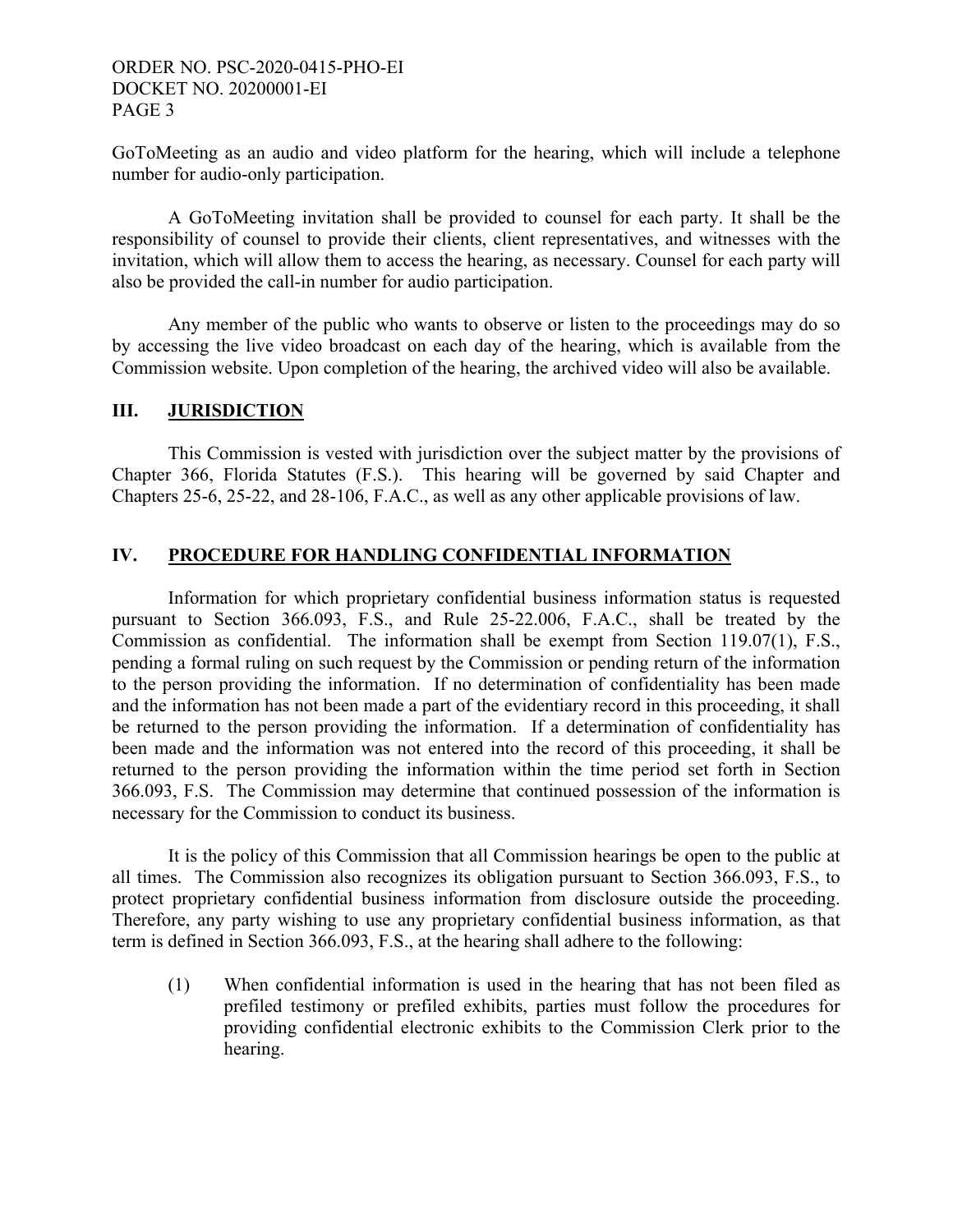(2) Counsel and witnesses are cautioned to avoid verbalizing confidential information in such a way that would compromise confidentiality. Therefore, confidential information should be presented by electronic exhibit.

 If a confidential exhibit has been admitted into evidence, the copy provided to the court reporter shall be retained in the Office of Commission Clerk's confidential files. If such material is admitted into the evidentiary record at hearing and is not otherwise subject to a request for confidential classification filed with the Commission, the source of the information must file a request for confidential classification of the information within 21 days of the conclusion of the hearing, as set forth in Rule 25-22.006(8)(b), F.A.C., if continued confidentiality of the information is to be maintained.

# **V. PREFILED TESTIMONY AND EXHIBITS; WITNESSES**

 Testimony of all witnesses to be sponsored by the parties has been prefiled and will be inserted into the record as though read after the witness has taken the stand and affirmed the correctness of the testimony and associated exhibits. All testimony remains subject to timely and appropriate objections. Upon insertion of a witness' testimony, exhibits appended thereto may be marked for identification. Each witness will have the opportunity to orally summarize his or her testimony at the time he or she takes the stand. Summaries of testimony shall be limited to three minutes.

Witnesses are reminded that, on cross-examination, responses to questions calling for a simple yes or no answer shall be so answered first, after which the witness may explain his or her answer. After all parties and Staff have had the opportunity to cross-examine the witness, the exhibit may be moved into the record. All other exhibits may be similarly identified and entered into the record at the appropriate time during the hearing.

 The Commission frequently administers the testimonial oath to more than one witness at a time. Therefore, when a witness takes the stand to testify, the attorney calling the witness is directed to ask the witness to affirm whether he or she has been sworn.

The parties shall avoid duplicative or repetitious cross-examination. Further, friendly cross-examination will not be allowed. Cross-examination shall be limited to witnesses whose testimony is adverse to the party desiring to cross-examine. Any party conducting what appears to be a friendly cross-examination of a witness should be prepared to indicate why that witness's direct testimony is adverse to its interests.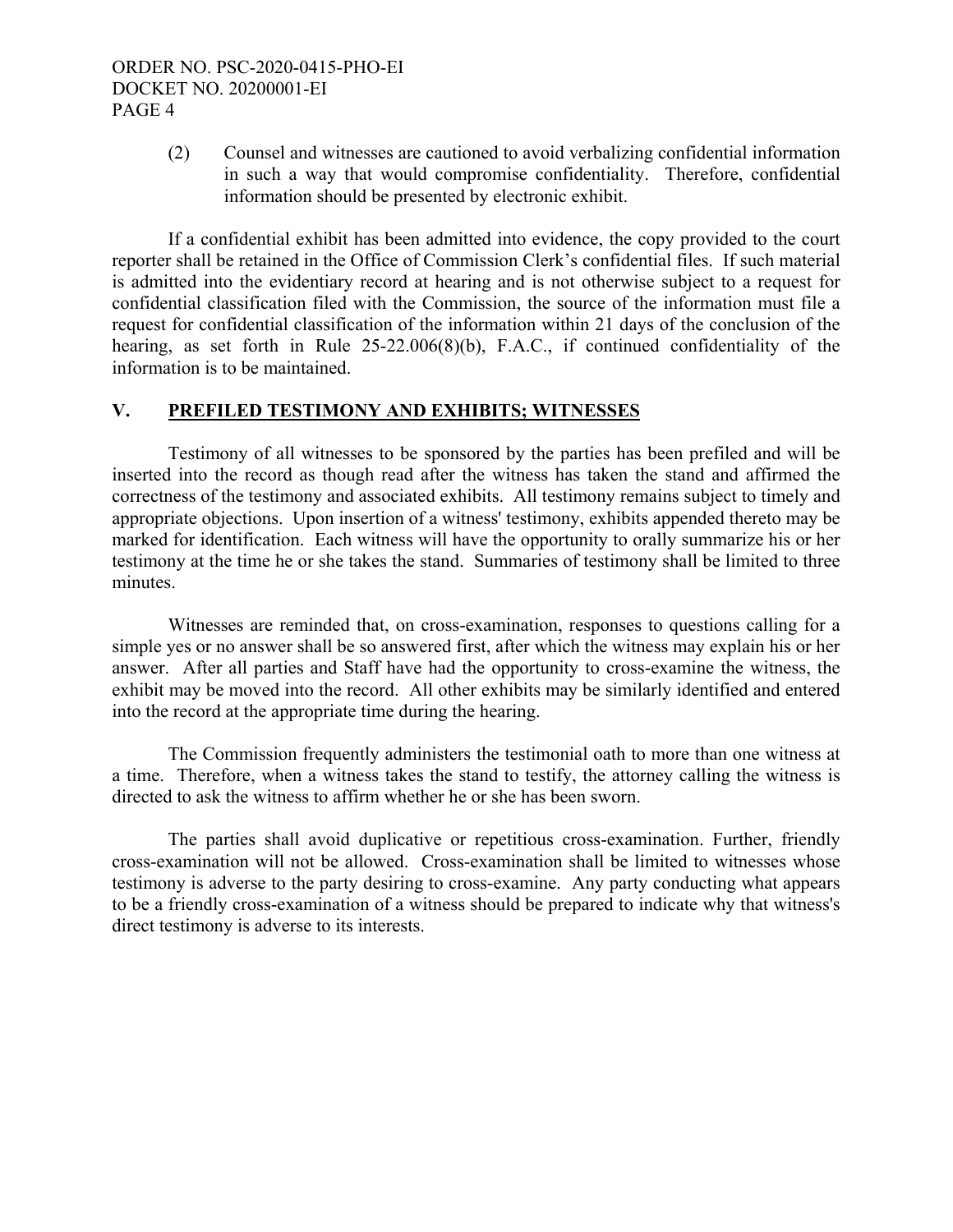# **VI. ORDER OF WITNESSES**

| Witness                              | Proffered By | Issues $#$                               |
|--------------------------------------|--------------|------------------------------------------|
| Direct                               |              |                                          |
| Christopher A. Menendez              | <b>DEF</b>   | 6-11, 18-23 (A-D), 27-36                 |
| *James McClay                        | <b>DEF</b>   | 18                                       |
| *Mary Ingle Lewter                   | <b>DEF</b>   | 16, 17                                   |
| <i><b>*R. B. Deaton</b></i>          | <b>FPL</b>   | 2H, 6-11, 18-22, , 24B, 27-33, 34-<br>36 |
| *G. J. Yupp                          | <b>FPL</b>   | 2B, 2C-2E, 6-11, 18                      |
| R. Coffey                            | <b>FPL</b>   | 2F, 2G, 6-11, 18                         |
| *C.R. Rote                           | <b>FPL</b>   | 16, 17                                   |
| *L. Fuentes                          | <b>FPL</b>   | 2A, 24A                                  |
| *E. J. Anderson                      | <b>FPL</b>   | 2A, 24A                                  |
| <i>*Curtis D. Young</i> <sup>1</sup> | <b>FPUC</b>  | 3A, 8, 9, 10, 11, 18-22, 34-36           |
| *P. Mark Cutshaw                     | <b>FPUC</b>  | 10, 11                                   |
| *Richard L. Hume                     | Gulf         | 4A, 6-11, 18-22, 27-36                   |
| *Charles Rote <sup>2</sup>           | Gulf         | 16, 17                                   |
| *M. Ashley Sizemore                  | <b>TECO</b>  | 6-11, 18-22, 27-35                       |
| *Jeremy B. Cain                      | <b>TECO</b>  | $16 - 18$                                |

 1 Revised 2021 Projection Testimony filed October 22, 2020. 2 Adopts the GPIF Results Testimony and exhibit of Jarvis Van Norman filed on March 16, 2020.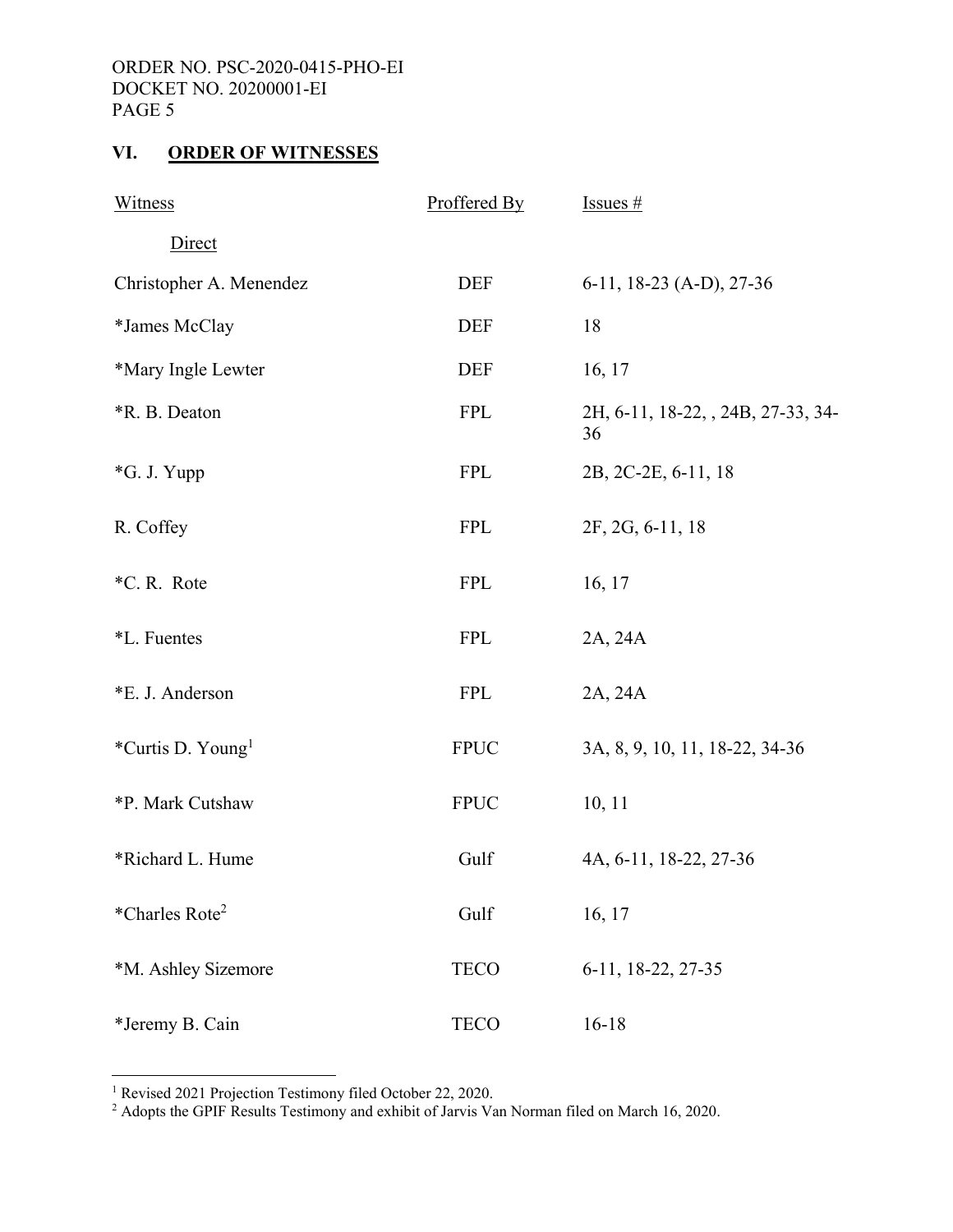| Witness            | Proffered By | Issues $#$ |
|--------------------|--------------|------------|
| *Benjamin F. Smith | <b>TECO</b>  | 18, 31     |
| *John C. Heisey    | <b>TECO</b>  | 5A, 18     |
| *Debra M. Dobiac   | <b>Staff</b> | 4Α         |

**\*** These witnesses have been stipulated to by the parties.

# **VII. BASIC POSITIONS**

- **DEF:** Not applicable. DEF's positions on specific issues are listed below.
- **FPL:** FPL's 2021 Fuel and Purchased Power Cost Recovery factors and Capacity Cost Recovery factors, including its prior period true-ups, are appropriate and reasonable and should be approved. In addition, FPL's refund, including interest, of \$12.4 million and base rate decrease of 0.059% associated with the true-up of the 2018 SoBRA should be approved.
- **FPUC:** The Commission should approve Florida Public Utilities Company's final net true-up for the period January through December 2019, the estimated true-up for the period January through December, 2020, and the purchase power cost recovery factors for the period January through December, 2021.
- **GULF:** It is the basic position of Gulf Power Company that the fuel and capacity cost recovery factors proposed by the Company present the best estimate of Gulf's fuel and capacity expense for the period January 2021 through December 2021 including the true-up calculations, GPIF and other adjustments allowed by the Commission.
- **TECO:** The Commission should approve Tampa Electric's calculation of its fuel adjustment, capacity cost recovery, and GPIF true-up and projection calculations, including the proposed fuel adjustment factor of 3.167 cents per kWh before any application of time of use multipliers for on-peak or off-peak usage; the company's proposed capacity factor for the period January through December 2021; a GPIF reward of \$2,858,056 for performance during 2019 and the company's proposed GPIF targets and ranges for 2021.
- **OPC:** The utilities have the burden of proof to justify and support the recovery of costs and their proposal(s) seeking the Commission's adoption of policy statements (whether new or changed) or other affirmative relief sought, regardless of whether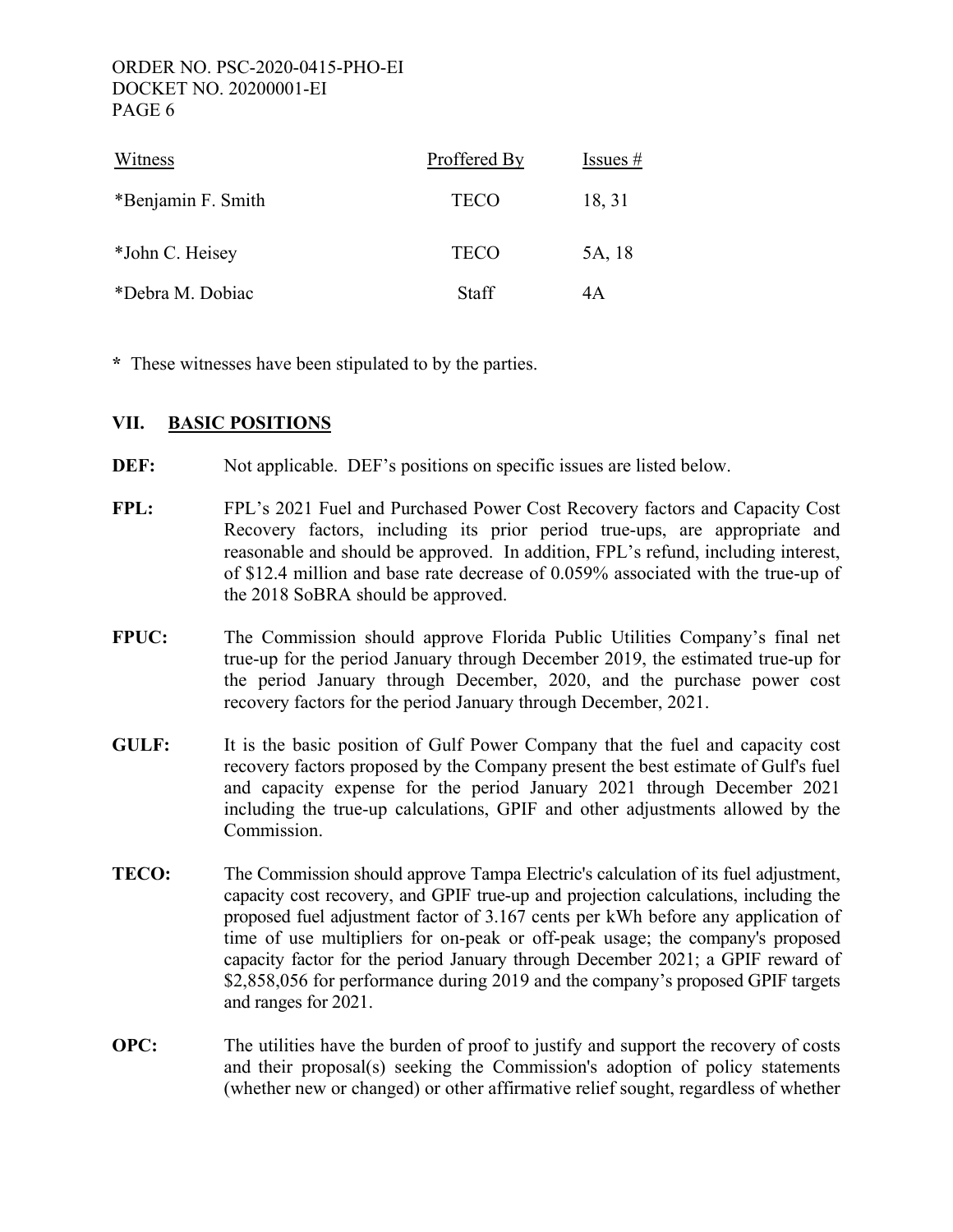the Interveners provide evidence to the contrary. Regardless of whether the Commission has previously approved a program as meeting the Commission's requirements, the utilities must still meet their burden of demonstrating that the costs submitted for final recovery meet the statutory test(s) and are reasonable in amount and prudently incurred.

**FIPUG:** Only reasonable and prudent costs legally authorized and reviewed for prudence should be recovered through the fuel clause. FIPUG maintains that the respective utilities must satisfy their burden of proof for any and all monies or other relief sought in this proceeding.

# **PCS**

**Phosphate:** Only costs prudently incurred and legally authorized should be recovered through the fuel clause. Florida electric utilities, including in particular Duke Energy Florida, LLC ("DEF"), must satisfy the burden of proving the reasonableness of any expenditures for which recovery or other relief is sought in this proceeding.

> At its agenda conference held on September 1, 2020, the Commission voted to adopt, without modifications, the findings and recommendations ("Recommended Order") of the Department of Administrative Hearings ("DOAH") which concluded that DEF should not be permitted to recover in consumer rates the replacement power costs associated with the 2017 DEF Bartow Unit 4 outage and subsequent de-rating. The disputed costs had previously been included in fuel clause charges pending that Commission determination. In its recommendation memorandum, Public Service Commission Staff stated that DEF "should be required to refund \$11.1 million in replacement power associated with its April 2017 Bartow Unit 4 outage and \$5,016,782 for the de-rating of the unit from May 2017 until December of 2019, for a total refund of \$16,116,782."3 Based on the Commission's final Order No. PSC-2020-0368-FOF-EI, issued October 15, 2020, DEF should credit a refund of those costs in the determination of its fuel clause factor to be collected in 2021.

**STAFF:** Staff's positions are preliminary and based on materials filed by the parties and on discovery. The preliminary positions are offered to assist the parties in preparing for the hearing. Staff's final positions will be based upon all the evidence in the record and may differ from the preliminary positions stated herein.

# **VIII. ISSUES AND POSITIONS**

# **COMPANY SPECIFIC ISSUES**

# **Duke Energy Florida, LLC.**

 $\overline{a}$ 

<sup>&</sup>lt;sup>3</sup> Docket No. 20200001, Fuel and purchased power cost recovery clause with generating performance incentive factor, *Memorandum from Public Service Commission Staff* at 23 (Aug. 6, 2020).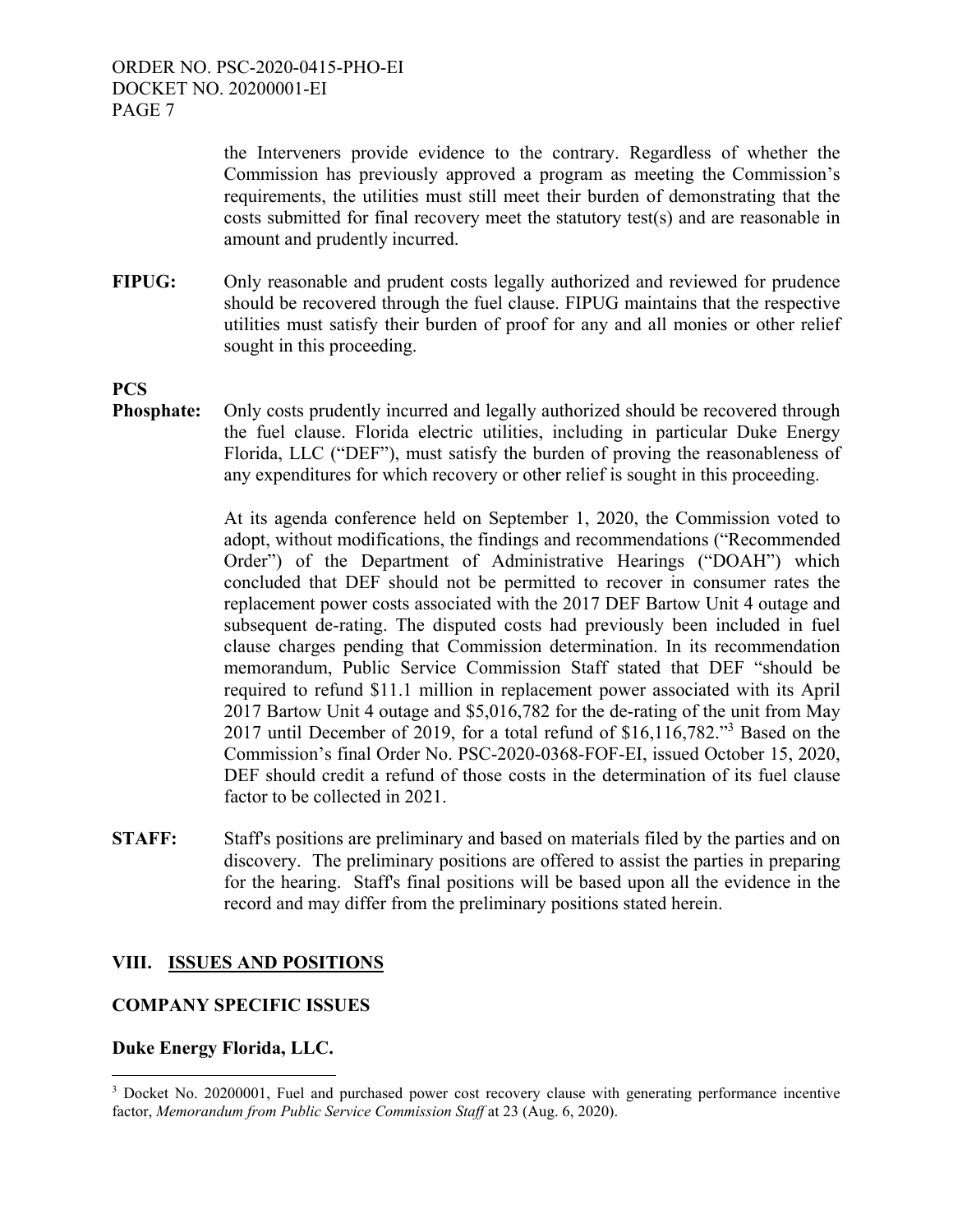# **ISSUE 1A: What action should be taken in response to Commission Order No. PSC-2020-0368-FOF-EI regarding the Bartow Unit 4 February 2017 outage?**

- **DEF:** No action is appropriate at this time. The Commission's Order, PSC-2020-0368-FOF-EI, denying DEF's exceptions and adopting the ALJ's Recommended Order without modification was rendered on October 15, 2020, approximately a month and a half after DEF filed its 2021 projection filing and proposed 2021 fuel factors; given the date the order was rendered in relation to the filing schedule in this docket, the appropriate action will be to incorporate the refund (if any) as part of the true-up process in next year's docket, pending resolution of any appeal or motion for reconsideration. Moreover, pursuant to section 120.68(2)(a), Fla. Stat., DEF is entitled to seek appellate review within thirty days of the rendering of the final order; therefore, DEF is permitted to take an appeal on or before November 15, 2020, twelve days after the final hearing in this docket is scheduled to occur. Under Rule 25-22.061(1), F.A.C., if DEF seeks appellate review it is entitled to a stay of the order's effectiveness pending resolution of that appeal.
- FPL: No position given.
- **FPUC:** No position.
- **GULF:** No position given.
- **TECO:** No position given.
- **OPC:** The Commission voted in Order No. PSC-2020-0368-FOF-EI that DEF was imprudent in causing \$16,116,782 (excluding interest) in replacement power costs related to the Bartow Unit 4 outage and de-rating. These costs should be refunded to customers in the fuel factor applicable to 2021 billings.
- **FIPUG:** Adopt the position of OPC.

**PCS** 

**Phosphate:** The Commission should issue its order consistent with Order No. PSC-2020- 0368-FOF-EI, issued October 15, 2020, but no further independent action is required. Based on that Order, the Commission should direct DEF to reduce its proposed cost recovery amounts for January 2021 through December 2021 by \$16.1 million, plus interest, to refund costs relating to the replacement power and de-rating costs due to the outage of Bartow Unit 4 in April 2017. To the extent that this reduction in allowed cost recovery reduces the fuel cost recovery factors for DEF, corresponding adjustments should be made to those proposed.

**STAFF:** No position at this time.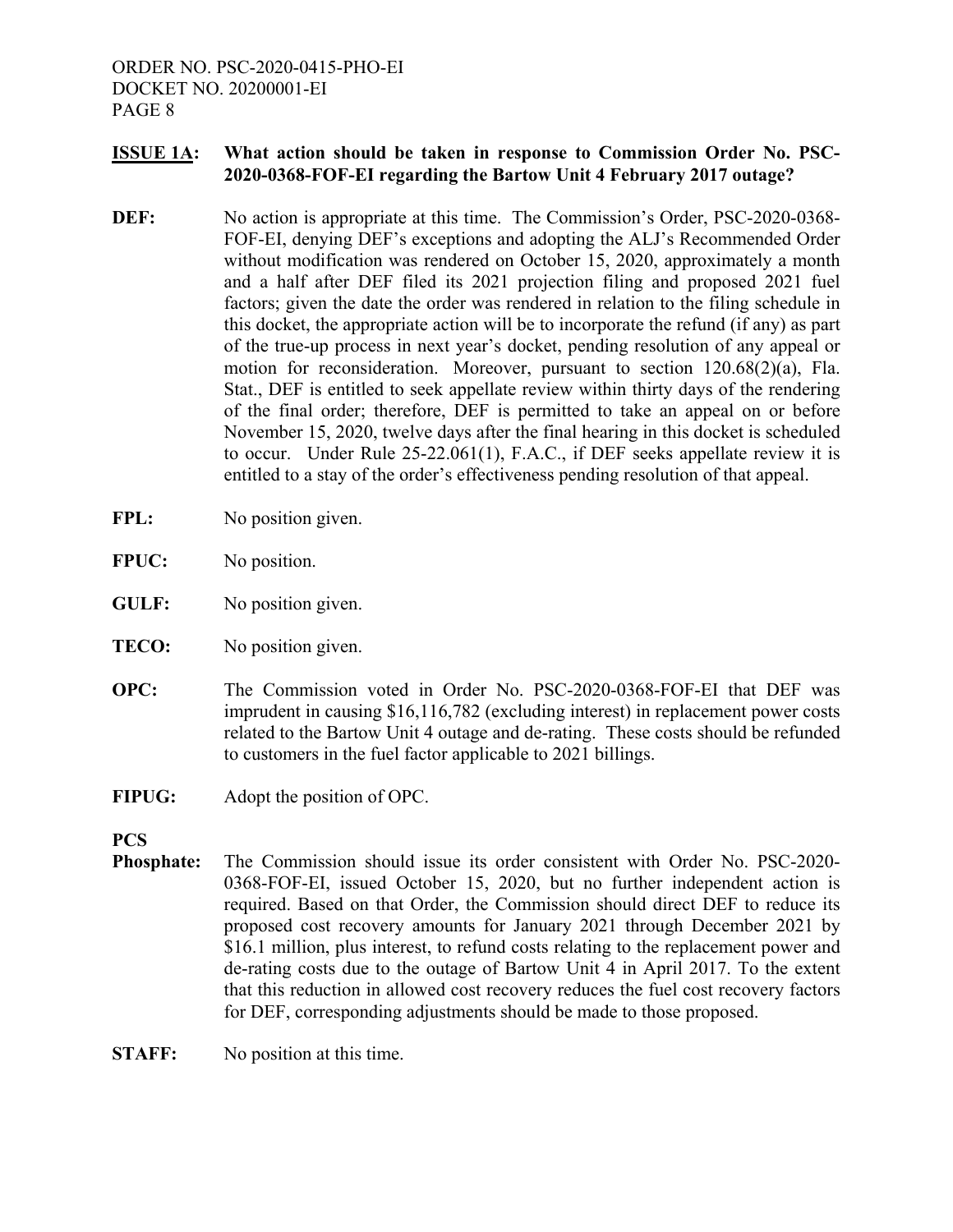**Florida Power & Light Company** 

**ISSUE 2A: What is the appropriate revised SoBRA factor for the 2018 projects to reflect actual construction costs that are less than the projected costs used to develop the initial SoBRA factor?**

*Proposed stipulation – See Section X.* 

**ISSUE 2B: What is the total gain under FPL's Incentive Mechanism approved by Order No. PSC-2016-0560-AS-EI that FPL may recover for the period January 2019 through December 2019, and how should that gain to be shared between FPL and customers?**

*Proposed stipulation – See Section X.* 

**ISSUE 2C: What is the appropriate amount of Incremental Optimization Costs under FPL's Incentive Mechanism approved by Order No. PSC-2016-0560-AS-EI that FPL should be allowed to recover through the fuel clause for Personnel, Software, and Hardware costs for the period January 2019 through December 2019?** 

*Proposed stipulation – See Section X.* 

**ISSUE 2D: What is the appropriate amount of Variable Power Plant O&M Attributable to Off-System Sales under FPL's Incentive Mechanism approved by Order No. PSC-2016-0560-AS-EI that FPL should be allowed to recover through the fuel clause for the period January 2019 through December 2019?** 

*Proposed stipulation – See Section X.*

**ISSUE 2E: What is the appropriate amount of Variable Power Plant O&M Avoided due to Economy Purchases under FPL's Incentive Mechanism approved by Order No. PSC-2016-0560-AS-EI that FPL should be allowed to recover through the fuel clause for the period January 2019 through December 2019?** 

*Proposed stipulation – See Section X.* 

- **ISSUE 2F: Has FPL made reasonable and prudent adjustments, if any are needed, to account for replacement power costs associated with the April 2019 forced outage at St. Lucie Nuclear Power Plant, Unit No. 1?**
- **DEF:** No position.
- **FPL:** No adjustments are needed for the replacement power costs associated with the April 2019 outage at St. Lucie Nuclear Power Plant, Unit No. 1. The Commission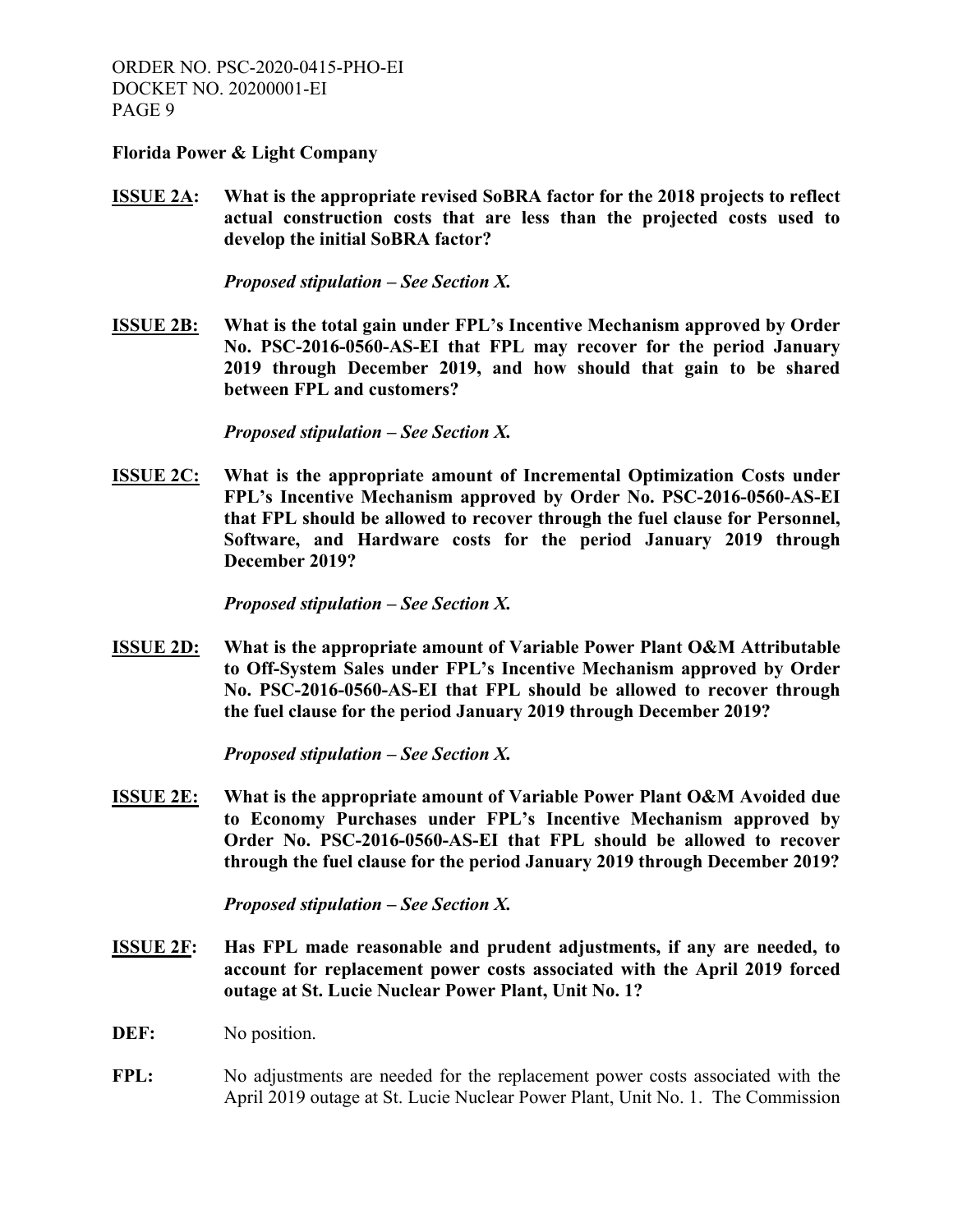has consistently based clause recovery of replacement fuel costs on whether a utility's actions were prudent in the circumstances that led to the need for replacement power. FPL acted prudently with respect to the circumstances that resulted in the April 2019 outage and the associated need for replacement power. Therefore, the replacement power costs should be recovered through the fuel cost recovery clause. (Coffey)

- **FPUC:** No position.
- **GULF:** No position provided.
- **TECO:** No position provided.
- **OPC:** No. At this time FPL has not demonstrated that its actions related to the outage attributed to the magnetic termite were prudent and that replacement power costs should be borne by customers. Likewise, FPL has not demonstrated that its overall stewardship of the nuclear program activities at the St. Lucie and Turkey Point sites are reasonable and prudent.
- **FIPUG:** Adopt the position of OPC.

**PCS** 

- **Phosphate:** No position.
- **STAFF:** Staff has no position at this time.
- **ISSUE 2G: Has FPL made reasonable and prudent adjustments, if any are needed, to account for replacement power costs associated with the March 2020 returnto-service delay at St. Lucie Nuclear Power Plant, Unit No. 2?**
- **DEF:** No position.
- FPL: No adjustments are needed for the replacement power costs associated with the March 2020 return-to-service delay at St. Lucie Power Plant Unit No. 2. The Commission has consistently based clause recovery of replacement fuel costs on whether a utility's actions were prudent in the circumstances that led to the need for replacement power. FPL acted prudently with respect to the circumstances that resulted in the March 2020 return-to-service delay and the associated need for replacement power. Therefore, the replacement power costs should be recovered through the fuel cost recovery clause. (Coffey)
- **FPUC:** No position.
- **GULF:** No position provided.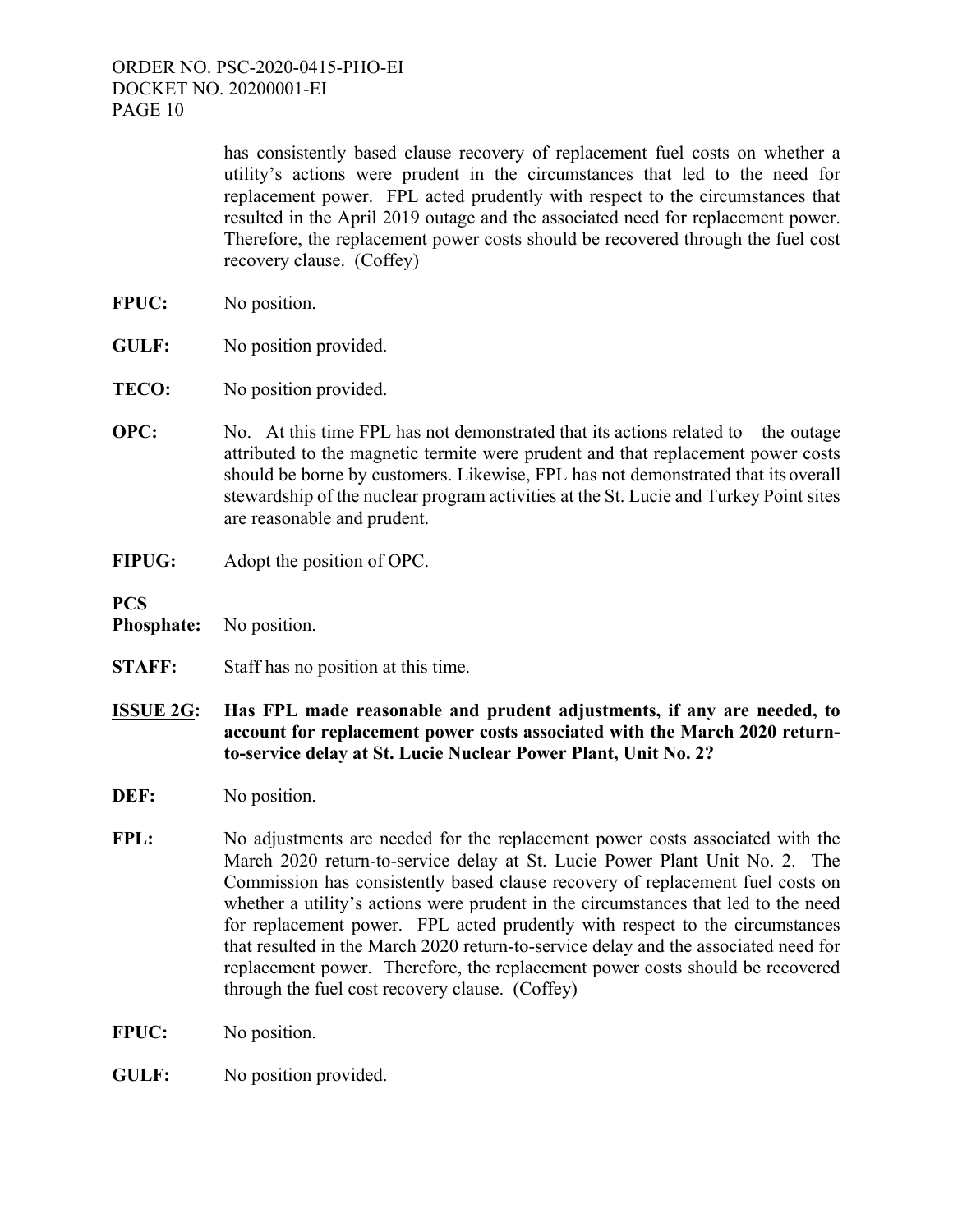- **TECO:** No position provided.
- **OPC:** No. At this time FPL has not demonstrated that its actions related to the outage were prudent and that replacement power costs should be borne by customers. Likewise, FPL has not demonstrated that its overall stewardship of the nuclear program activities at the St. Lucie and Turkey Point sites are reasonable and prudent.
- **FIPUG:** Adopt the position of OPC.

**PCS** 

**Phosphate:** No position.

- **STAFF:** Staff has no position at this time.
- **ISSUE 2H: What is the appropriate subscription credit associated with FPL's Solar Together Program, approved by Order No. PSC-2020-0084-S-EI, to be included for recovery in 2021?**

*Proposed stipulation – See Section X.*

**Florida Public Utilities Company** 

**ISSUE 3A: Should the Commission approve FPUC's revised Fuel and Purchased Power Cost Recovery factors filed in accordance with the Stipulation and Settlement approved in Docket No. 20190156-EI, which reflect the flowthrough of interim rate over-recovery calculated based on 9 months actual and 1 month estimated revenues?** 

*Proposed stipulation – See Section X.* 

**Gulf Power Company** 

**ISSUE 4A: Should the Commission approve as prudent Gulf's actions to mitigate the volatility of natural gas, residual oil, and purchased power prices, as reported in Gulf's April 2020 hedging report?** 

*Proposed stipulation – See Section X.* 

**Tampa Electric Company** 

**ISSUE 5A: What was the total gain under TECO's Optimization Mechanism approved by Order No. PSC-2017-0456-S-EI that TECO may recover for the period January 2019 through December 2019, and how should that gain to be shared between TECO and customers?**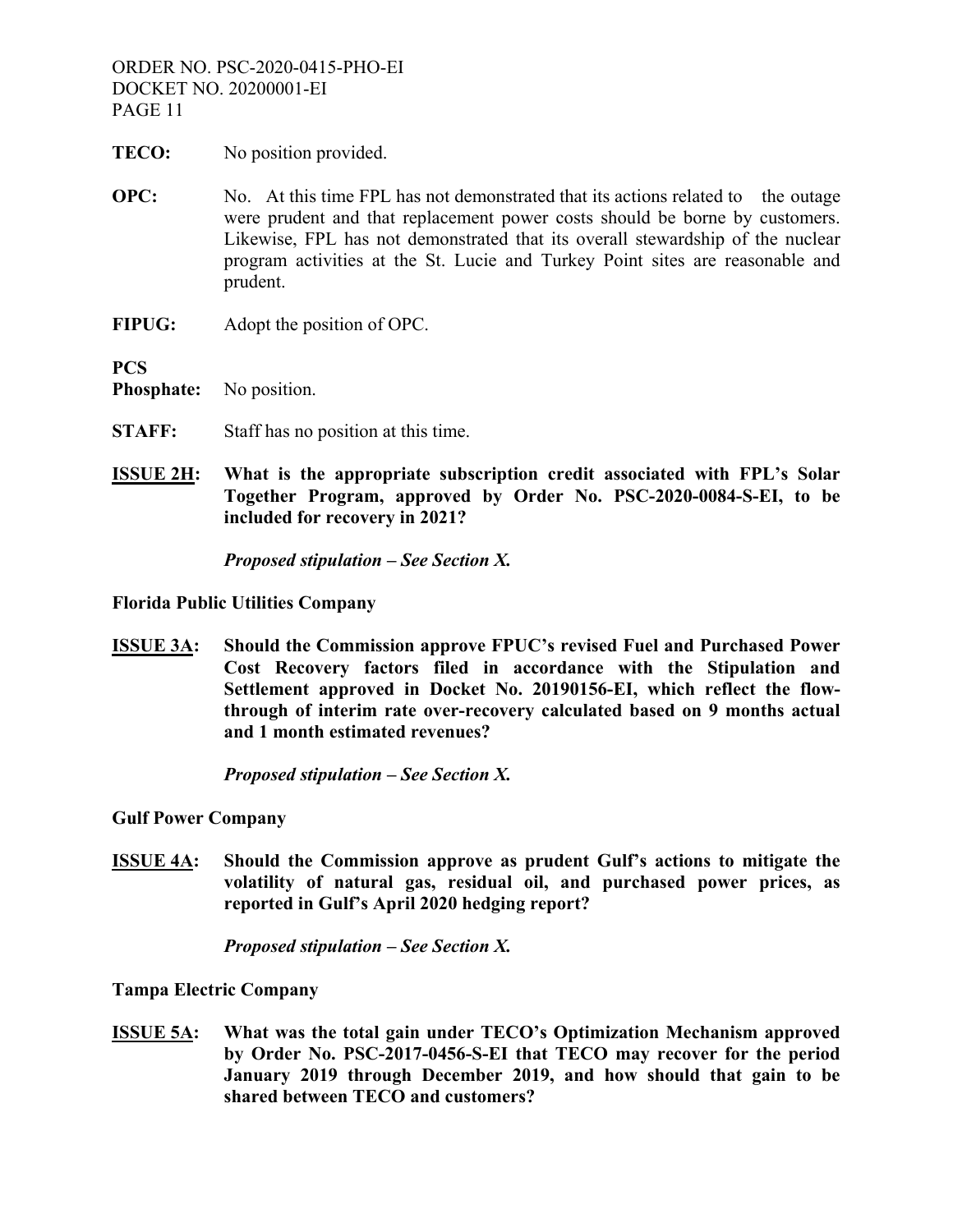#### *Proposed stipulation – See Section X.*

#### **GENERIC FUEL ADJUSTMENT ISSUES**

- **ISSUE 6**: **What are the appropriate actual benchmark levels for calendar year 2020 for gains on non-separated wholesale energy sales eligible for a shareholder incentive?**
- **DEF:** \$1,602,141. (Menendez)
- **FPL:** *Proposed stipulation See Section X.*
- **FPUC:** No position.
- **GULF:** *Proposed stipulation See Section X.*
- **TECO:** *Proposed stipulation See Section X.*
- **OPC:** OPC takes no position on this issue nor does it have the burden of proof related to it. As such, the OPC represents that it will not contest or oppose the Commission taking action approving a proposed stipulation between the Company and another party or Staff as a final resolution of the issue. No person is authorized to state that the OPC is a participant in, or party to, a stipulation on this issue, either in this docket, in an order of the Commission or in a representation to a Court.
- **FIPUG:** Adopt the position of OPC.

# **PCS**

- **Phosphate:** Agree with OPC.
- **STAFF:** Staff has no position at this time.
- **ISSUE 7**: **What are the appropriate estimated benchmark levels for calendar year 2021 for gains on non-separated wholesale energy sales eligible for a shareholder incentive?**
- **DEF:** \$1,682,538. (Menendez)
- **FPL:** *Proposed stipulation See Section X.*
- **FPUC:** No position.
- **GULF:** *Proposed stipulation See Section X.*
- **TECO:** *Proposed stipulation See Section X.*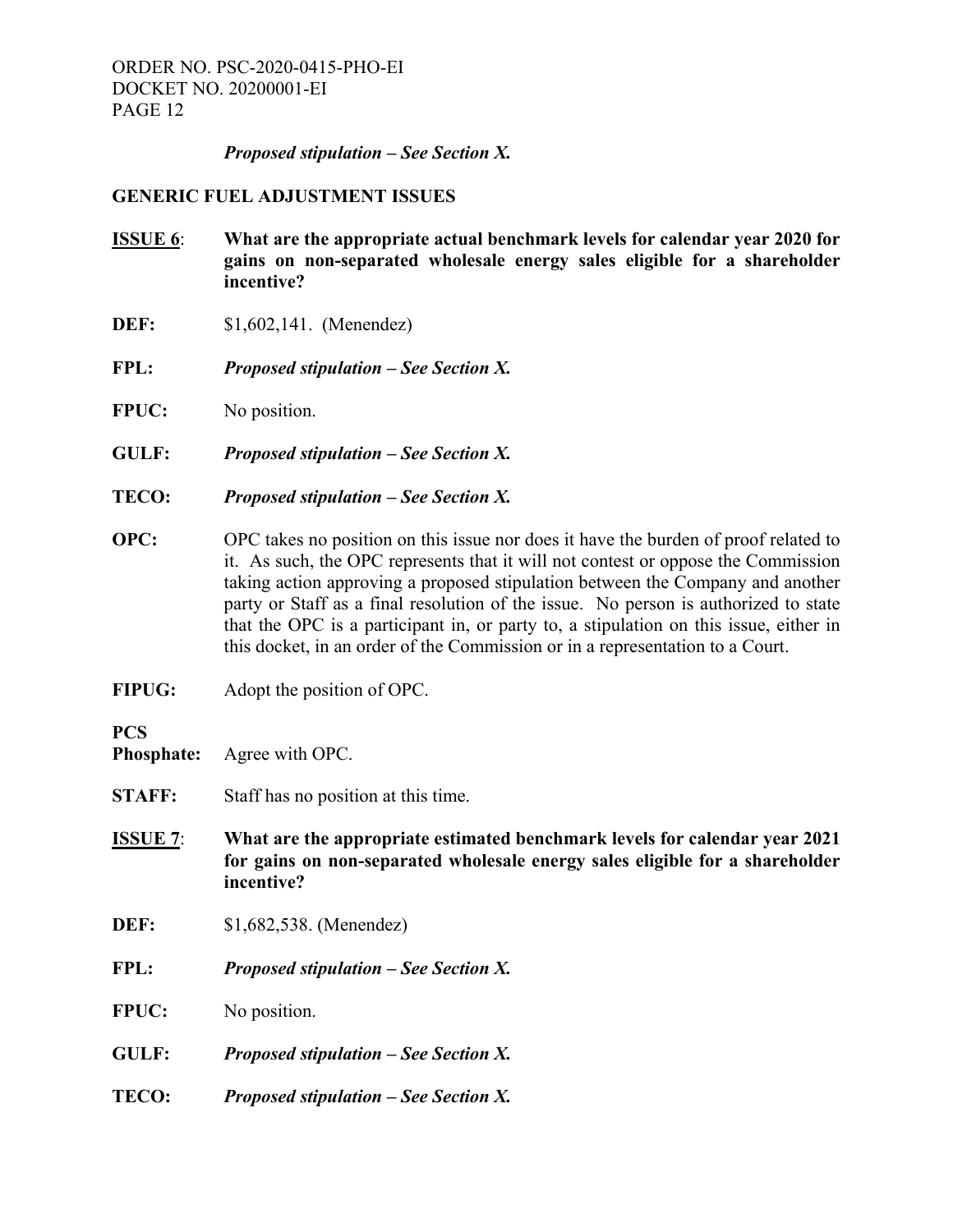- **OPC:** OPC takes no position on this issue nor does it have the burden of proof related to it. As such, the OPC represents that it will not contest or oppose the Commission taking action approving a proposed stipulation between the Company and another party or Staff as a final resolution of the issue. No person is authorized to state that the OPC is a participant in, or party to, a stipulation on this issue, either in this docket, in an order of the Commission or in a representation to a Court.
- **FIPUG:** Adopt the position of OPC.

**PCS** 

**Phosphate:** Agree with OPC.

**STAFF:** Staff has no position at this time.

**ISSUE 8: What are the appropriate final fuel adjustment true-up amounts for the period January 2019 through December 2019?** 

- **DEF:** \$21,535,230 under-recovery, which was collected as part of DEF's Fuel Midcourse approved in Order No. PSC-2020-0154-PSC-EI. (Menendez)
- FPL:  $$51,621,690$  under-recovery. (Deaton)
- **FPUC:** *Proposed stipulation See Section X.*
- **GULF:** *Proposed stipulation See Section X.*
- **TECO:** *Proposed stipulation See Section X.*
- **OPC:** OPC takes no position on this issue nor does it have the burden of proof related to it. As such, the OPC represents that it will not contest or oppose the Commission taking action approving a proposed stipulation between the Company and another party or Staff as a final resolution of the issue. No person is authorized to state that the OPC is a participant in, or party to, a stipulation on this issue, either in this docket, in an order of the Commission or in a representation to a Court.
- **FIPUG:** Adopt the position of OPC.

**PCS** 

**Phosphate:** Agree with OPC.

- **STAFF:** Staff has no position at this time.
- **ISSUE 9: What are the appropriate fuel adjustment actual/estimated true-up amounts or the period January 2020 through December 2020?**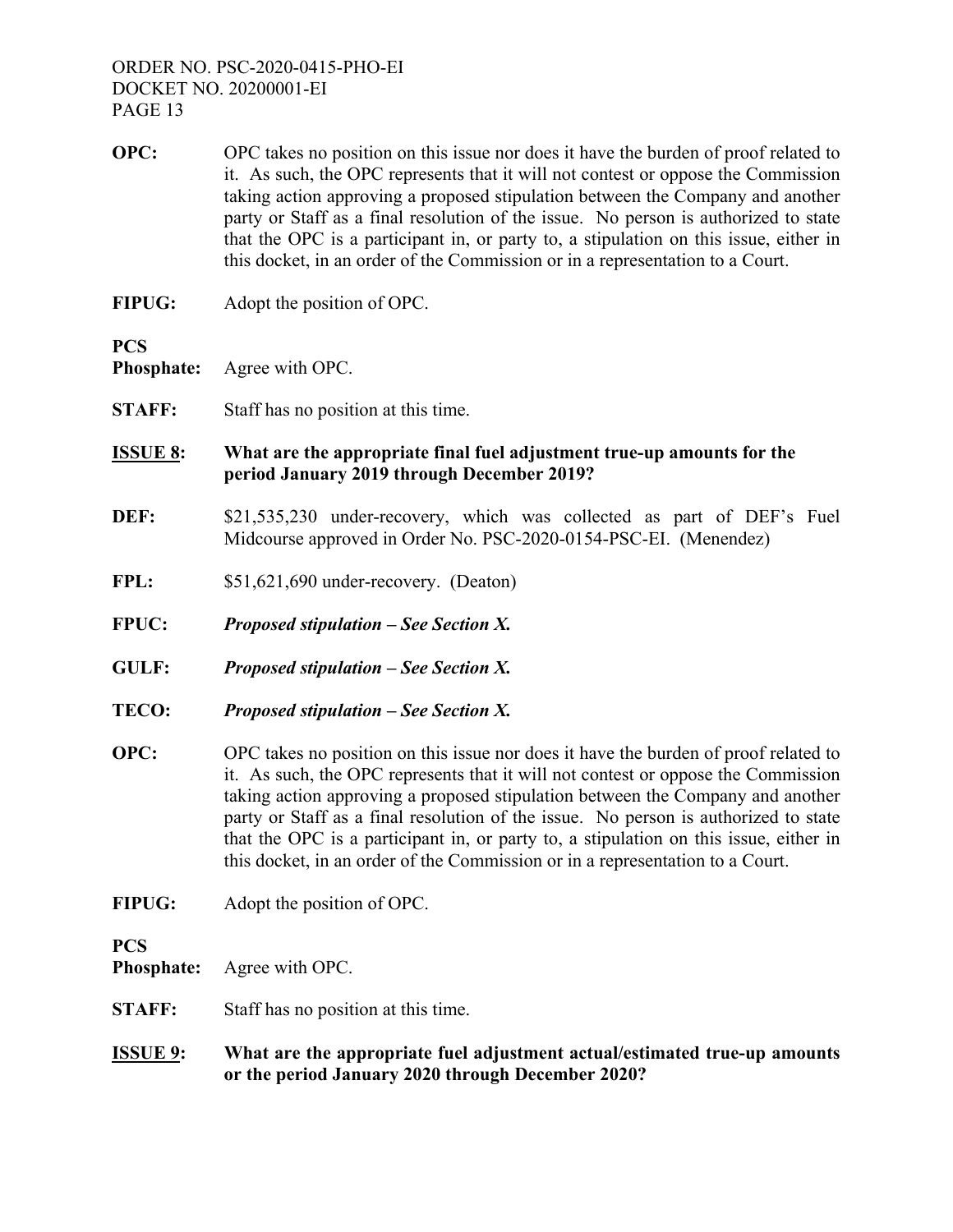- **DEF:** \$160,850,438 over-recovery. (Menendez)
- **FPL:** \$30,951,780 over-recovery. (Deaton)
- **FPUC:** *Proposed stipulation See Section X.*
- **GULF:** *Proposed stipulation See Section X.*
- **TECO:** *Proposed stipulation See Section X.*
- **OPC:** OPC takes no position on this issue nor does it have the burden of proof related to it. As such, the OPC represents that it will not contest or oppose the Commission taking action approving a proposed stipulation between the Company and another party or Staff as a final resolution of the issue. No person is authorized to state that the OPC is a participant in, or party to, a stipulation on this issue, either in this docket, in an order of the Commission or in a representation to a Court.
- **FIPUG:** Adopt the position of OPC.

# **PCS**

**Phosphate:** Agree with OPC.

- **STAFF:** Staff has no position at this time.
- **ISSUE 10: What are the appropriate total fuel adjustment true-up amounts to be collected/refunded from January 2021 through December 2021?**
- **DEF:** \$61,083,424 over-recovery. (Menendez)
- **FPL:** \$20,669,910 under-recovery. (Deaton)
- **FPUC:** *Proposed stipulation See Section X.*
- **GULF:** *Proposed stipulation See Section X.*
- **TECO:** *Proposed stipulation See Section X.*
- **OPC:** The OPC believes this is a fallout issue that is subject to the resolution of Issues 1A and 11.
- **FIPUG:** Adopt the position of OPC.

# **PCS**

**Phosphate:** Agree with OPC.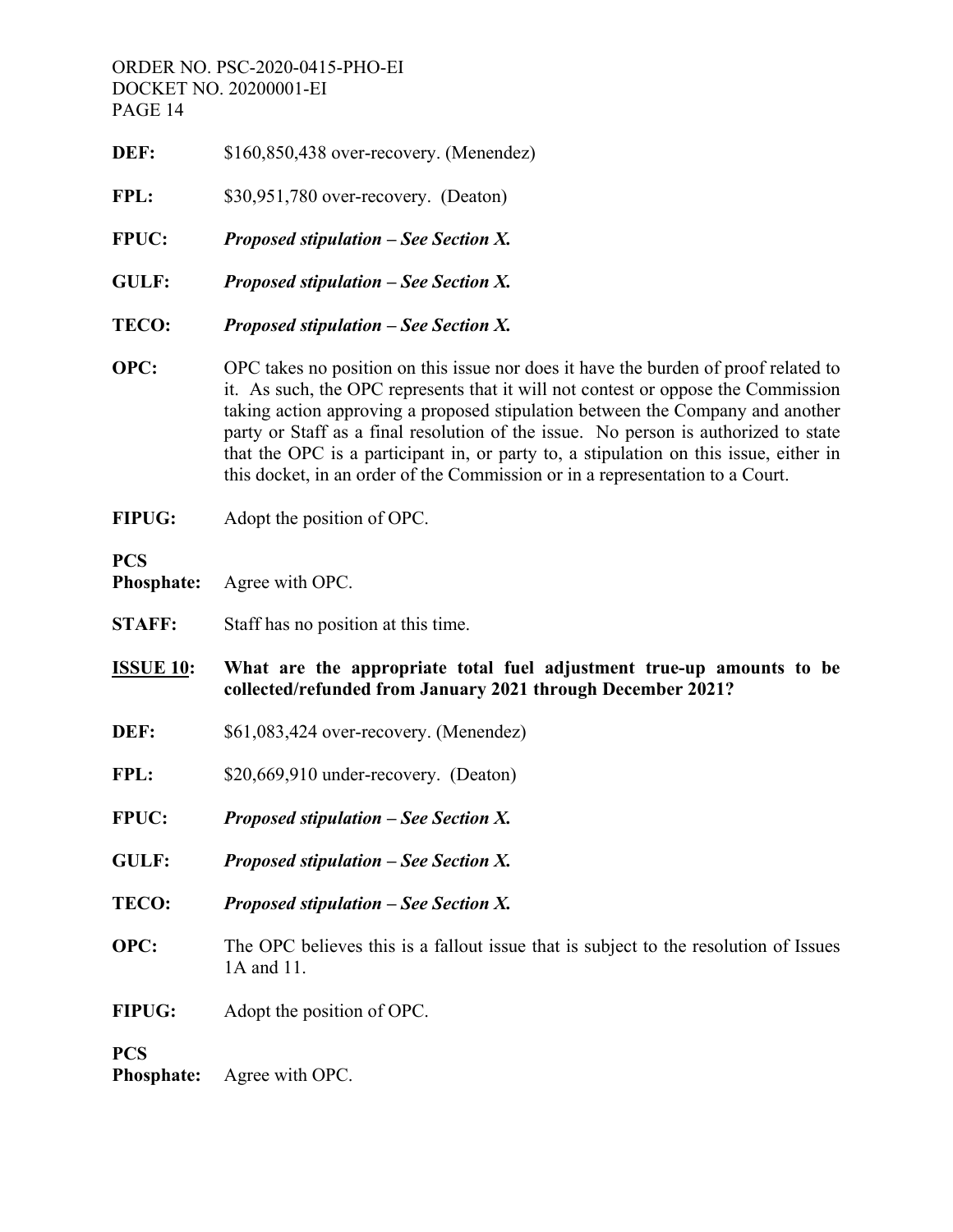**STAFF:** Staff has no position at this time.

# **ISSUE 11: What are the appropriate projected total fuel and purchased power cost recovery amounts for the period January 2021 through December 2021?**

- **DEF:** \$1,279,043,741, which is adjusted for line losses and excludes prior period trueup amounts, revenue taxes and GPIF amounts. (Menendez)
- **FPL:** *Proposed stipulation See Section X.*
- **FPUC:** *Proposed stipulation See Section X.*
- **GULF:** *Proposed stipulation See Section X.*
- **TECO:** *Proposed stipulation See Section X.*
- **OPC:** The Commission issued Order No. PSC-2020-0368-FOF-EI finding that DEF was imprudent in causing \$16,116,782 (excluding interest) in replacement power costs related to the Bartow Unit 4 outage and de-rating. These costs should be refunded to customers in the fuel factor applicable to 2021 billings. Accordingly, DEF's cost recovery amounts for January 2021 through December 2021 should be reduced by \$16.1 million, plus interest. Furthermore, these costs should be returned in the manner in which they were collected.
- **FIPUG:** Adopt the position of OPC.

# **PCS**

- **Phosphate:** Pursuant to Order No. PSC-2020-0368-FOF-EI, issued October 15, 2020, DEF's cost recovery amounts for January 2021 through December 2021 should be reduced by \$16.1 million, plus interest, to refund costs relating to the replacement power and de-rating costs due to the outage of Bartow Unit 4 in April 2017. These costs should be returned in the manner in which they were collected.
- **STAFF:** Staff has no position at this time.

# **COMPANY-SPECIFIC GENERATING PERFORMANCE INCENTIVE FACTOR ISSUES**

#### **Duke Energy Florida, LLC.**

No company-specific GPIF issues for Duke Energy Florida, LLC. have been identified at this time. If such issues are identified, they shall be numbered 12A, 12B, 12C, and so forth, as appropriate.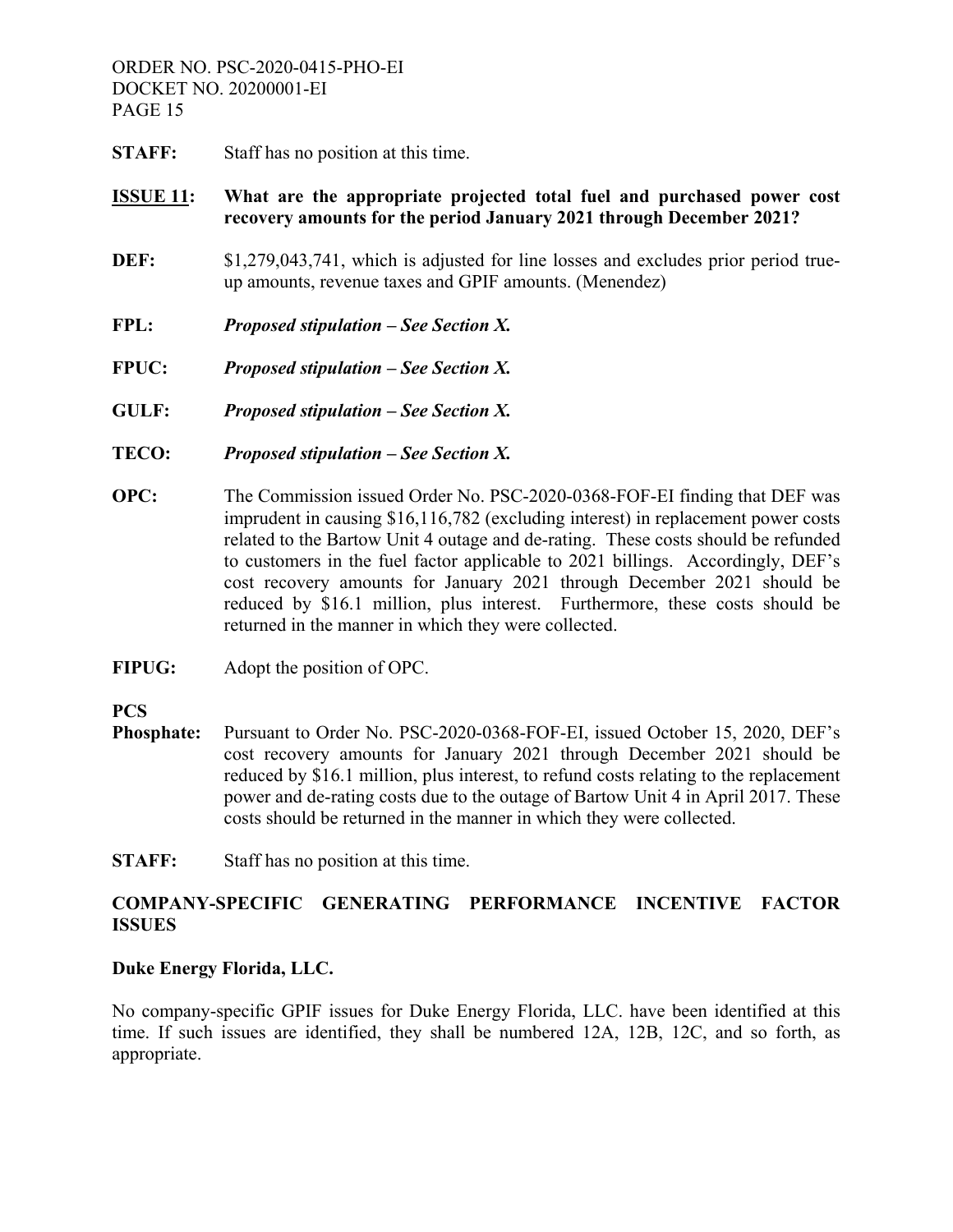# **Florida Power & Light Company**

No company-specific GPIF issues for Florida Power and Light Company have been identified at this time. If such issues are identified, they shall be numbered 13A, 13B, 13C, and so forth, as appropriate.

# **Gulf Power Company**

No company-specific GPIF issues for Gulf Power Company have been identified at this time. If such issues are identified, they shall be numbered 14A, 14B, 14C, and so forth, as appropriate.

# **Tampa Electric Company**

No company-specific GPIF issues for Tampa Electric Company have been identified at this time. If such issues are identified, they shall be numbered 15A, 15B, 15C, and so forth, as appropriate.

# **GENERIC GPIF ISSUES**

- **ISSUE 16**: **What is the appropriate GPIF reward or penalty for performance achieved during the period January 2019 through December 2019 for each investorowned electric utility subject to the GPIF?**
- **DEF:** For DEF, a \$4,407,712 reward. (Lewter)
- **FPL:** *Proposed stipulation See Section X.*
- **FPUC:** No position.
- **GULF:** *Proposed stipulation See Section X.*
- **TECO:** *Proposed stipulation See Section X.*
- **OPC:** OPC takes no position on this issue nor does it have the burden of proof related to it. As such, the OPC represents that it will not contest or oppose the Commission taking action approving a proposed stipulation between the Company and another party or Staff as a final resolution of the issue. No person is authorized to state that the OPC is a participant in, or party to, a stipulation on this issue, either in this docket, in an order of the Commission or in a representation to a Court.
- **FIPUG:** Adopt the position of OPC.

# **PCS**

**Phosphate:** Agree with OPC.

**STAFF:** Staff has no position at this time.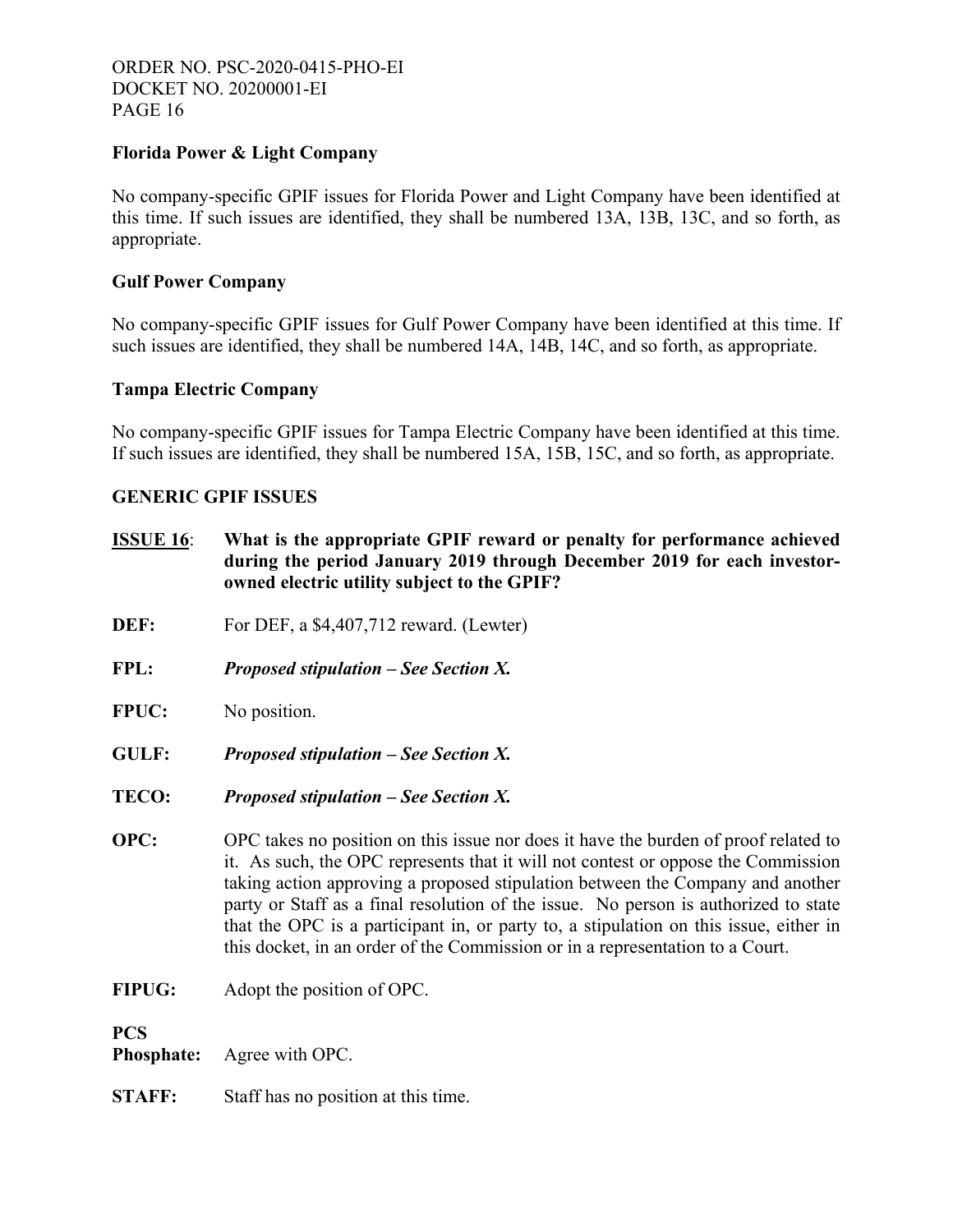- **ISSUE 17**: **What should the GPIF targets/ranges be for the period January 2021 through December 2021 for each investor-owned electric utility subject to the GPIF?**
- **DEF:** For DEF, the appropriate targets and ranges are shown on Page 4 of Exhibit MIL-1P filed on September 3, 2020 with the Direct Testimony of Mary Ingle Lewter. (Lewter)
- **FPL:** *Proposed stipulation See Section X.*
- **FPUC:** No position.
- **GULF:** *Proposed stipulation See Section X.*
- **TECO:** *Proposed stipulation See Section X.*
- **OPC:** OPC takes no position on this issue nor does it have the burden of proof related to it. As such, the OPC represents that it will not contest or oppose the Commission taking action approving a proposed stipulation between the Company and another party or Staff as a final resolution of the issue. No person is authorized to state that the OPC is a participant in, or party to, a stipulation on this issue, either in this docket, in an order of the Commission or in a representation to a Court.
- **FIPUG:** Adopt the position of OPC.

**PCS** 

- **Phosphate:** Agree with OPC.
- **STAFF:** Staff has no position at this time.

# **FUEL FACTOR CALCULATION ISSUES**

- **ISSUE 18**: **What are the appropriate projected net fuel and purchased power cost recovery and Generating Performance Incentive amounts to be included in the recovery factor for the period January 2021 through December 2021?**
- **DEF:** \$1,223,244,961 (Menendez)
- **FPL:** \$2,732,181,548 including prior period true-ups, revenue taxes, FPL's portion of Incentive Mechanism gains, FPL's 2021 SolarTogether Credit amount and the GPIF reward. (Deaton)

**FPUC:** *Proposed stipulation – See Section X.*

**GULF:** *Proposed stipulation – See Section X.*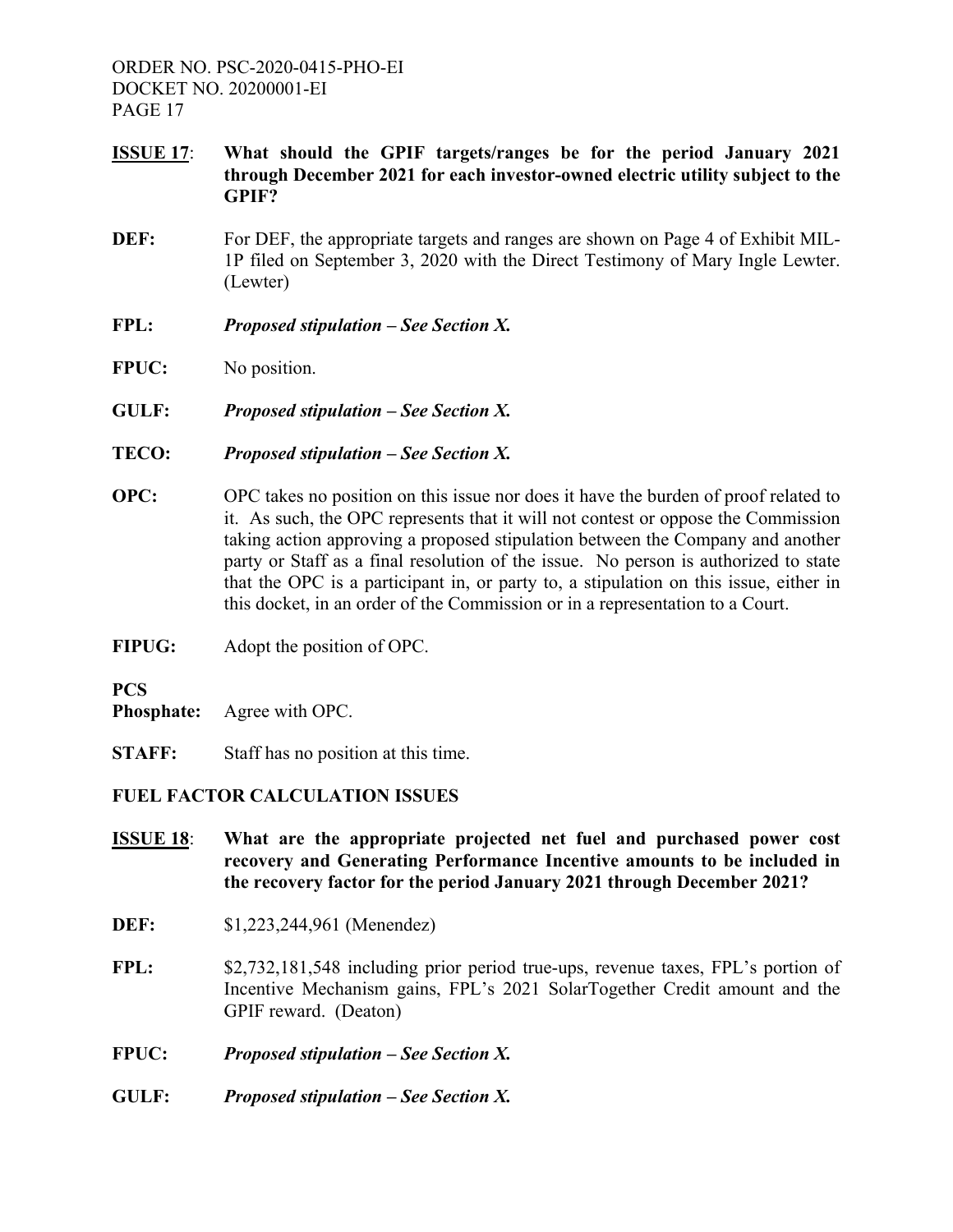| TECO:                           | Proposed stipulation $-$ See Section X.                                                                                                                                                                                                                                                                                                                                                                                                                                                                                     |
|---------------------------------|-----------------------------------------------------------------------------------------------------------------------------------------------------------------------------------------------------------------------------------------------------------------------------------------------------------------------------------------------------------------------------------------------------------------------------------------------------------------------------------------------------------------------------|
| OPC:                            | OPC believes that this is a fallout issue that is subject to the resolution of Issues<br>1A and 11.                                                                                                                                                                                                                                                                                                                                                                                                                         |
| <b>FIPUG:</b>                   | Adopt the position of OPC.                                                                                                                                                                                                                                                                                                                                                                                                                                                                                                  |
| <b>PCS</b><br><b>Phosphate:</b> | Agree with OPC.                                                                                                                                                                                                                                                                                                                                                                                                                                                                                                             |
| <b>STAFF:</b>                   | Staff has no position at this time.                                                                                                                                                                                                                                                                                                                                                                                                                                                                                         |
| <u>ISSUE 19:</u>                | What is the appropriate revenue tax factor to be applied in calculating each<br>investor-owned electric utility's levelized fuel factor for the projection period<br><b>January 2021 through December 2021?</b>                                                                                                                                                                                                                                                                                                             |
| DEF:                            | 1.00072 (Menendez)                                                                                                                                                                                                                                                                                                                                                                                                                                                                                                          |
| FPL:                            | <b>Proposed stipulation – See Section X.</b>                                                                                                                                                                                                                                                                                                                                                                                                                                                                                |
| FPUC:                           | <b>Proposed stipulation – See Section X.</b>                                                                                                                                                                                                                                                                                                                                                                                                                                                                                |
| <b>GULF:</b>                    | <b>Proposed stipulation – See Section X.</b>                                                                                                                                                                                                                                                                                                                                                                                                                                                                                |
| TECO:                           | <b>Proposed stipulation – See Section X.</b>                                                                                                                                                                                                                                                                                                                                                                                                                                                                                |
| OPC:                            | OPC takes no position on this issue nor does it have the burden of proof related to<br>it. As such, the OPC represents that it will not contest or oppose the Commission<br>taking action approving a proposed stipulation between the Company and another<br>party or Staff as a final resolution of the issue. No person is authorized to state<br>that the OPC is a participant in, or party to, a stipulation on this issue, either in<br>this docket, in an order of the Commission or in a representation to a Court. |
| <b>FIPUG:</b>                   | Adopt the position of OPC.                                                                                                                                                                                                                                                                                                                                                                                                                                                                                                  |
| <b>PCS</b><br><b>Phosphate:</b> | Agree with OPC.                                                                                                                                                                                                                                                                                                                                                                                                                                                                                                             |
| <b>STAFF:</b>                   | Staff has no position at this time.                                                                                                                                                                                                                                                                                                                                                                                                                                                                                         |
| <b>ISSUE 20:</b>                | What are the appropriate levelized fuel cost recovery factors for the period<br><b>January 2021 through December 2021?</b>                                                                                                                                                                                                                                                                                                                                                                                                  |
| DEF:                            | 3.090 cents/kWh (adjusted for jurisdictional losses) (Menendez)                                                                                                                                                                                                                                                                                                                                                                                                                                                             |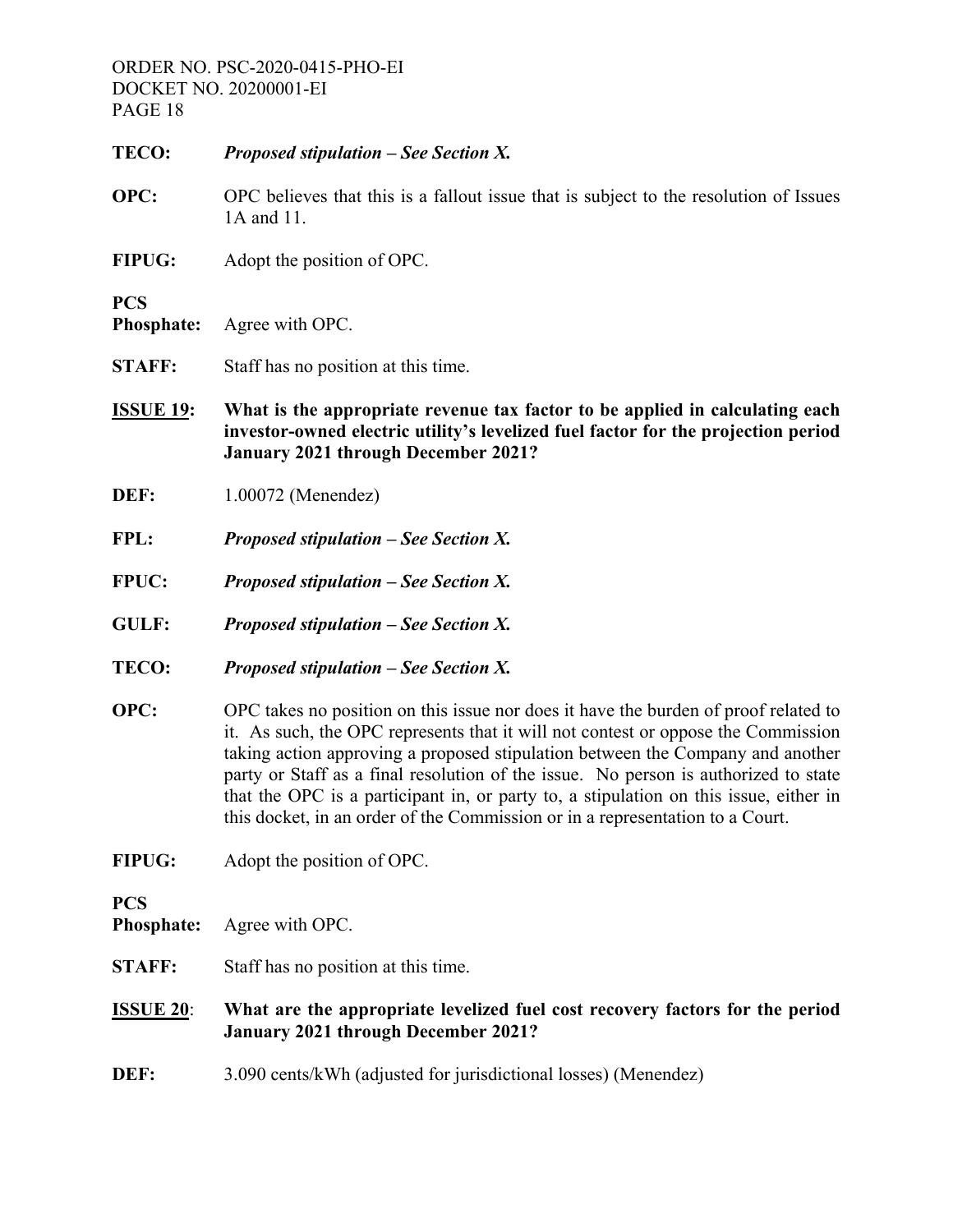- FPL: FPL is proposing a levelized factor of 2.444 cents/kWh. (Deaton)
- **FPUC:** *Proposed stipulation See Section X.*
- **GULF:** *Proposed stipulation See Section X.*
- **TECO:** *Proposed stipulation See Section X.*
- **OPC:** The OPC believes that this is a fallout issue that is subject to the resolution of Issues 1A and 11.
- **FIPUG:** Adopt the position of OPC.
- **PCS**
- **Phosphate:** Pursuant to Order No. PCS-2020-0368-FOF-EI, issued October 15, 2020, approving the Recommended Order submitted by the Administrative Law Judge, DEF's cost recovery amounts for January 2021 through December 2021 should be reduced by \$16.1 million, plus interest, to refund costs relating to the replacement power and de-rating costs due to the outage of Bartow Unit 4 in April 2017. To the extent this reduction in allowed cost recovery reduces the fuel cost recovery factors for DEF, the levelized factors should be adjusted in a conforming manner.
- **STAFF:** Staff has no position at this time.
- **ISSUE 21**: **What are the appropriate fuel recovery line loss multipliers to be used in calculating the fuel cost recovery factors charged to each rate class/delivery voltage level class?**

| DEF: |               | Delivery                      | Line Loss  |
|------|---------------|-------------------------------|------------|
|      | Group         | Voltage Level                 | Multiplier |
|      | A             | Transmission                  | 0.9800     |
|      | B             | <b>Distribution Primary</b>   | 0.9900     |
|      | $\mathcal{C}$ | <b>Distribution Secondary</b> | 1.0000     |
|      | D             | <b>Lighting Service</b>       | 1.0000     |
|      |               |                               | (Menendez) |
|      |               |                               |            |

- **FPL:** *Proposed stipulation See Section X.*
- **FPUC:** *Proposed stipulation See Section X.*
- **GULF:** *Proposed stipulation See Section X.*
- **TECO:** *Proposed stipulation See Section X.*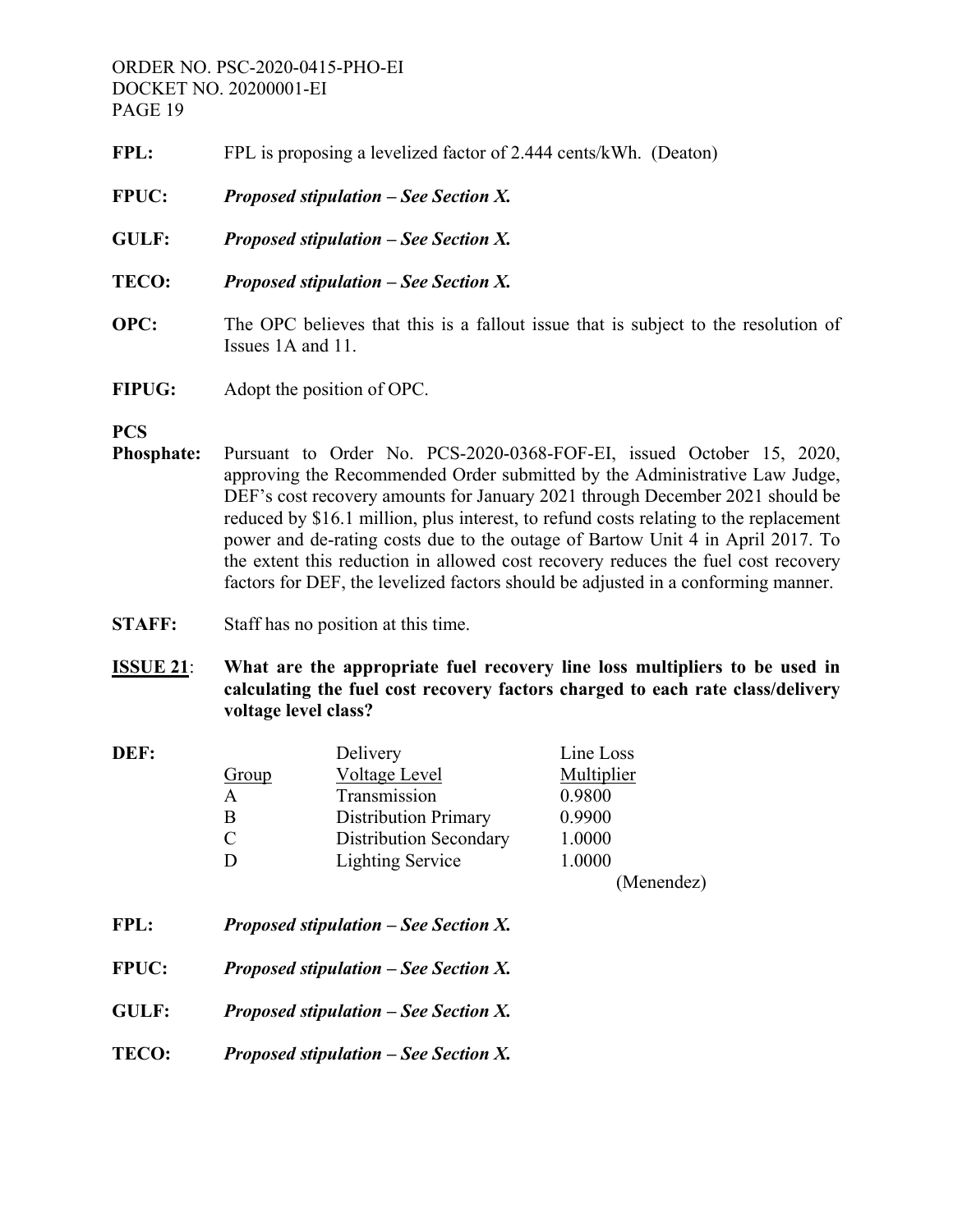- **OPC:** OPC takes no position on this issue nor does it have the burden of proof related to it. As such, the OPC represents that it will not contest or oppose the Commission taking action approving a proposed stipulation between the Company and another party or Staff as a final resolution of the issue. No person is authorized to state that the OPC is a participant in, or party to, a stipulation on this issue, either in this docket, in an order of the Commission or in a representation to a Court.
- **FIPUG:** Adopt the position of OPC.

**PCS** 

**Phosphate:** Agree with OPC.

- **STAFF:** Staff has no position at this time.
- **ISSUE 22**: **What are the appropriate fuel cost recovery factors for each rate class/delivery voltage level class adjusted for line losses?**

#### **DEF:**

| Fuel Cost Factors (cents/kWh) |                               |            |             |           |         |          |
|-------------------------------|-------------------------------|------------|-------------|-----------|---------|----------|
|                               | Time of Use                   |            |             |           |         |          |
| Group                         | Delivery                      | First Tier | Second Tier | Levelized | On-Peak | Off-Peak |
|                               | Voltage Level                 | Factor     | Factors     | Factors   |         |          |
| A                             | Transmission                  |            |             | 3.032     | 3.793   | 2.689    |
| B                             | <b>Distribution Primary</b>   |            |             | 3.063     | 3.832   | 2.717    |
| $\mathcal{C}$                 | <b>Distribution Secondary</b> | 2.811      | 3.811       | 3.094     | 3.871   | 2.744    |
| D                             | <b>Lighting Secondary</b>     |            |             | 2.955     |         |          |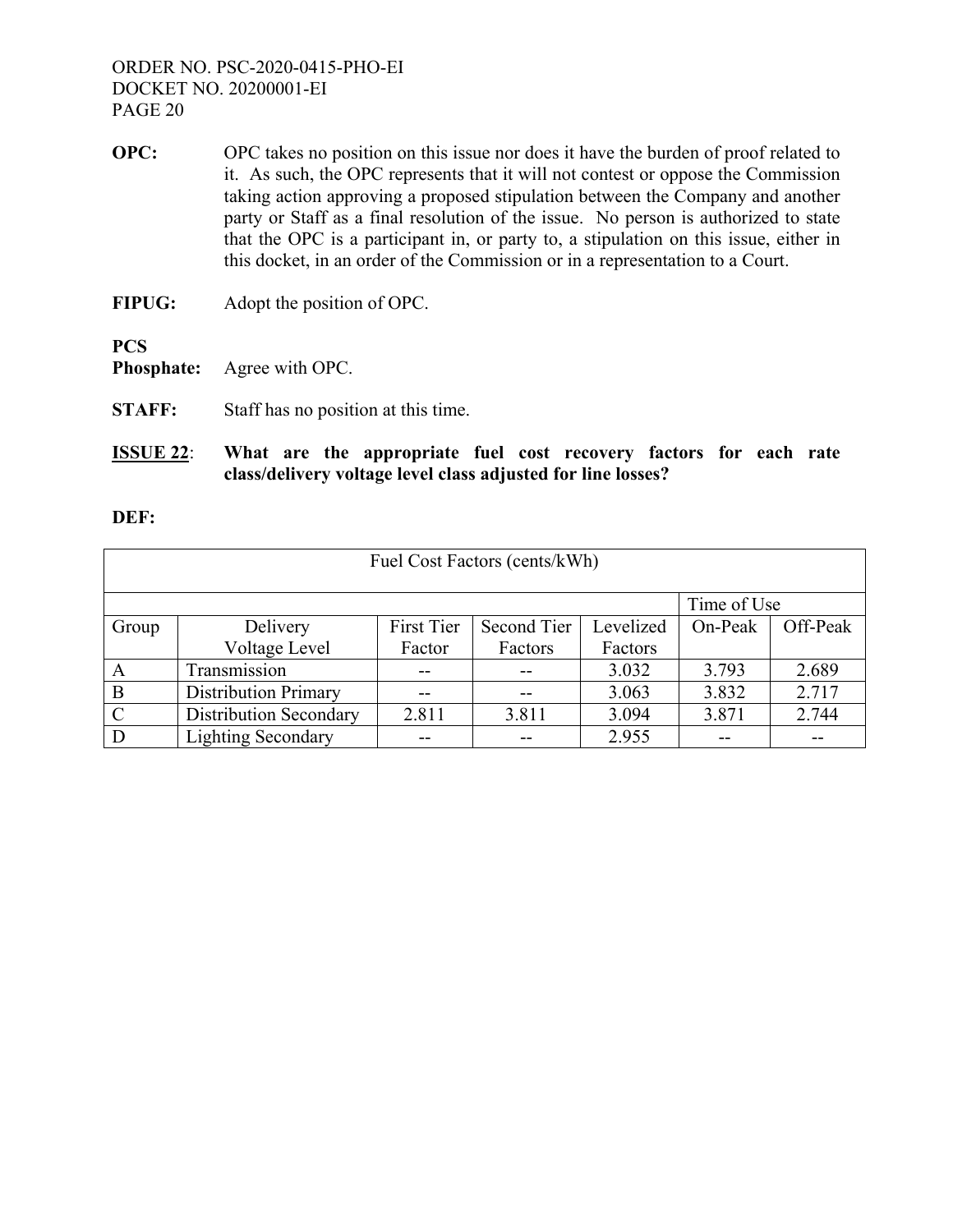#### **FPL:**

|               |                                                | JANUARY - DECEMBER |                                  |                      |
|---------------|------------------------------------------------|--------------------|----------------------------------|----------------------|
| <b>GROUPS</b> | RATE SCHEDULE                                  | Average Factor     | Fuel Recovery Loss<br>Multiplier | Fuel Recovery Factor |
| A             | RS-1 first 1,000 kWh                           | 2.444              | 1.00226                          | 2.123                |
| Α             | RS-1 all additional kWh                        | 2.444              | 1.00226                          | 3.123                |
| Α             | GS-1, SL-2, GSCU-1, WIES-1                     | 2.444              | 1.00226                          | 2.449                |
| A-1           | SL-1, OL-1, PL-1 <sup>(1)</sup>                | 2.352              | 1.00226                          | 2.357                |
| В             | GSD-1                                          | 2.444              | 1.00220                          | 2.449                |
| С             | GSLD-1, CS-1                                   | 2.444              | 1.00164                          | 2.448                |
| D             | GSLD-2, CS-2, OS-2, MET                        | 2.444              | 0.99483                          | 2.431                |
| E             | GSLD-3, CS-3                                   | 2.444              | 0.97357                          | 2.379                |
| Α             | GST-1 On-Peak                                  | 2.896              | 1.00226                          | 2.903                |
| Α             | GST-1 Off-Peak                                 | 2.248              | 1.00226                          | 2.253                |
| Α             | RTR-1 On-Peak                                  |                    |                                  | 0.454                |
|               | RTR-1 Off-Peak                                 |                    |                                  | (0.196)              |
| В             | GSDT-1, CILC-1(G), HLFT-1 (21-499 kW) On-Peak  | 2.896              | 1.00220                          | 2.902                |
| В             | GSDT-1, CILC-1(G), HLFT-1 (21-499 kW) Off-Peak | 2.248              | 1.00220                          | 2.253                |
| $\mathsf C$   | GSLDT-1, CST-1, HLFT-2 (500-1,999 kW) On-Peak  | 2.896              | 1.00164                          | 2.901                |
| $\mathbf C$   | GSLDT-1, CST-1, HLFT-2 (500-1,999 kW) Off-Peak | 2.248              | 1.00164                          | 2.252                |
| D             | GSLDT-2, CST-2, HLFT-3 (2,000+ kW) On-Peak     | 2.896              | 0.99518                          | 2.882                |
| D             | GSLDT-2, CST-2, HLFT-3 (2,000+ kW) Off-Peak    | 2.248              | 0.99518                          | 2.237                |
| Ε             | GSLDT-3, CST-3, CILC-1(T), ISST-1(T) On-Peak   | 2.896              | 0.97357                          | 2.819                |
| E             | GSLDT-3, CST-3, CILC-1(T), ISST-1(T) Off-Peak  | 2.248              | 0.97357                          | 2.189                |
| F             | CILC-1(D), ISST-1(D) On-Peak                   | 2.896              | 0.99485                          | 2.881                |
|               | CILC-1(D), ISST-1(D) Off-Peak                  | 2.248              | 0.99485                          | 2.236                |

#### $^{(1)}$  WEIGHTED AVERAGE 16% ON-PEAK AND 84% OFF-PEAK

|               |                      | <b>JUNE - SEPTEMBER</b> |                                  |                      |
|---------------|----------------------|-------------------------|----------------------------------|----------------------|
| <b>GROUPS</b> | <b>RATE SCHEDULE</b> | Average Factor          | Fuel Recovery Loss<br>Multiplier | Fuel Recovery Factor |
| B             | GSD(T)-1 On-Peak     | 3.685                   | 1.00220                          | 3.693                |
|               | GSD(T)-1 Off-Peak    | 2.280                   | 1.00220                          | 2.285                |
|               |                      |                         |                                  |                      |
| C             | GSLD(T)-1 On-Peak    | 3.685                   | 1.00164                          | 3.691                |
|               | GSLD(T)-1 Off-Peak   | 2.280                   | 1.00164                          | 2.284                |
|               |                      |                         |                                  |                      |
| D             | GSLD(T)-2 On-Peak    | 3.685                   | 0.99518                          | 3.667                |
|               | GSLD(T)-2 Off-Peak   | 2.280                   | 0.99518                          | 2.269                |
|               |                      |                         |                                  | (Deaton)             |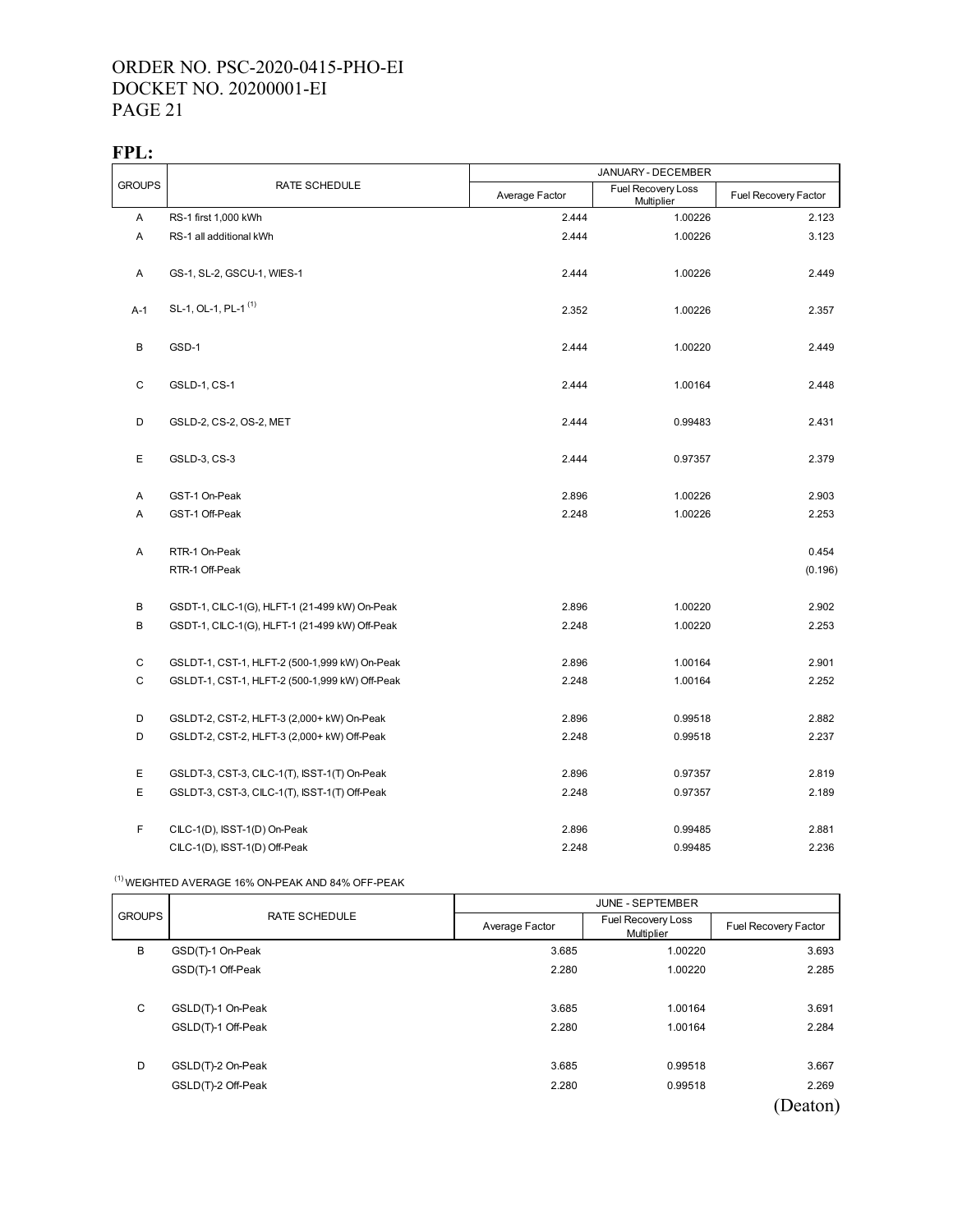- **FPUC:** *Proposed stipulation See Section X.*
- **GULF:** *Proposed stipulation See Section X.*
- **TECO:** *Proposed stipulation See Section X.*
- **OPC:** The OPC believes that this is a fallout issue that is subject to the resolution of Issues 1A and 11.
- **FIPUG:** Adopt the position of OPC.

#### **PCS**

- **Phosphate:** Pursuant to Order No. PSC-2020-0368-FOF-EI, issued October 15, 2020, approving the Recommended Order submitted by the Administrative Law Judge, DEF's cost recovery amounts for January 2021 through December 2021 should be reduced by \$16.1 million to refund costs relating to the replacement power and de-rating costs due to the outage of Bartow Unit 4 in April 2017. To the extent that this reduction in allowed cost recovery reduces the fuel cost recovery factors for DEF, those factors should be adjusted.
- **STAFF:** Staff has no position at this time.

# **II. CAPACITY ISSUES**

# **COMPANY-SPECIFIC CAPACITY COST RECOVERY FACTOR ISSUES**

# **Duke Energy Florida, LLC.**

- **ISSUE 23A: What is the appropriate net book value of retired Plant Crystal River South (Units 1 and 2) assets to be recovered over a one-year period as approved by Order No. PSC-2017-0451-AS-EU?**
- **DEF:** The estimated CR1&2 net book value of retired assets recovered over a one-year period in 2021 is \$80,592,431; the final CR1&2 net book value will be included in DEF's 2020 Final True-Up filing. (Menendez)
- FPL: No position given.
- **FPUC:** No position.
- **GULF:** No position given.
- **TECO:** No position given.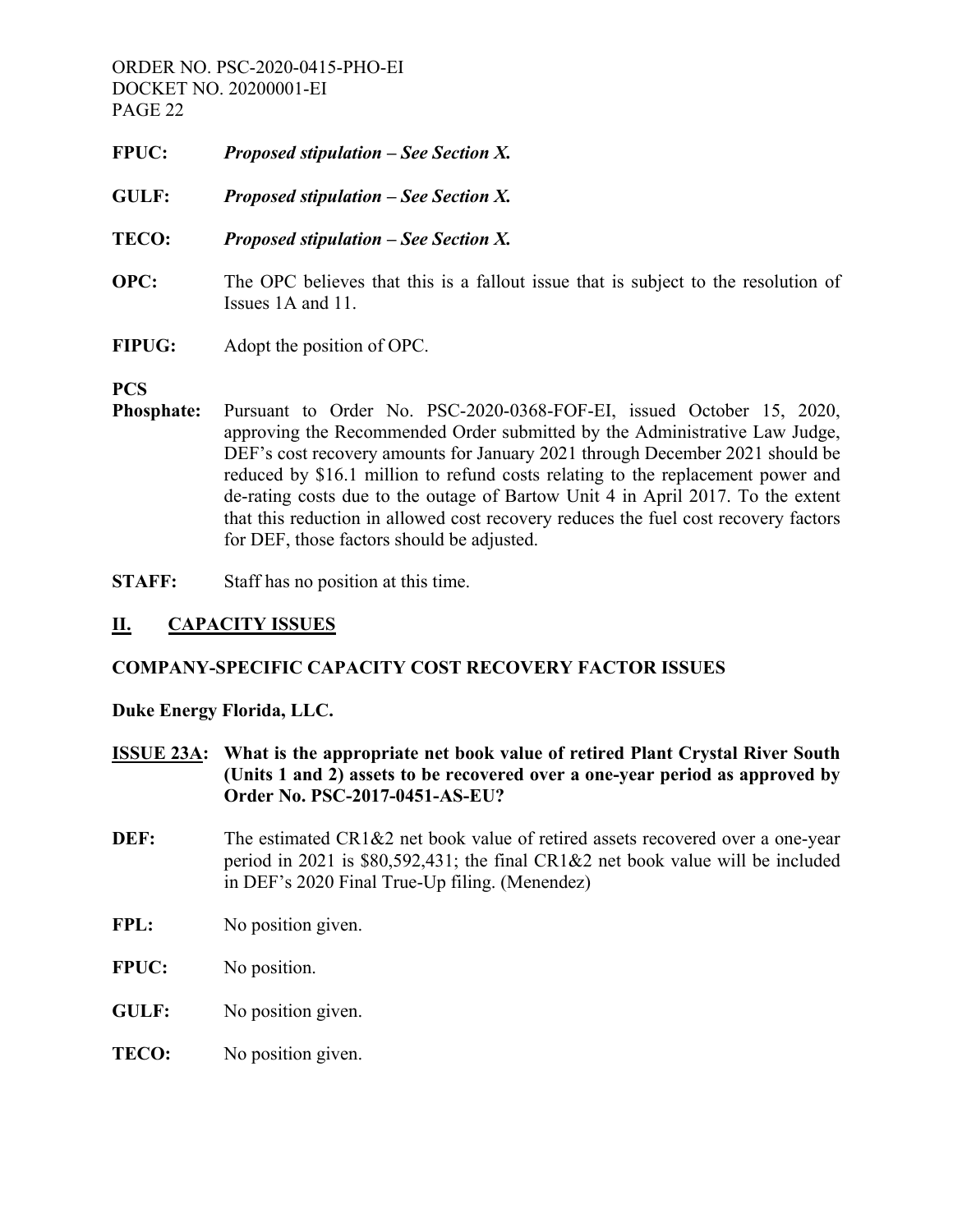- **OPC:** OPC takes no position on this issue nor does it have the burden of proof related to it. As such, the OPC represents that it will not contest or oppose the Commission taking action approving a proposed stipulation between the Company and another party or Staff as a final resolution of the issue. No person is authorized to state that the OPC is a participant in, or party to, a stipulation on this issue, either in this docket, in an order of the Commission or in a representation to a Court.
- **FIPUG:** Adopt the position of OPC.

**PCS** 

**Phosphate:** Agree with OPC.

- **STAFF:** Staff has no position at this time.
- **ISSUE 23B: What is the appropriate amount of costs for the Independent Spent Fuel Storage Installation (ISFSI) that DEF should be allowed to recover through the capacity cost recovery clause pursuant to DEF's 2017 Settlement?**
- **DEF:** \$6,879,837 (Menendez)
- FPL: No position given.
- **FPUC:** No position.
- **GULF:** No position given.
- **TECO:** No position given.
- **OPC:** OPC takes no position on this issue nor does it have the burden of proof related to it. As such, the OPC represents that it will not contest or oppose the Commission taking action approving a proposed stipulation between the Company and another party or Staff as a final resolution of the issue. No person is authorized to state that the OPC is a participant in, or party to, a stipulation on this issue, either in this docket, in an order of the Commission or in a representation to a Court.
- **FIPUG:** Adopt the position of OPC.

**PCS** 

**Phosphate:** Agree with OPC.

- **STAFF:** Staff has no position at this time.
- **ISSUE 23C: Should the Commission approve the Third Implementation Stipulation and, if approved, what is the amount of state corporate income tax savings that should be refunded to customers through the capacity clause in 2021?**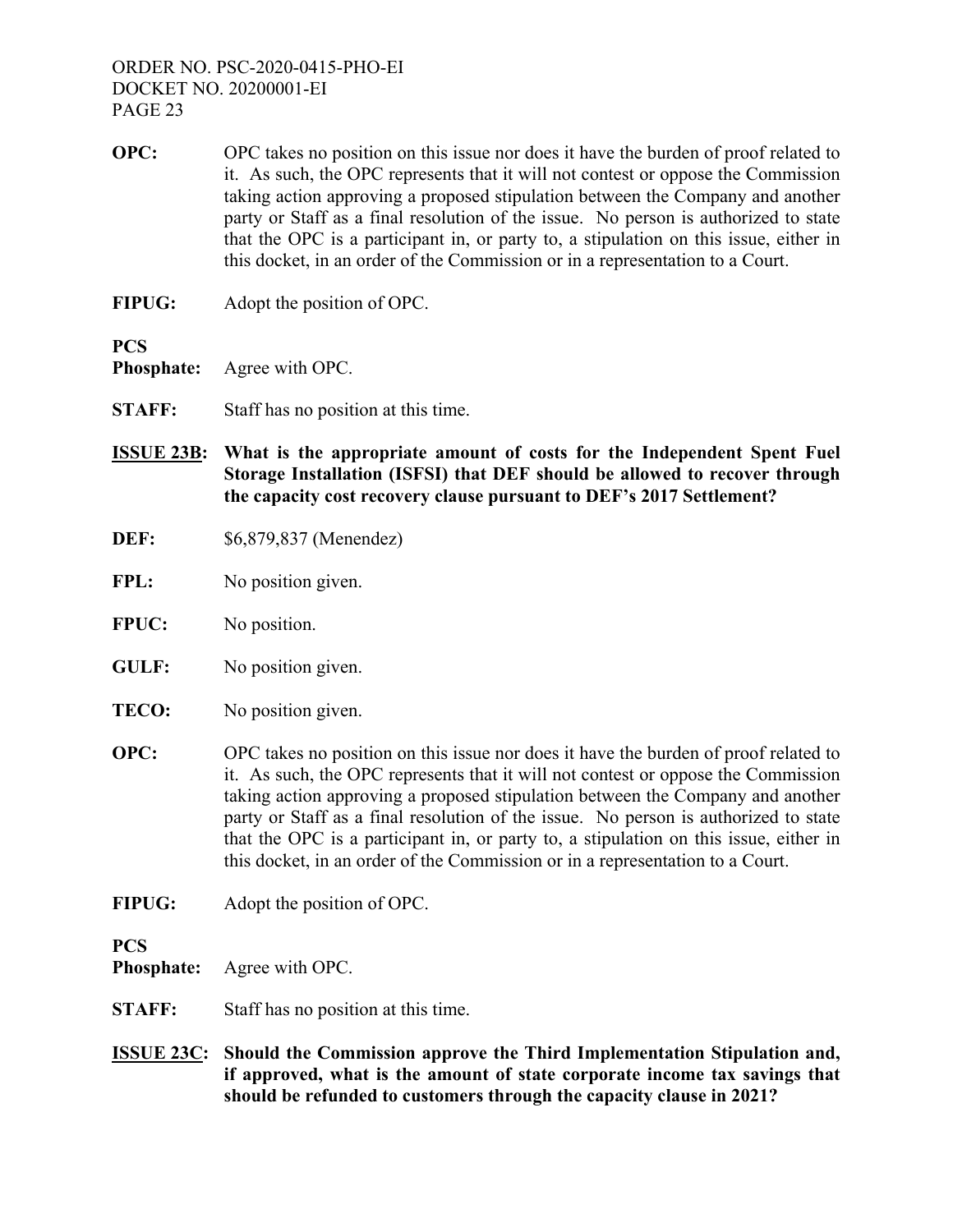- **DEF:** Yes, the Commission should approve the Third Implementation Stipulation and \$8,379,918 of income tax savings refunded to customers through the capacity clause in 2021. (Menendez)
- FPL: No position given.
- **FPUC:** No position.
- **GULF:** No position given.
- **TECO:** No position given.
- **OPC:** OPC takes no position on this issue nor does it have the burden of proof related to it. As such, the OPC represents that it will not contest or oppose the Commission taking action approving a proposed stipulation between the Company and another party or Staff as a final resolution of the issue. No person is authorized to state that the OPC is a participant in, or party to, a stipulation on this issue, either in this docket, in an order of the Commission or in a representation to a Court.
- **FIPUG:** Adopt the position of OPC.

**PCS** 

- **Phosphate:** Yes, the Commission should approve the Third Implementation Stipulation filed in this docket on July 27, 2020. PCS Phosphate was a signatory to that agreement.
- **STAFF:** Staff has no position at this time.
- **ISSUE 23D: What adjustment amounts should the Commission approve to be refunded through the capacity clause in 2021 for the Columbia SoBRA I project approved in Docket No. 20180149-EI and the DeBary, Lake Placid, and Trenton SoBRA II projects approved in Docket No. 20190072-EI?**
- **DEF:** \$1,023,015 (Menendez)
- FPL: No position given.
- **FPUC:** No position.
- **GULF:** No position given.
- **TECO:** No position given.
- **OPC:** OPC takes no position on this issue nor does it have the burden of proof related to it. As such, the OPC represents that it will not contest or oppose the Commission taking action approving a proposed stipulation between the Company and another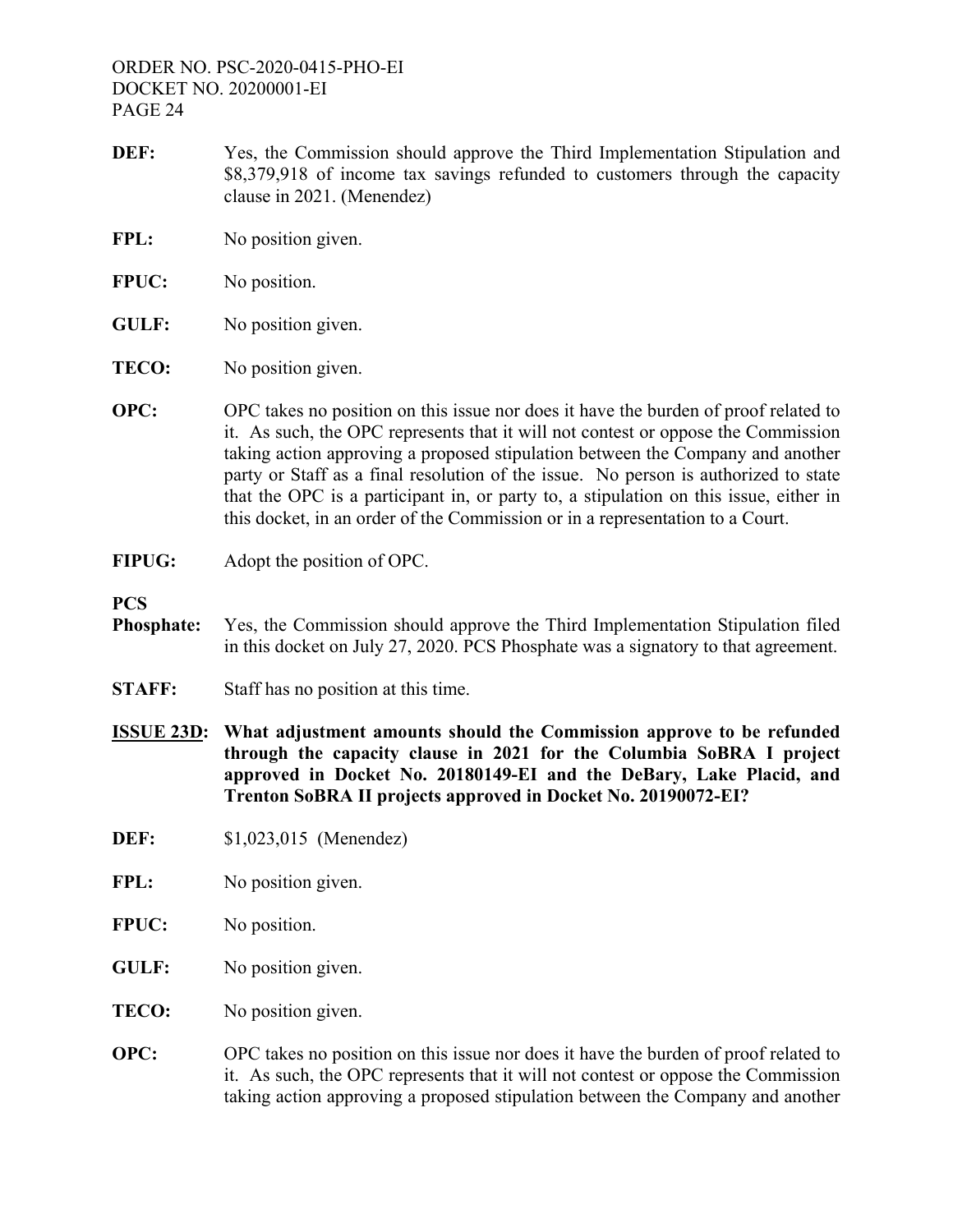> party or Staff as a final resolution of the issue. No person is authorized to state that the OPC is a participant in, or party to, a stipulation on this issue, either in this docket, in an order of the Commission or in a representation to a Court.

**FIPUG:** Adopt the position of OPC.

**PCS** 

**Phosphate:** Agree with OPC.

**STAFF:** Staff has no position at this time.

**Florida Power & Light Company** 

**ISSUE 24A: What is the appropriate true-up adjustment amount associated with the 2018 SOBRA projects approved by Order No. PSC-2018-0028-FOF-EI to be refunded through the capacity clause in 2021?** 

*Proposed stipulation – See Section X.*

**ISSUE 24B: What are the appropriate Indiantown non-fuel base revenue requirements to be recovered through the Capacity Clause pursuant to the Commission's approval of the Indiantown transaction in Docket No. 160154- EI (Order No. PSC-16-0506-FOF-EI) for 2021?** 

*Proposed stipulation – See Section X.* 

# **Gulf Power Company**

No company-specific capacity cost recovery factor issues for Gulf Power Company have been identified at this time. If such issues are identified, they will be numbered 25A, 25B, 25C, and so forth as appropriate.

# **Tampa Electric Company**

No company-specific capacity cost recovery factor issues for Tampa Electric Company have been identified at this time. If such issues are identified, they will be numbered 26A, 26B, 26C, and so forth as appropriate.

# **GENERIC CAPACITY COST RECOVERY FACTOR ISSUES**

- **ISSUE 27: What are the appropriate final capacity cost recovery true-up amounts for the period January 2019 through December 2019?**
- **DEF:** \$797,779 under-recovery (Menendez)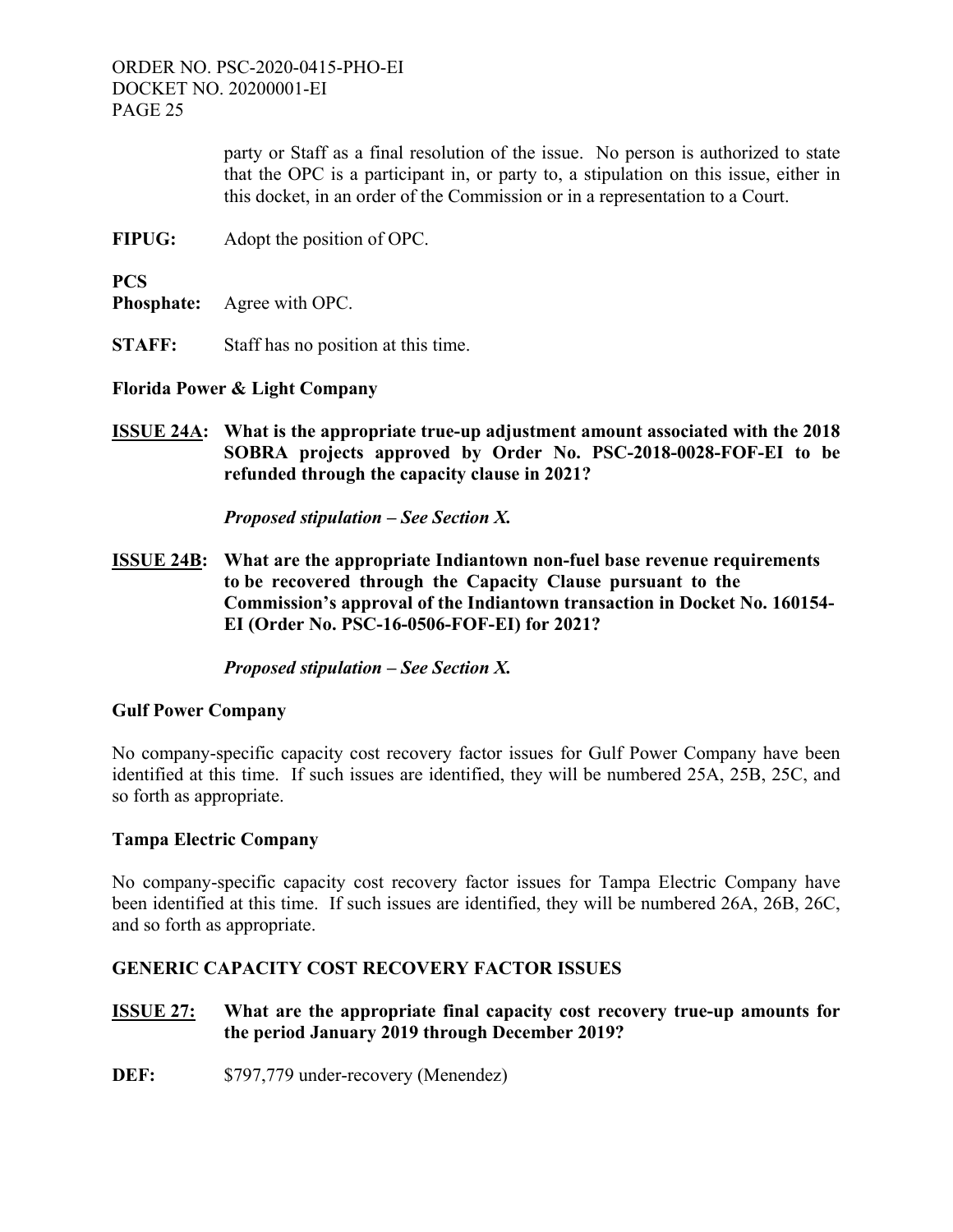- **FPL:** *Proposed stipulation See Section X.* **FPUC:** No position. **GULF:** *Proposed stipulation – See Section X.* **TECO:** *Proposed stipulation – See Section X.* **OPC:** OPC takes no position on this issue nor does it have the burden of proof related to it. As such, the OPC represents that it will not contest or oppose the Commission taking action approving a proposed stipulation between the Company and another party or Staff as a final resolution of the issue. No person is authorized to state that the OPC is a participant in, or party to, a stipulation on this issue, either in this docket, in an order of the Commission or in a representation to a Court.
- **FIPUG:** Adopt the position of OPC.

# **PCS**

**Phosphate:** Agree with OPC.

- **STAFF:** Staff has no position at this time.
- **ISSUE 28**: **What are the appropriate capacity cost recovery actual/estimated true-up amounts for the period January 2020 through December 2020?**
- **DEF:** \$334,694 over-recovery (Menendez)
- **FPL:** *Proposed stipulation See Section X.*
- **FPUC:** No position
- **GULF:** *Proposed stipulation See Section X.*
- **TECO:** *Proposed stipulation See Section X.*
- **OPC:** OPC takes no position on this issue nor does it have the burden of proof related to it. As such, the OPC represents that it will not contest or oppose the Commission taking action approving a proposed stipulation between the Company and another party or Staff as a final resolution of the issue. No person is authorized to state that the OPC is a participant in, or party to, a stipulation on this issue, either in this docket, in an order of the Commission or in a representation to a Court.
- **FIPUG:** Adopt the position of OPC.

**PCS** 

**Phosphate:** Agree with OPC.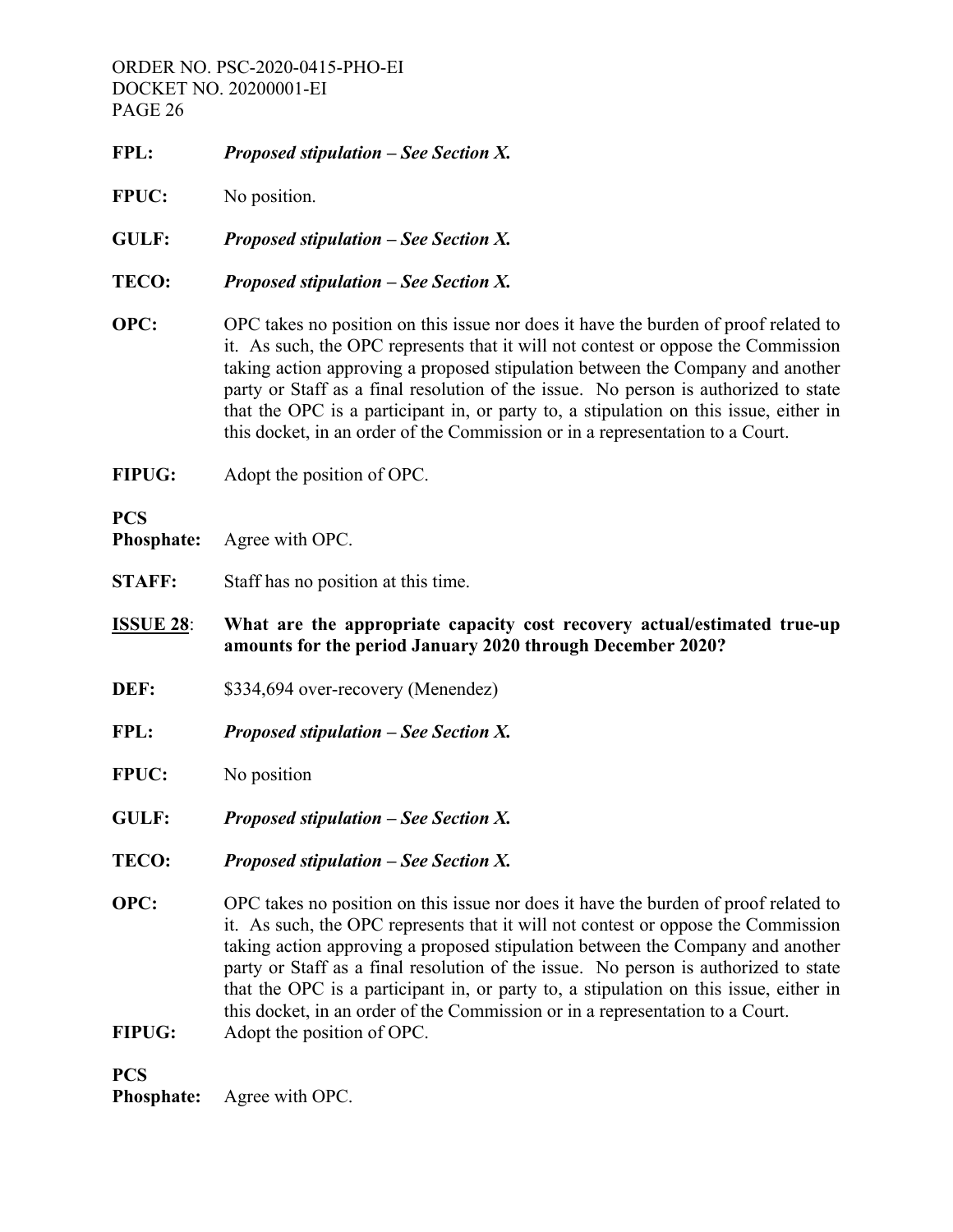**STAFF:** Staff has no position at this time.

# **ISSUE 29**: **What are the appropriate total capacity cost recovery true-up amounts to be collected/refunded during the period January 2021 through December 2021?**

- **DEF:** \$463,084 under-recovery (Menendez)
- **FPL:** *Proposed stipulation See Section X.*
- **FPUC:** No position
- **GULF:** *Proposed stipulation See Section X.*
- **TECO:** *Proposed stipulation See Section X.*
- **OPC:** OPC takes no position on this issue nor does it have the burden of proof related to it. As such, the OPC represents that it will not contest or oppose the Commission taking action approving a proposed stipulation between the Company and another party or Staff as a final resolution of the issue. No person is authorized to state that the OPC is a participant in, or party to, a stipulation on this issue, either in this docket, in an order of the Commission or in a representation to a Court.
- **FIPUG:** Adopt the position of OPC.

**PCS** 

- **Phosphate:** Agree with OPC.
- **STAFF:** Staff has no position at this time.

**ISSUE 30: What are the appropriate projected total capacity cost recovery amounts for the period January 2021 through December 2021?** 

- **DEF:** \$479,983,370 (Menendez)
- **FPL:** *Proposed stipulation See Section X.*
- **FPUC:** No position
- **GULF:** *Proposed stipulation See Section X.*
- **TECO:** *Proposed stipulation See Section X.*
- **OPC:** OPC takes no position on this issue nor does it have the burden of proof related to it. As such, the OPC represents that it will not contest or oppose the Commission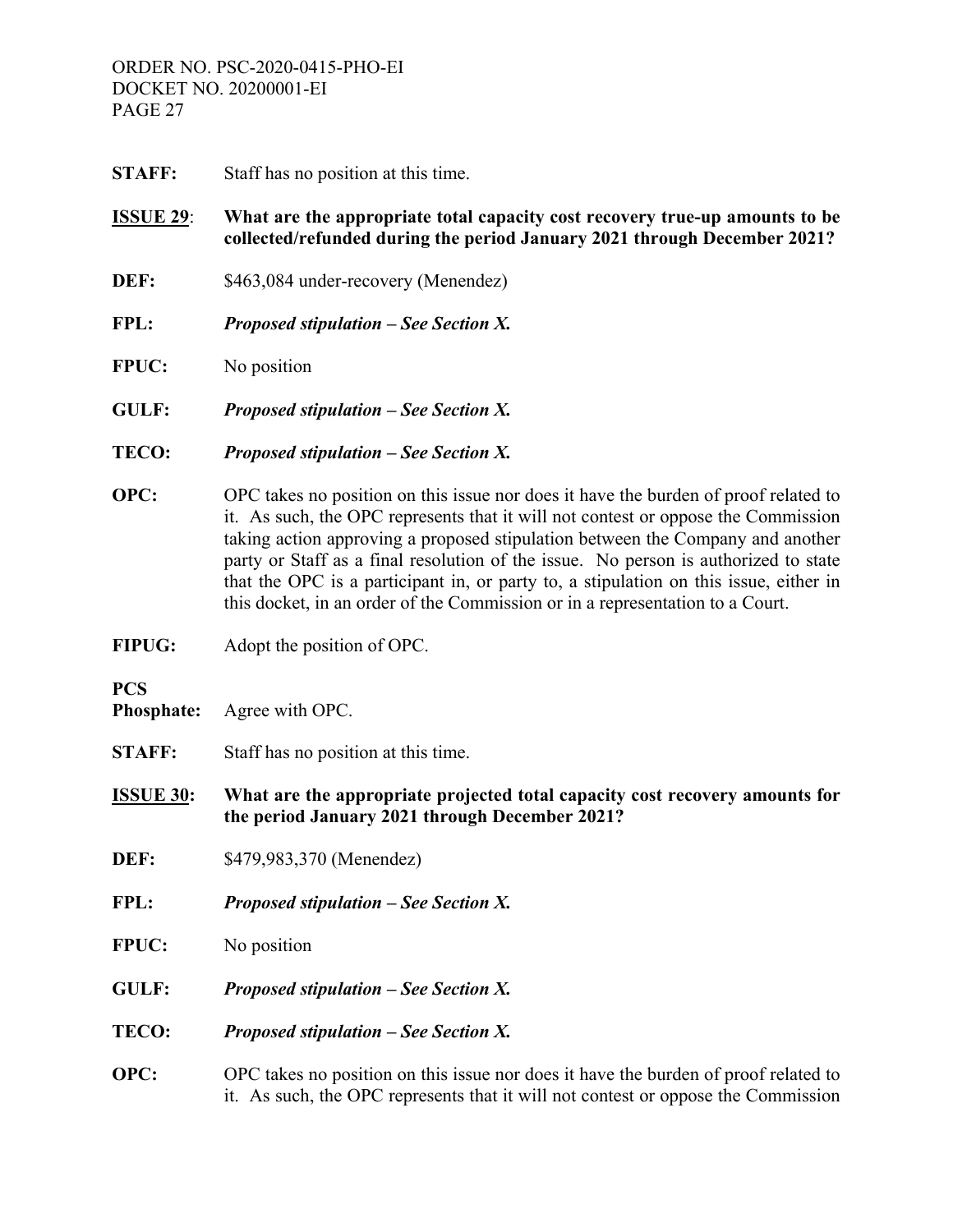> taking action approving a proposed stipulation between the Company and another party or Staff as a final resolution of the issue. No person is authorized to state that the OPC is a participant in, or party to, a stipulation on this issue, either in this docket, in an order of the Commission or in a representation to a Court.

- **FIPUG:** Adopt the position of OPC.
- **Phosphate:** Agree with OPC.

**PCS** 

- **STAFF:** Staff has no position at this time.
- **ISSUE 31**: **What are the appropriate projected net purchased power capacity cost recovery amounts to be included in the recovery factor for the period January 2021 through December 2021?**
- **DEF:** \$487,677,167 (Menendez)
- **FPL:** *Proposed stipulation See Section X.*
- **FPUC:** No position
- **GULF:** *Proposed stipulation See Section X.*
- **TECO:** *Proposed stipulation See Section X.*
- **OPC:** OPC takes no position on this issue nor does it have the burden of proof related to it. As such, the OPC represents that it will not contest or oppose the Commission taking action approving a proposed stipulation between the Company and another party or Staff as a final resolution of the issue. No person is authorized to state that the OPC is a participant in, or party to, a stipulation on this issue, either in this docket, in an order of the Commission or in a representation to a Court.
- **FIPUG:** Adopt the position of OPC.

**PCS** 

- **Phosphate:** Agree with OPC.
- **STAFF:** Staff has no position at this time.
- **ISSUE 32**: **What are the appropriate jurisdictional separation factors for capacity revenues and costs to be included in the recovery factor for the period January 2021 through December 2021?**
- **DEF:** Base 92.885%, Intermediate 72.703%, Peaking 95.924%, consistent with the 2017 Settlement approved in Order No. PSC-2017-0451-AS-EI. (Menendez)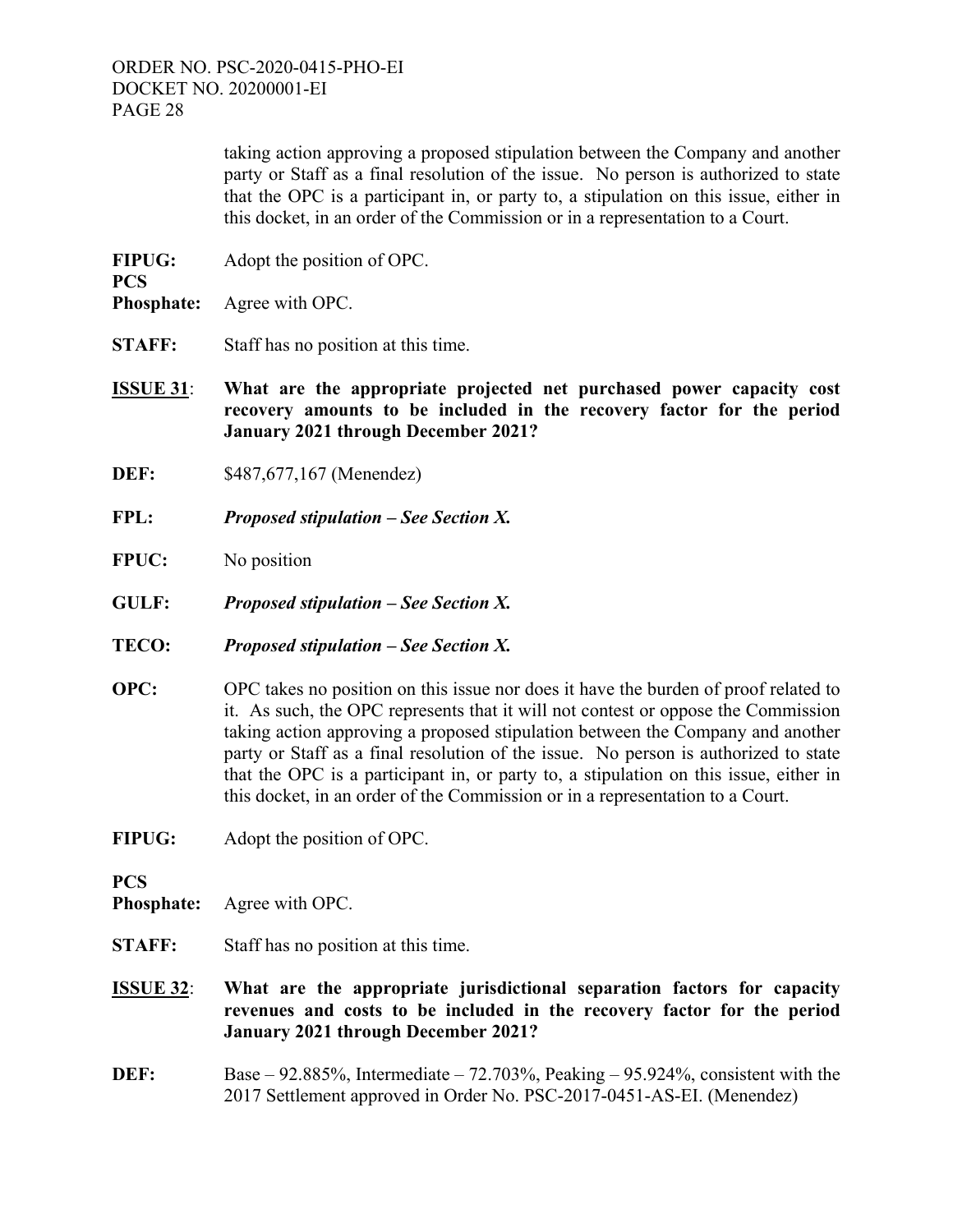- **FPL:** *Proposed stipulation See Section X.*
- **FPUC:** No position
- **GULF:** *Proposed stipulation See Section X.*
- **TECO:** *Proposed stipulation See Section X.*
- **OPC:** OPC takes no position on this issue nor does it have the burden of proof related to it. As such, the OPC represents that it will not contest or oppose the Commission taking action approving a proposed stipulation between the Company and another party or Staff as a final resolution of the issue. No person is authorized to state that the OPC is a participant in, or party to, a stipulation on this issue, either in this docket, in an order of the Commission or in a representation to a Court.
- **FIPUG:** Adopt the position of OPC.

# **PCS**

- **Phosphate:** Agree with OPC.
- **STAFF:** Staff has no position at this time.

# **ISSUE 33**: **What are the appropriate capacity cost recovery factors for the period January 2021 through December 2021?**

| DEF: | Rate Class                       | CCR Factor                         |
|------|----------------------------------|------------------------------------|
|      | Residential                      | $1.405$ cents/kWh                  |
|      | General Service Non-Demand       | 1.342 cents/kWh                    |
|      | @ Primary Voltage                | 1.329 cents/kWh                    |
|      | @ Transmission Voltage           | 1.315 cents/kWh                    |
|      | General Service 100% Load Factor | $0.808$ cents/kWh                  |
|      | General Service Demand           | $4.20$ \$/kW-month                 |
|      | @ Primary Voltage                | $4.16$ \$/kW-month                 |
|      | @ Transmission Voltage           | $4.12$ \$/kW-month                 |
|      | Curtailable                      | $1.22$ \$/kW-month                 |
|      | @ Primary Voltage                | $1.21$ \$/kW-month                 |
|      | @ Transmission Voltage           | $1.20$ \$/kW-month                 |
|      | Interruptible                    | $3.50$ \$/kW-month                 |
|      | @ Primary Voltage                | $3.47$ $\frac{\sqrt{W}}{W}$ -month |
|      | @ Transmission Voltage           | $3.43$ $\frac{\sqrt{W}}{W}$ -month |
|      | <b>Standby Monthly</b>           | $0.404$ \$/kW-month                |
|      | @ Primary Voltage                | $0.400$ \$/kW-month                |
|      | @ Transmission Voltage           | $0.396$ \$/kW-month                |
|      |                                  |                                    |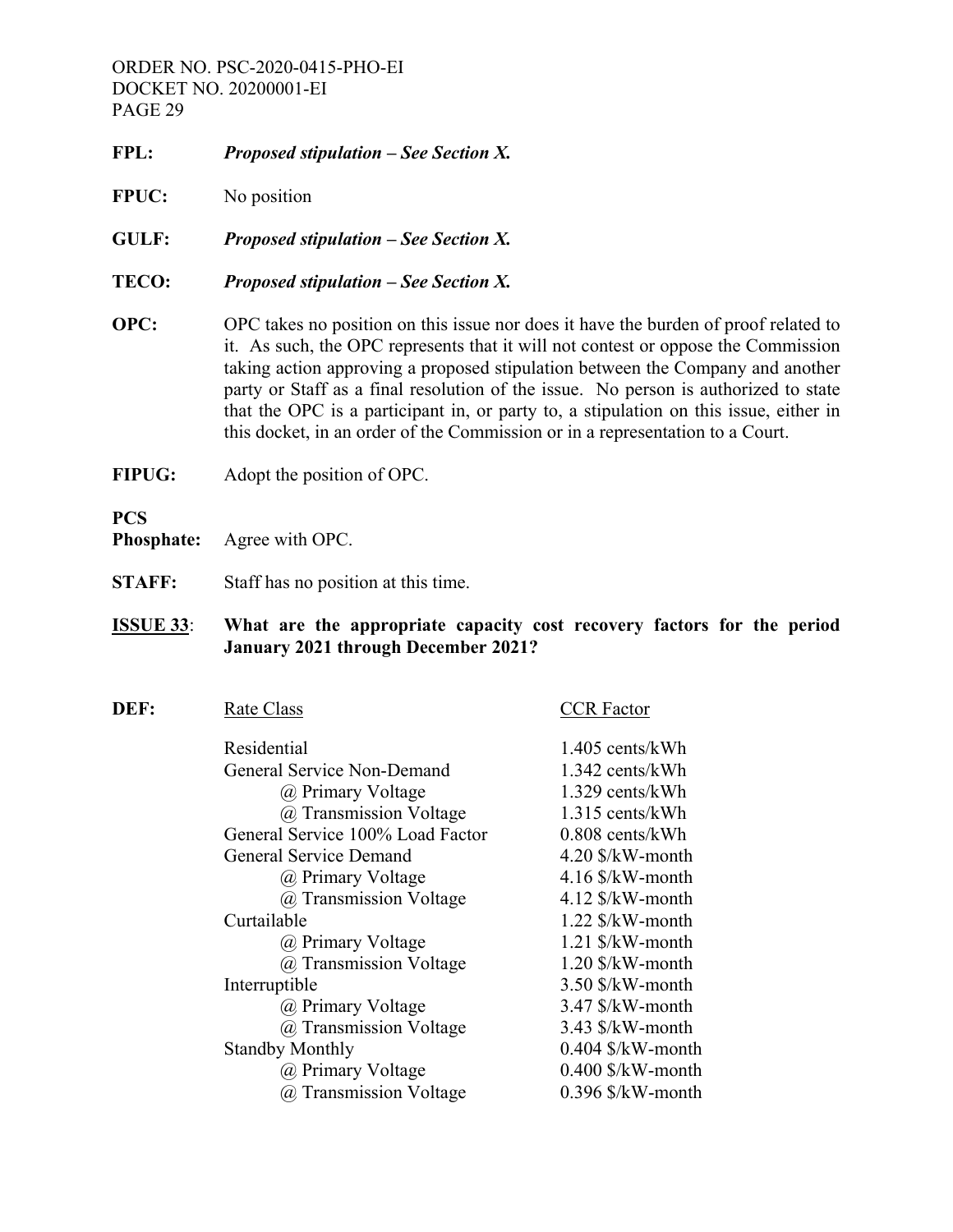| <b>Standby Daily</b>   | $0.192$ \$/kW-month             |
|------------------------|---------------------------------|
| @ Primary Voltage      | $0.190$ \$/kW-month             |
| @ Transmission Voltage | $0.188$ \$/kW-month             |
| Lighting               | $0.172$ cents/kWh<br>(Menendez) |

- **FPL:** *Proposed stipulation See Section X.*
- **FPUC:** No position
- **GULF:** *Proposed stipulation See Section X.*
- **TECO:** *Proposed stipulation See Section X.*
- **OPC:** OPC takes no position on this issue nor does it have the burden of proof related to it. As such, the OPC represents that it will not contest or oppose the Commission taking action approving a proposed stipulation between the Company and another party or Staff as a final resolution of the issue. No person is authorized to state that the OPC is a participant in, or party to, a stipulation on this issue, either in this docket, in an order of the Commission or in a representation to a Court.
- **FIPUG:** Adopt the position of OPC.

# **PCS**

**Phosphate:** Agree with OPC.

**STAFF:** Staff has no position at this time.

# **I. EFFECTIVE DATE**

# **ISSUE 34**: **What should be the effective date of the fuel adjustment factors and capacity cost recovery factors for billing purposes?**

- **DEF:** The new factors should be effective beginning with the first billing cycle for January 2021 through the last billing cycle for December 2021. The first billing cycle may start before January 1, 2021, and the last billing cycle may end after December 31, 2021, so long as each customer is billed for twelve months regardless of when the factors became effective. (Menendez)
- **FPL:** *Proposed stipulation See Section X.*
- **FPUC:** *Proposed stipulation See Section X.*
- **GULF:** *Proposed stipulation See Section X.*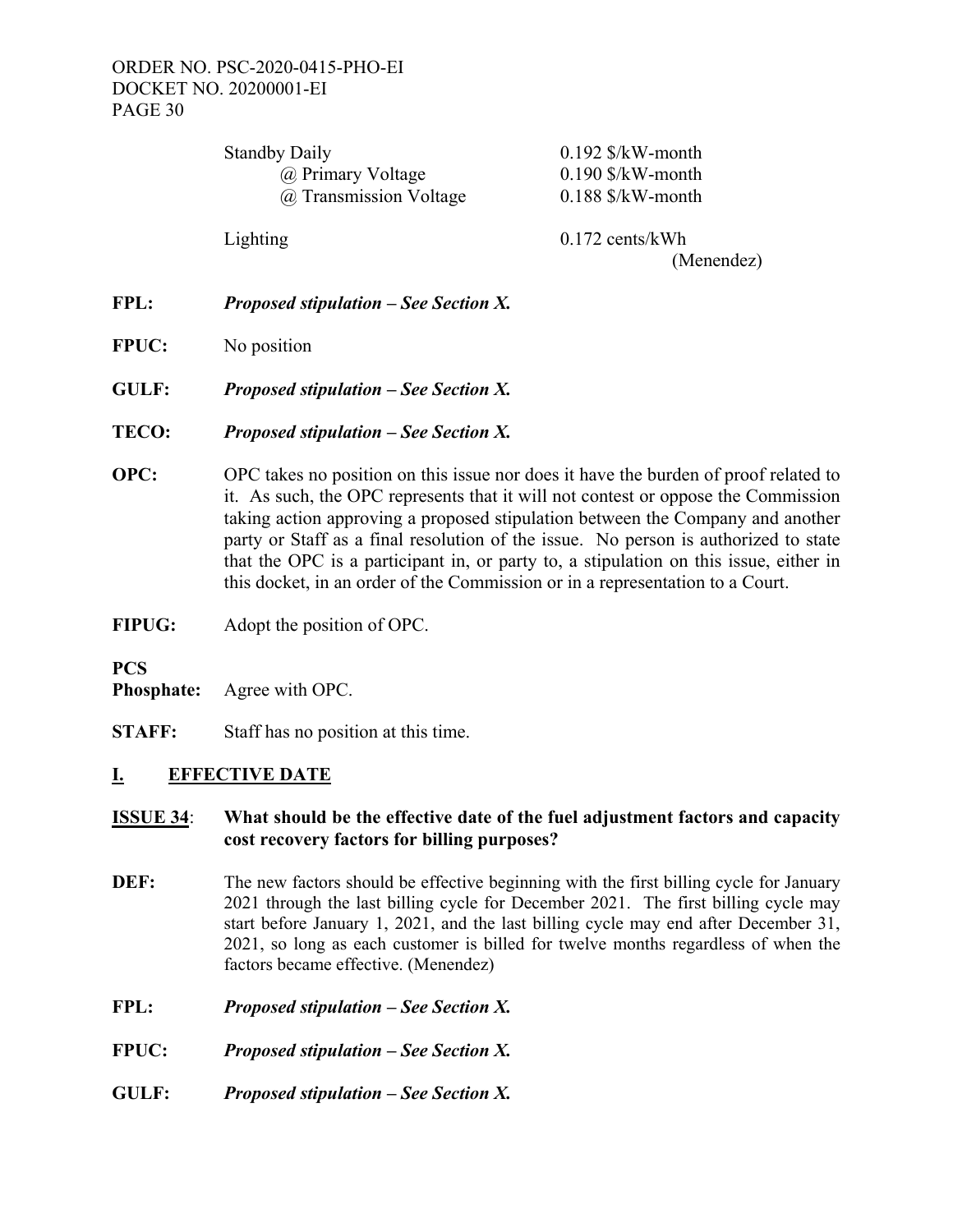# **TECO:** *Proposed stipulation – See Section X.*

- **OPC:** OPC takes no position on this issue nor does it have the burden of proof related to it. As such, the OPC represents that it will not contest or oppose the Commission taking action approving a proposed stipulation between the Company and another party or Staff as a final resolution of the issue. No person is authorized to state that the OPC is a participant in, or party to, a stipulation on this issue, either in this docket, in an order of the Commission or in a representation to a Court.
- **FIPUG:** Adopt the position of OPC.

**PCS** 

- **Phosphate:** No position.
- **STAFF:** Staff has no position at this time.
- **ISSUE 35: Should the Commission approve revised tariffs reflecting the fuel adjustment factors and capacity cost recovery factors determined to be appropriate in this proceeding?**
- **DEF:** Yes. The Commission should approve revised tariffs reflecting the fuel adjustment factors and capacity cost recovery factors determined to be appropriate in this proceeding. The Commission should direct Staff to verify that the revised tariffs are consistent with the Commission decision. (Menendez)
- **FPL:** *Proposed stipulation See Section X.*
- **FPUC:** *Proposed stipulation See Section X.*
- **GULF:** *Proposed stipulation See Section X.*
- **TECO:** *Proposed stipulation See Section X.*
- **OPC:** OPC takes no position on this issue nor does it have the burden of proof related to it. As such, the OPC represents that it will not contest or oppose the Commission taking action approving a proposed stipulation between the Company and another party or Staff as a final resolution of the issue. No person is authorized to state that the OPC is a participant in, or party to, a stipulation on this issue, either in this docket, in an order of the Commission or in a representation to a Court.
- **FIPUG:** Adopt the position of OPC.

# **PCS**

**Phosphate:** No position.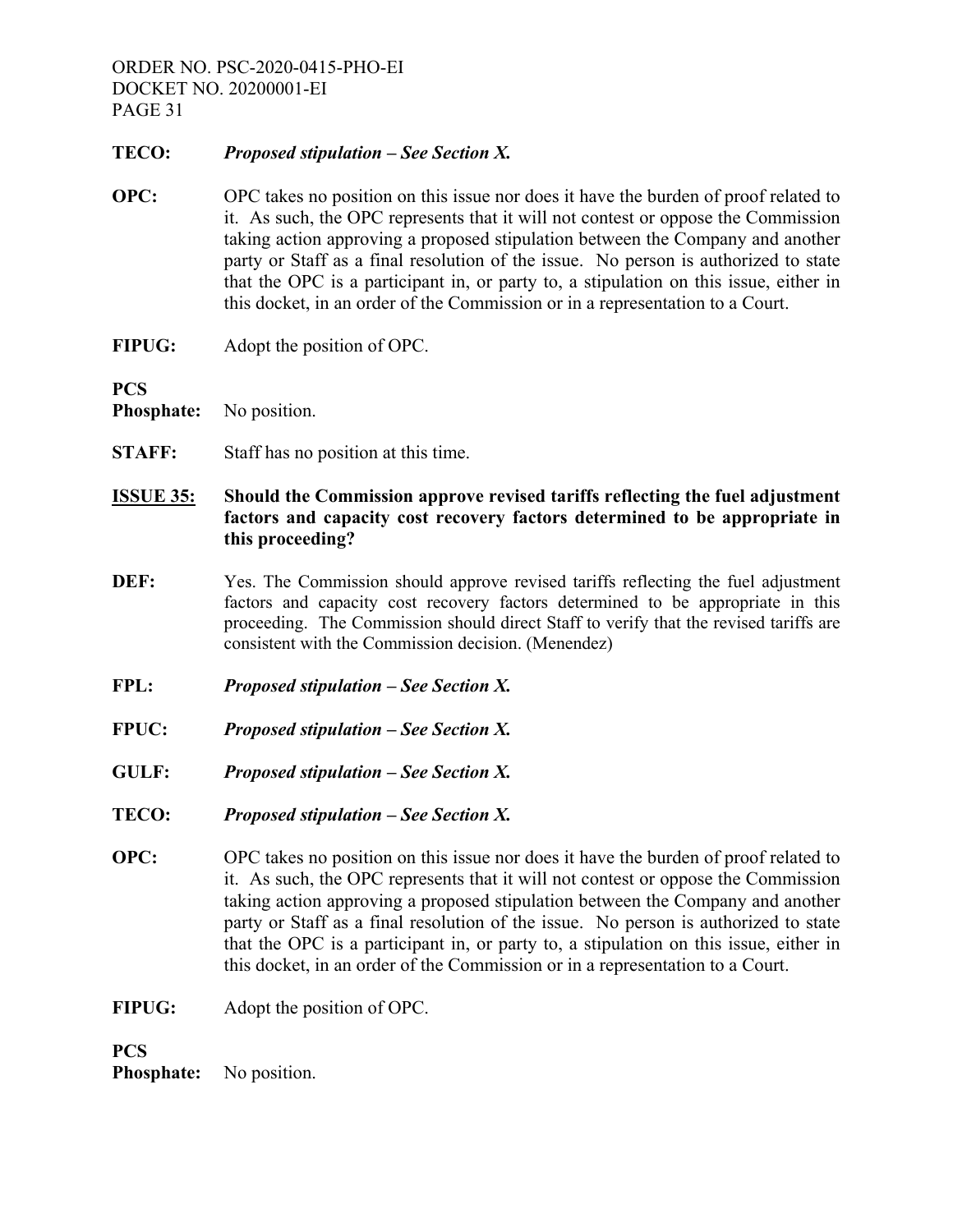| <b>STAFF:</b>    | Staff has no position at this time.          |
|------------------|----------------------------------------------|
| <b>ISSUE 36:</b> | Should this docket be closed?                |
| DEF:             | Yes. (Menendez)                              |
| FPL:             | <b>Proposed stipulation – See Section X.</b> |
| <b>FPUC:</b>     | <b>Proposed stipulation – See Section X.</b> |
| <b>GULF:</b>     | <b>Proposed stipulation – See Section X.</b> |
| TECO:            | <b>Proposed stipulation – See Section X.</b> |
|                  |                                              |

- **OPC:** OPC takes no position on this issue nor does it have the burden of proof related to it. As such, the OPC represents that it will not contest or oppose the Commission taking action approving a proposed stipulation between the Company and another party or Staff as a final resolution of the issue. No person is authorized to state that the OPC is a participant in, or party to, a stipulation on this issue, either in this docket, in an order of the Commission or in a representation to a Court.
- **FIPUG:** Adopt the position of OPC.

# **PCS**

**Phosphate:** No position.

**STAFF:** Staff has no position at this time.

# **IX. EXHIBIT LIST**

| Witness                 | Proffered By |            | Description                                            |
|-------------------------|--------------|------------|--------------------------------------------------------|
| Direct                  |              |            |                                                        |
| Christopher A. Menendez | <b>DEF</b>   | $(CAM-1T)$ | Fuel Cost Recovery True-Up<br>$(Jan - Dec. 2019)$      |
| Christopher A. Menendez | <b>DEF</b>   | $(CAM-2T)$ | Capacity Cost Recovery True-<br>$Up (Jan - Dec. 2019)$ |
| Christopher A. Menendez | DEF          | $(CAM-3T)$ | Schedules A1 through A3, A6<br>and A12 for Dec 2019    |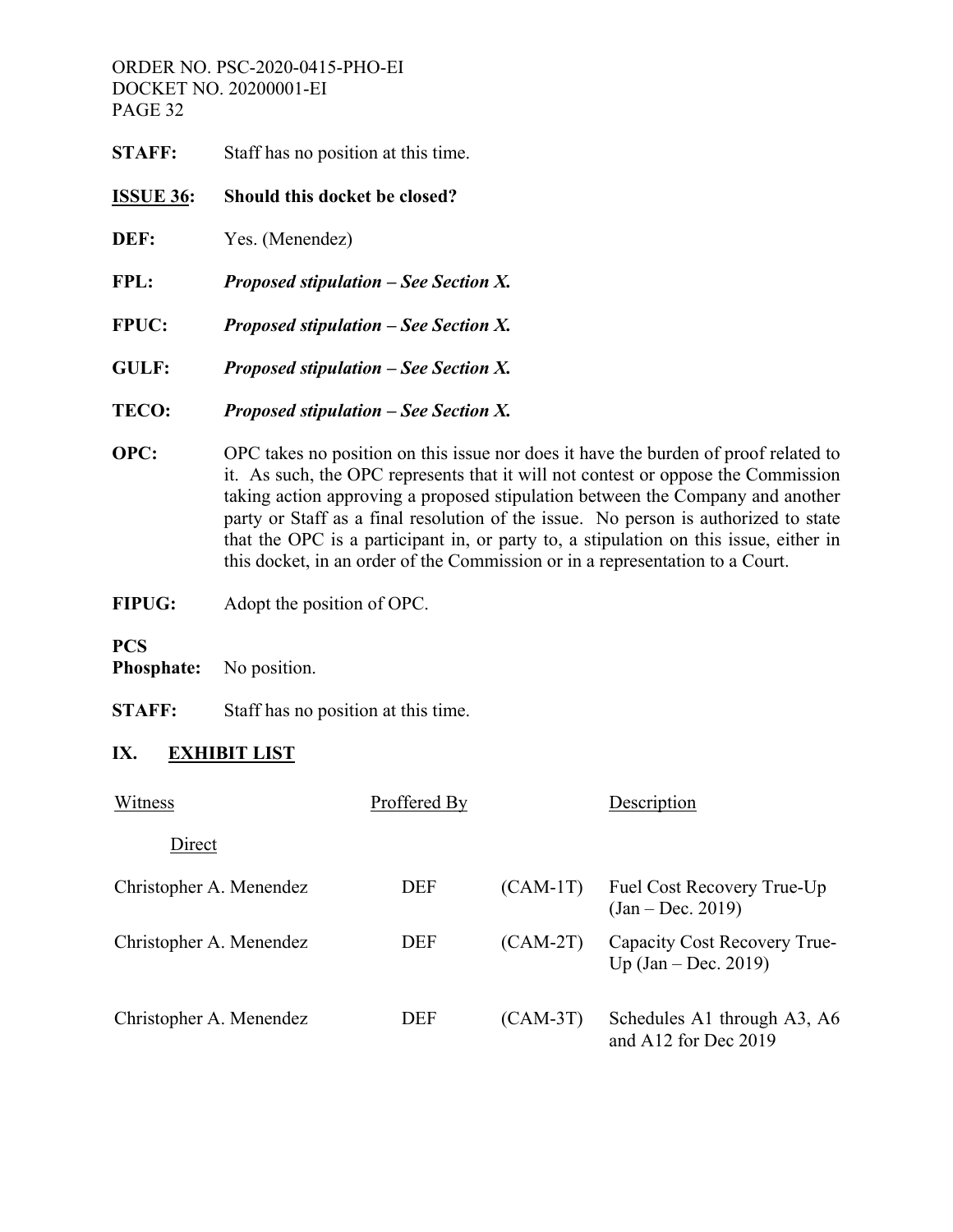| Witness                 | Proffered By |            | Description                                                                 |
|-------------------------|--------------|------------|-----------------------------------------------------------------------------|
| Christopher A. Menendez | <b>DEF</b>   | $(CAM-4T)$ | 2019 Capital Structure<br>and<br>Cost Rates Applied to<br>Capital Projects  |
| Christopher A. Menendez | <b>DEF</b>   | $(CAM-2)$  | Actual/Estimated True-up<br>Schedules for period<br>January - December 2020 |
| Christopher A. Menendez | <b>DEF</b>   | $(CAM-3)$  | Projection Factors for January<br>- December 2021                           |
| Mary Ingle Lewter       | <b>DEF</b>   | $(MIL-1T)$ | <b>Calculation of GPIF</b><br>Reward for January -<br>December 2019         |
| Mary Ingle Lewter       | <b>DEF</b>   | $(MIL-1P)$ | <b>GPIF Targets/Ranges</b><br>Schedules for January -<br>December 2021      |
| R. B. Deaton            | <b>FPL</b>   | $(RBD-1)$  | 2019 FCR Final True-Up<br>Calculation                                       |
| R. B. Deaton            | <b>FPL</b>   | $(RBD-2)$  | 2019 CCR Final True-Up<br>Calculation (Confidential)                        |
| R. B. Deaton            | <b>FPL</b>   | $(RBD-3)$  | 2020 FCR Actual/Estimated<br>True-Up Calculation                            |
| R. B. Deaton            | <b>FPL</b>   | $(RBD-4)$  | 2020 CCR Actual/Estimated<br>True-Up Calculation                            |
| R. B. Deaton            | <b>FPL</b>   | $(RBD-5)$  | 2019 FCR Final True-Up<br><b>Calculation REVISED</b>                        |
| R. B. Deaton            | <b>FPL</b>   | $(RBD-6)$  | Appendix II 2021 FCR<br>Projections                                         |
| R. B. Deaton            | <b>FPL</b>   | $(RBD-7)$  | Appendix III 2021 CCR<br>Projections                                        |
| G. J. Yupp              | <b>FPL</b>   | $(GJY-1)$  | 2019 Incentive Mechanism<br>Results (Confidential)                          |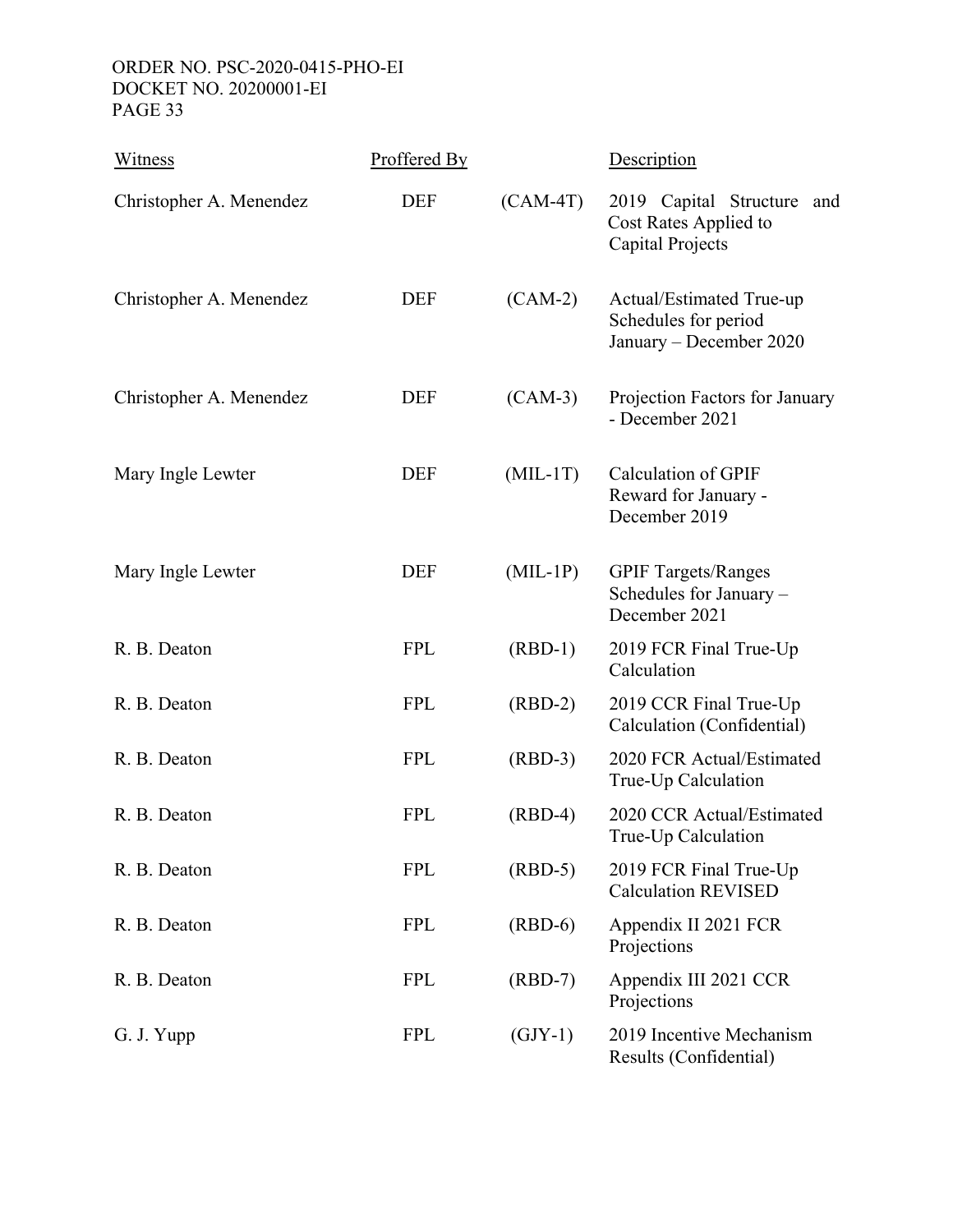| Witness         | Proffered By |             | Description                                                                                                               |
|-----------------|--------------|-------------|---------------------------------------------------------------------------------------------------------------------------|
| G. J. Yupp      | <b>FPL</b>   | $(GJY-2)$   | Appendix I Fuel Cost<br>Recovery                                                                                          |
| C. R. Rote      | <b>FPL</b>   | $(CRR-1)$   | <b>Generating Performance</b><br><b>Incentive Factor Performance</b><br>Results for January 2019<br>through December 2019 |
| C. R. Rote      | <b>FPL</b>   | $(CRR-2)$   | <b>Generating Performance</b><br><b>Incentive Factor Performance</b><br>Targets for January 2021<br>through December 2021 |
| L. Fuentes      | <b>FPL</b>   | $(LF-1)$    | 2018 SoBRA Final Revenue<br><b>Requirement Calculation</b>                                                                |
| E. J. Anderson  | <b>FPL</b>   | $(EJA-1)$   | Revised 2018 SoBRA<br>Factor/Refund Calculation                                                                           |
| E. J. Anderson  | <b>FPL</b>   | $(EJA-2)$   | 2018 SoBRA Prospective<br>Adjustment for January 1,<br>2021                                                               |
| E. J. Anderson  | <b>FPL</b>   | $(EJA-3)$   | Projected Retail Base<br>Revenues for January 1, 2021                                                                     |
| E. J. Anderson  | <b>FPL</b>   | $(EJA-4)$   | Summary of Tariff Changes<br>for January 1, 2021                                                                          |
| E. J. Anderson  | <b>FPL</b>   | $(EJA-5)$   | <b>Typical Bill Projections</b>                                                                                           |
| Curtis D. Young | <b>FPUC</b>  | $(CDY-1)$   | Final True-Up Schedules<br>(Schedules A, C1, and E1-B<br>for FPUC's Division                                              |
| Curtis D. Young | <b>FPUC</b>  | $(CDY-2)4$  | Estimated/Actual (Schedules<br>$E1A, E1-B, and E1-B1)$                                                                    |
| Curtis D. Young | <b>FPUC</b>  | $(CDY-3)$   | Revised Monthly True-Up for<br>January through June 2020                                                                  |
| Curtis D. Young | <b>FPUC</b>  | $(CDY-4)^5$ | Schedules E1, E1A, E2, E7,<br>E8, E10 and Schedule A                                                                      |

4 Revised October 22, 2020. 5 Revised October 22, 2020.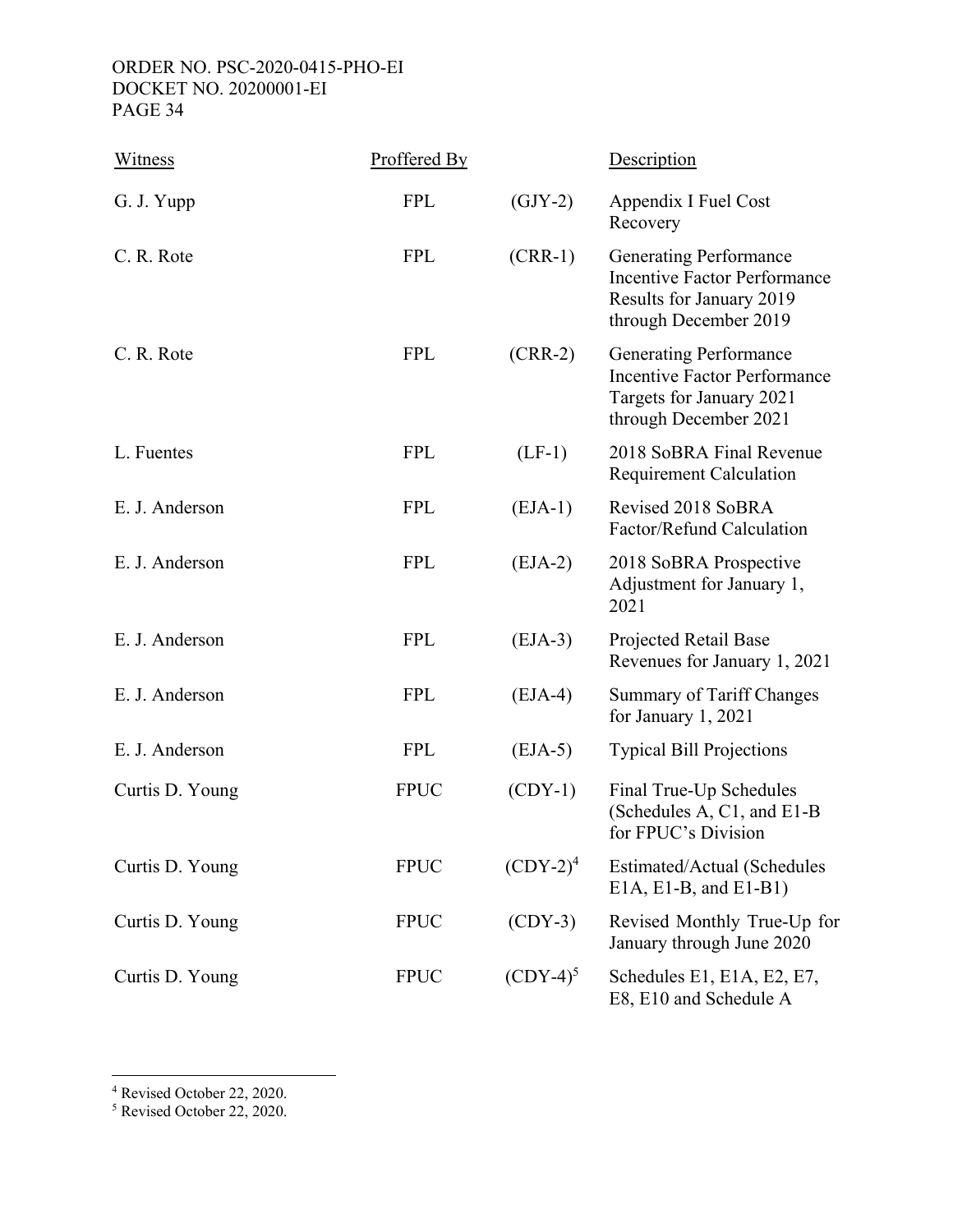| Witness             | Proffered By |           | Description                                                                                    |
|---------------------|--------------|-----------|------------------------------------------------------------------------------------------------|
| Richard L. Hume     | Gulf         | $(RLH-1)$ | Calculation of Final True-Up<br>January 2019 – December<br>2019                                |
| Richard L. Hume     | Gulf         | $(RLH-2)$ | A-Schedules December 2019                                                                      |
| Richard L. Hume     | Gulf         | $(RLH-3)$ | <b>Estimated Fuel True-Up</b><br>January 2020 - December<br>2020                               |
| Richard L. Hume     | Gulf         | $(RLH-4)$ | <b>Estimated Capacity True-up</b><br>January 2020 - December<br>2020                           |
| Richard L. Hume     | Gulf         | $(RLH-5)$ | Projection<br>January 2021 – December<br>2021                                                  |
| Richard L. Hume     | Gulf         | $(RLH-6)$ | <b>Hedging Information Report</b><br>August 2019 – December<br>2019                            |
| Richard L. Hume     | Gulf         | $(RLH-7)$ | <b>Hedging Information Report</b><br>January 2020-March 2020                                   |
| Richard L. Hume     | Gulf         | $(RLH-8)$ | Calculation of the stratified<br>separation factors                                            |
| <b>Charles Rote</b> | Gulf         | $(JAV-1)$ | <b>Gulf Power Company GPIF</b><br>Results<br>January 2019 - December<br>2019                   |
| <b>Charles Rote</b> | Gulf         | $(CR-1)$  | <b>Gulf Power Company GPIF</b><br><b>Targets and Ranges</b><br>January 2021 – December<br>2021 |
| M. Ashley Sizemore  | <b>TECO</b>  | $(MAS-1)$ | Final True-up Capacity Cost<br>Recovery January 2019-<br>December 2019                         |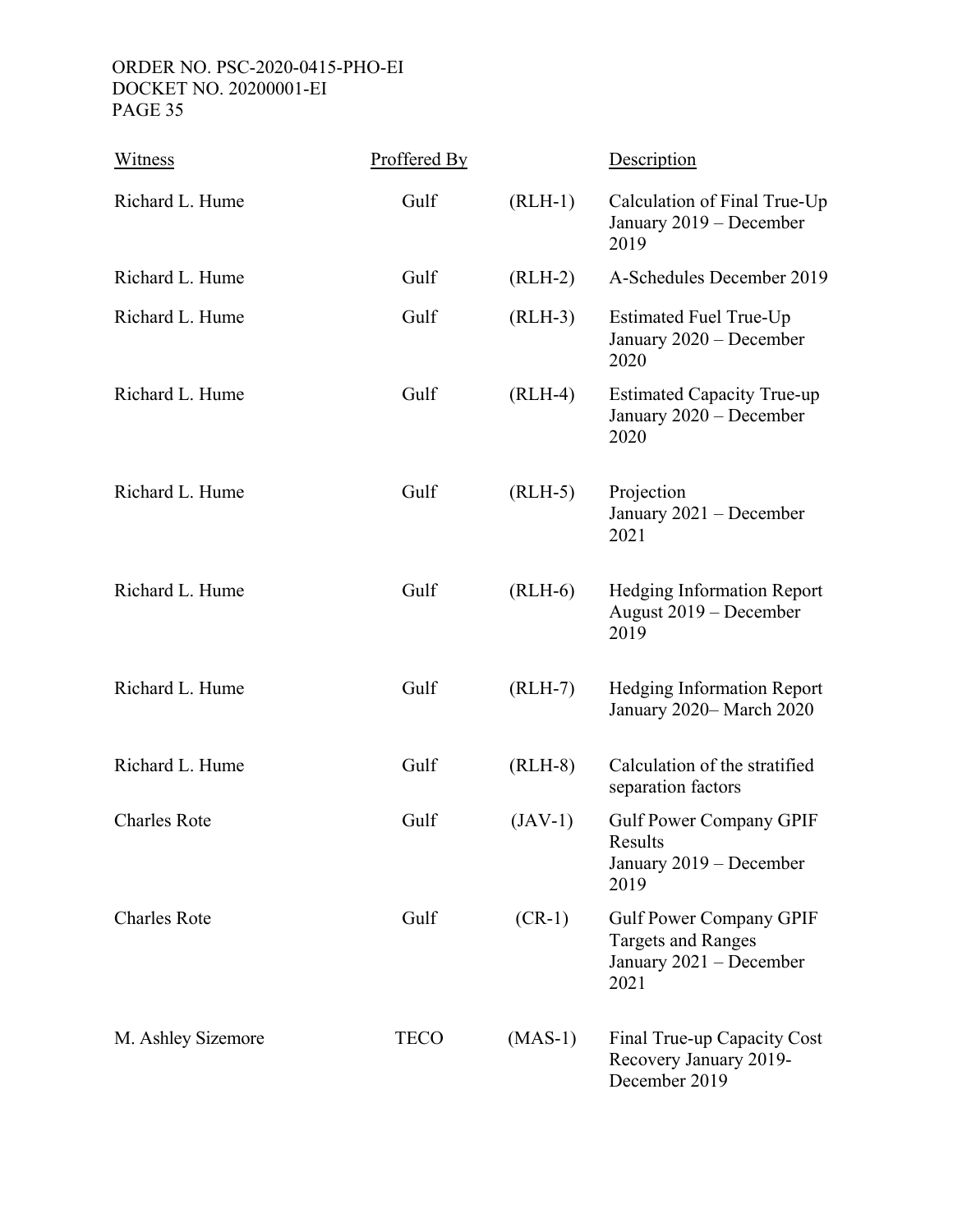| Witness            | Proffered By |           | Description                                                                                     |
|--------------------|--------------|-----------|-------------------------------------------------------------------------------------------------|
|                    |              |           | Final Ture-up Fuel Cost<br>Recovery January 2019-<br>December 2019                              |
|                    |              |           | Actual Fuel True-up<br>Compared to Original<br>Estimates January 2019 -<br>December 2019        |
|                    |              |           | Schedules A-1, A-2, A-6<br>through A-9, and A-12<br>January 2019 - December<br>2019             |
|                    |              |           | Capital Projects Approved for<br><b>Fuel Clause Recovery</b><br>January 2019 - December<br>2019 |
| M. Ashley Sizemore | <b>TECO</b>  | $(MAS-2)$ | Actual/Estimated True-Up<br>Fuel Cost Recovery January<br>$2020 - December 2020$                |
|                    |              |           | Actual/Estimated True-Up<br><b>Capacity Cost Recovery</b><br>January 2020 - December<br>2020    |
|                    |              |           | Capital Projects Approved for<br><b>Fuel Clause Recovery</b><br>January 2020 – December<br>2020 |
|                    |              |           | Lake Hancock Stipulated Issue<br><b>Fuel Savings</b><br>January 2019 - December<br>2019         |
| M. Ashley Sizemore | <b>TECO</b>  | $(MAS-3)$ | Projected Capacity Cost<br>Recovery<br>January 2021 - December<br>2021                          |
|                    |              |           | Projected Fuel Cost Recovery<br>January 2021 – December<br>2021                                 |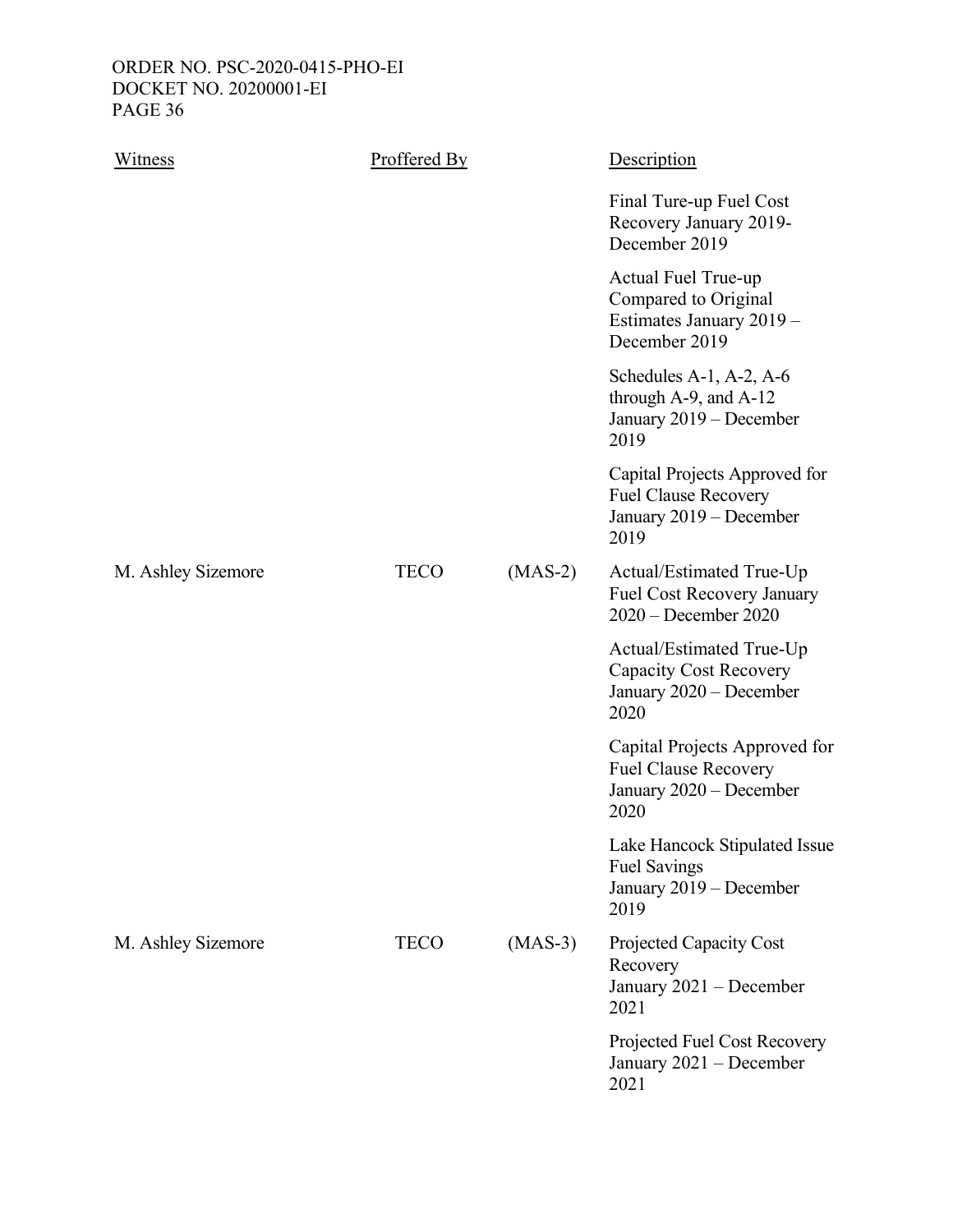| Witness         | Proffered By |            | Description                                                                                 |
|-----------------|--------------|------------|---------------------------------------------------------------------------------------------|
|                 |              |            | Levelized and Tiered Fuel<br>Rate<br>January 2021 – December<br>2021                        |
| Jeremy B. Cain  | <b>TECO</b>  | $($ JBC-1) | Final True-Up Generating<br>Performance Incentive Factor<br>January 2019 - December<br>2019 |
|                 |              |            | <b>Actual Unit Performance Data</b><br>January 2019 – December<br>2019                      |
| Jeremy B. Cain  | <b>TECO</b>  | $(JC-1)$   | <b>Generating Performance</b><br><b>Incentive Factor</b><br>January 2021 - December<br>2021 |
|                 |              |            | Summary of Generating<br>Performance Incentive Factor<br>Targets                            |
| John C. Heisey  | <b>TECO</b>  | $(ICH-1)$  | <b>Optimization Mechanism</b><br>Results<br>January 2019 – December<br>2019                 |
| Debra M. Dobiac | Staff        | $(DMD-1)$  | Auditor's Report – Hedging<br>Activities                                                    |

# **X. PROPOSED STIPULATIONS**

There are proposed Type 2 stipulations<sup>6</sup> as stated below. The OPC position on each Type 2 stipulation (except for Issues 34-36) stated below is as follows:

OPC takes no position on these issues nor does it have the burden of proof related to them. As such, the OPC represents that it will not contest or oppose the Commission taking action approving a proposed stipulation between the Company and another party or staff as a final resolution of these issues. No person is authorized to state that the OPC is a participant in, or party to, a

<sup>&</sup>lt;sup>6</sup> A Type 2 stipulation occurs on an issue when the utility and the staff, or the utility and at least one party adversarial to the utility, agree on the resolution of the issue and the remaining parties (including staff if they do not join in the agreement) do not object to the Commission relying on the agreed language to resolve that issue in a final order.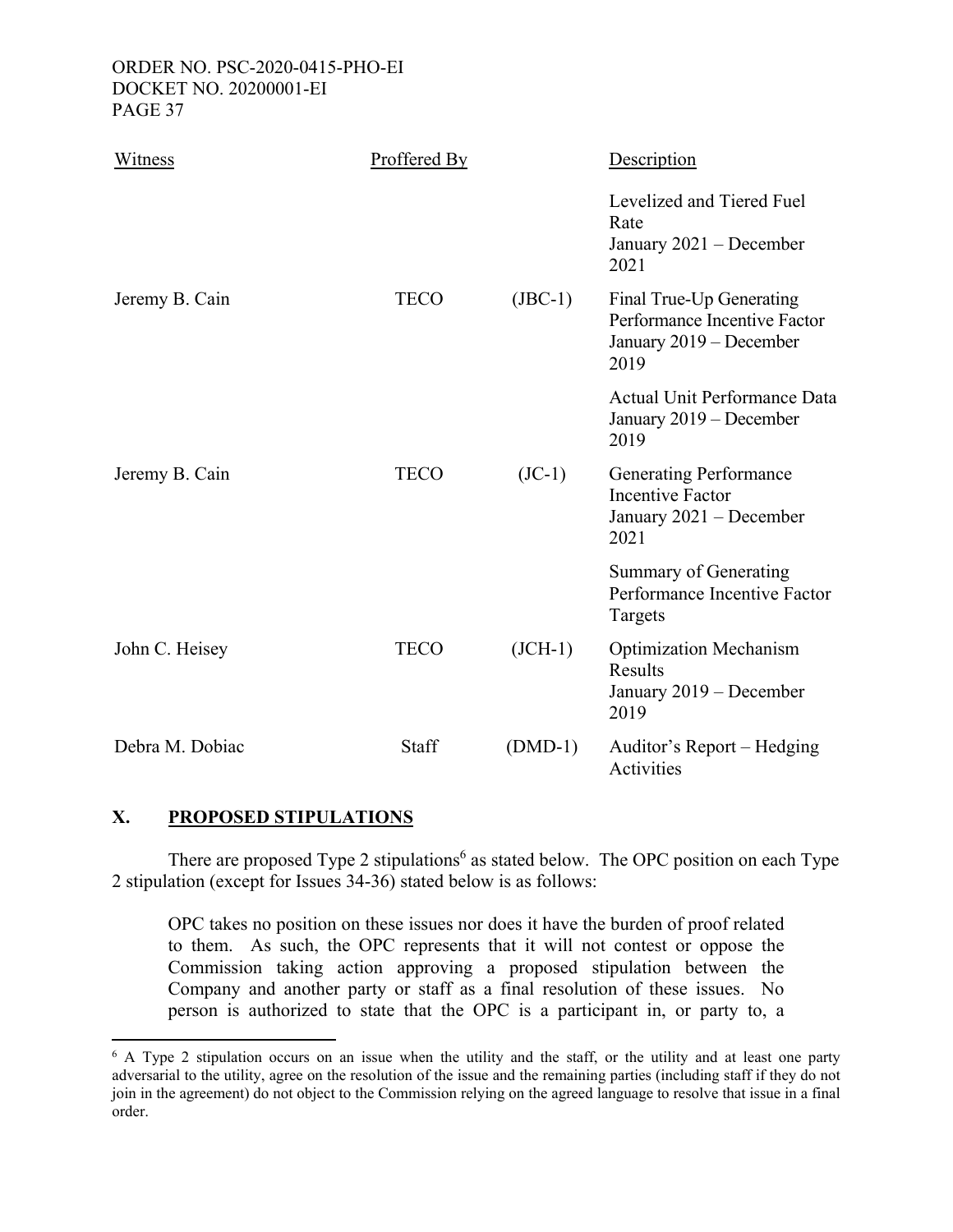stipulation on these issues, either in this docket, in an order of the Commission or in a representation to a Court.

# **I. COMPANY SPECIFIC ISSUES**

# **Florida Power & Light**

- **ISSUE 2A: What is the appropriate revised SoBRA factor for the 2018 projects to reflect actual construction costs that are less than the projected costs used to develop the initial SoBRA factor?**
- **Stipulation:** The appropriate revised SoBRA factor for the 2018 projects reflecting the actual construction cost is 0.856%.
- **ISSUE 2B: What was the total gain under FPL's Incentive Mechanism approved by Order No. PSC-2016-0560-AS-EI that FPL may recover for the period January 2019 through December 2019, and how should that gain be shared between FPL and customers?**
- **Stipulation**: The total gain under FPL's Incentive Mechanism approved by Order No. PSC-2016-0560-AS-EI that FPL may recover for the period January 2019 through December 2019 is \$55,249,313, as reflected in Column 5 of Table 1, Total Gains Schedule, (Exhibit GJY-1, Page 1 of 4). This amount exceeded the sharing threshold of \$40 million, and therefore the incremental gain above that amount should be shared between FPL and customers, with FPL retaining \$9,149,588, as reflected in Column 9 of Table 2, Total Gains Schedule (Exhibit GJY-1, Page 1 of 4).
- **ISSUE 2C: What is the appropriate amount of Incremental Optimization Costs under FPL's Incentive Mechanism approved by Order No. PSC-2016-0560-AS-EI that FPL should be allowed to recover through the fuel clause for Personnel, Software, and Hardware costs for the period January 2019 through December 2019?**
- **Stipulation**: The appropriate amount of Incremental Optimization Costs under FPL's Incentive Mechanism, approved by Order No. PSC-2016-0560-AS-EI, that FPL should be allowed to recover through the fuel clause for Personnel, Software, and Hardware costs for the period January 2019 through December 2019 is \$533,064, as reflected in Columns 2 and 3 of the Incremental Optimization Costs Schedule (Exhibit GJY-1, Page 4 of 4).
- **ISSUE 2D: What is the appropriate amount of Variable Power Plant O&M Attributable to Off-System Sales under FPL's Incentive Mechanism approved by Order No. PSC-2016-0560-AS-EI that FPL should be allowed to recover through the fuel clause for the period January 2019 through December 2019?**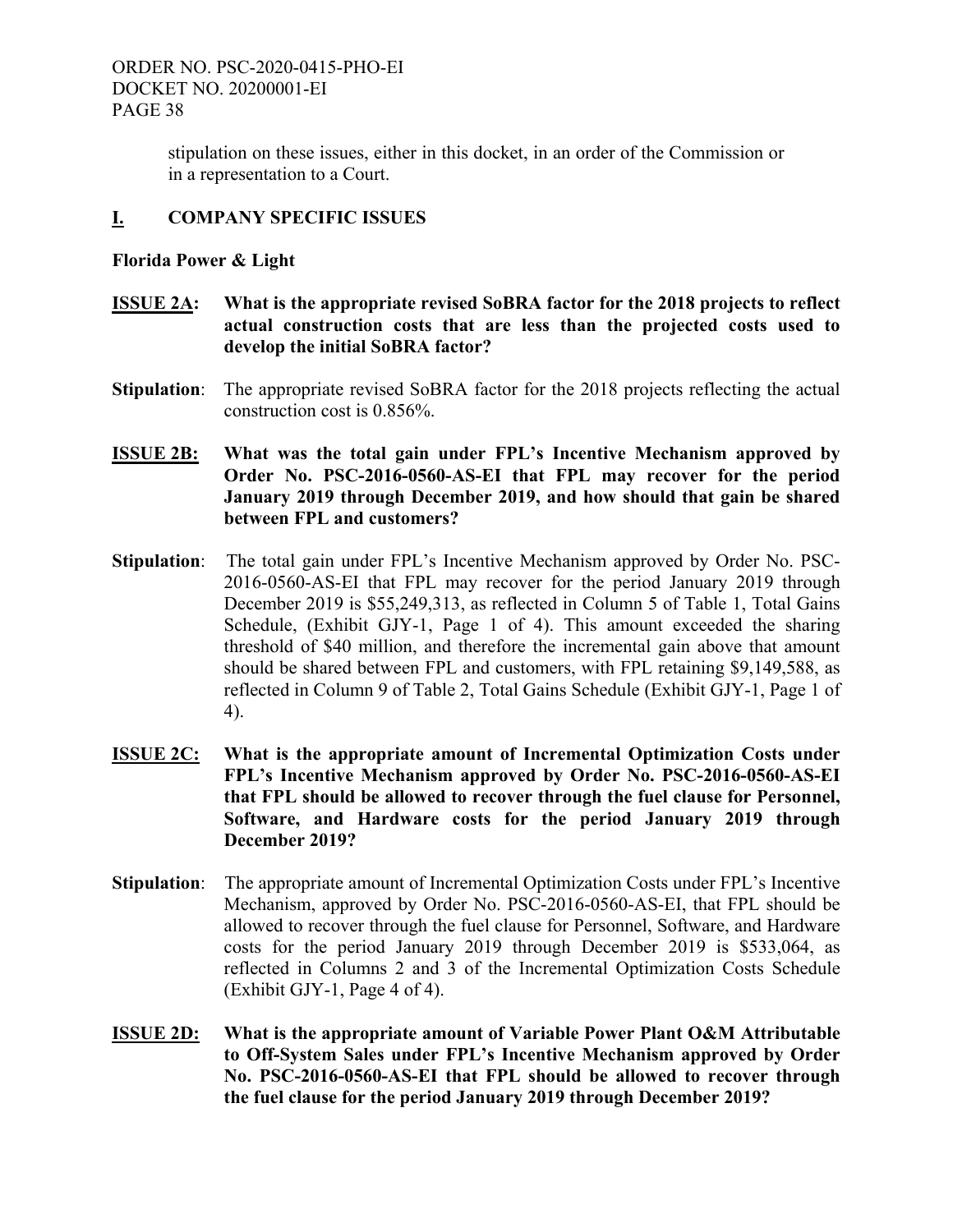- **Stipulation**: The appropriate amount of Variable Power Plant O&M Attributable to Off-System Sales under FPL's Incentive Mechanism approved by Order No. PSC-2016-0560- AS-EI, that it should be allowed to recover through the fuel clause for the period January 2019 through December 2019 is \$1,754,273, as reflected in Column 6 of the Incremental Optimization Costs Schedule (Exhibit GJY-1, page 4 of 4).
- **ISSUE 2E: What is the appropriate amount of Variable Power Plant O&M Avoided due to Economy Purchases under FPL's Incentive Mechanism approved by Order No. PSC-2016-0560-AS-EI that FPL should be allowed to recover through the fuel clause for the period January 2019 through December 2019?**
- **Stipulation**: The appropriate amount of Variable Power Plant O&M Avoided due to Economy Purchases under FPL's Incentive Mechanism approved by Order No. PSC-2016- 0560-AS-EI that it should be allowed to recover through the fuel clause for the period January 2019 through December 2019 is a credit of \$358,272, as reflected in Column 7 of the Incremental Optimization Costs Schedule (Exhibit GJY-1, page 4 of 4).
- **ISSUE 2H: What is the appropriate subscription credit associated with FPL's Solar Together Program, approved by Order No. PSC-2020-0084-S-EI, to be included for recovery in 2021?**
- **Stipulation:** The appropriate subscription credit associated with FPL's Solar Together Program is \$98,939,400.

# **Gulf Power Company**

- **ISSUE 4A: Should the Commission approve as prudent Gulf's actions to mitigate the volatility of natural gas, residual oil, and purchased power prices, as reported in Gulf's April 2020 and August 2020 hedging reports?**
- **Stipulation**: Yes, the Commission should approve as prudent Gulf's actions to mitigate the volatility of natural gas, residual oil, and purchased power prices that are reported in the April 2020 and August 2020 filing in Docket No. 20200001-EI. For the period August 1, 2019 through March 31, 2020, Gulf's hedging activities resulted in a net cost of \$5,154,160. These activities were pursuant to, and were consistent with, previously approved risk management plans. Pursuant to the 2017 Stipulation and Settlement Agreement, Gulf agreed not to enter into any additional hedges during the term of the Agreement.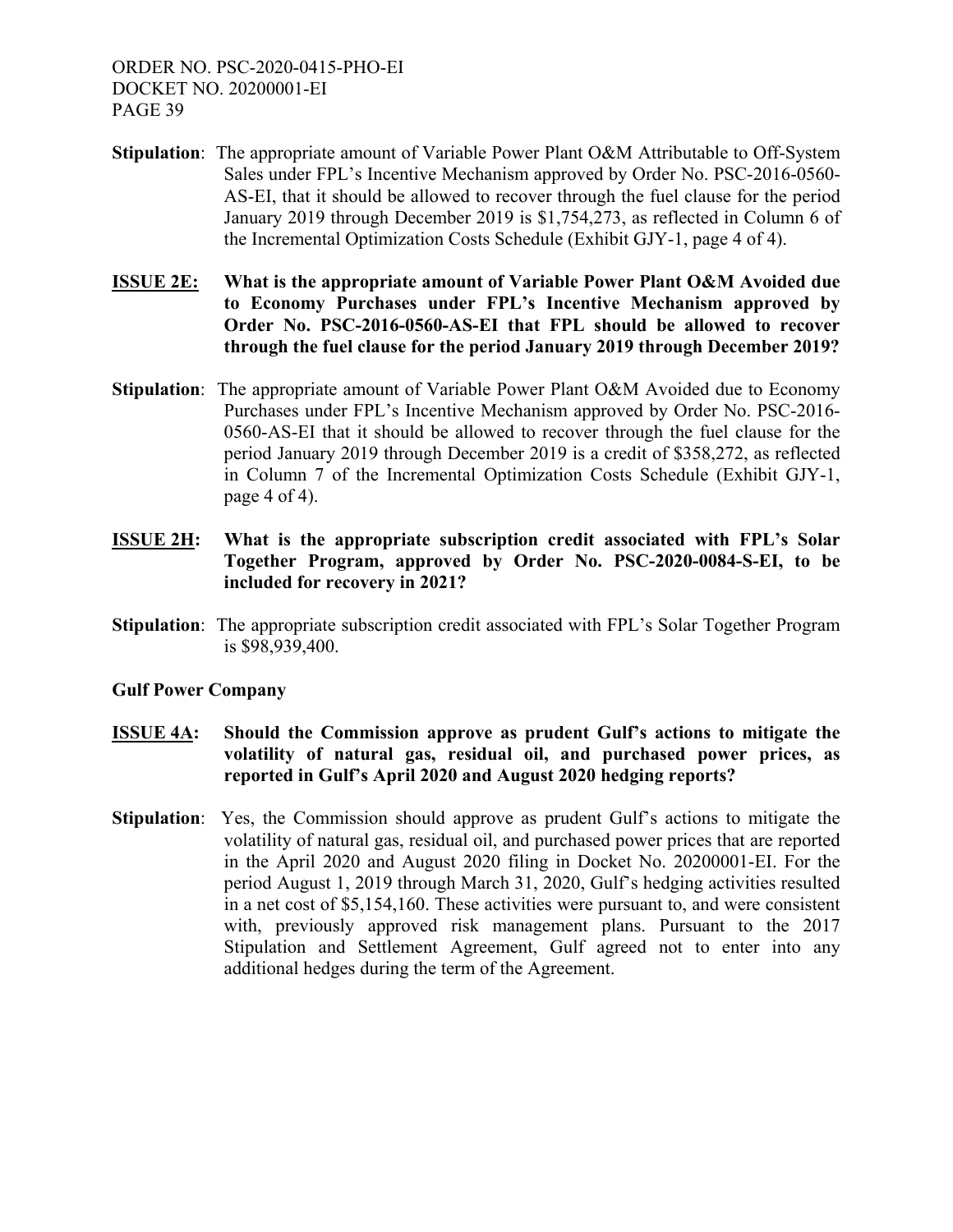#### **Tampa Electric Company**

# **ISSUE 5A: What was the total gain under TECO's Optimization Mechanism approved by Order No. PSC-2017-0456-S-EI that TECO may recover for the period January 2019 through December 2019, and how should that gain to be shared between TECO and customers?**

**Stipulation**: The total gain under TECO's Optimization Mechanism, approved by Order No. PSC-2017-0456-S-EI, for the period January 2019 through December 2019 was \$6,468,033, as reflected in Table 1, Column 5 of the Total Gains Threshold Schedule (Exhibit JCH-1, Page 1 of 3). This amount should be shared between TECO and customers (60% and 40%, respectively), with customers receiving \$5,287,213, and TECO retaining \$1,180,820, as reflected in Columns 7 and 8 of Table 2, Total Gains Threshold Schedule (Exhibit JCH-1, Page 1 of 3).

#### **GENERIC FUEL ADJUSTMENT ISSUES**

- **ISSUE 6**: **What are the appropriate actual benchmark levels for calendar year 2020 for gains on non-separated wholesale energy sales eligible for a shareholder incentive?**
- **Stipulation:** The appropriate actual benchmark levels for calendar year 2020 for gains on non separated wholesale energy sales eligible for a shareholder incentive are as follows:
- **FPL:** The appropriate actual benchmark levels for calendar year 2020 for gains on nonseparated wholesale energy sales eligible for a shareholder incentive are as follows:

 Pursuant to the Stipulation and Settlement that was approved in Order No. PSC-2016-0560-AS-EI, FPL revised its Incentive Mechanism program, which does not rely upon the three-year average Shareholder Incentive Benchmark specified in Order No. PSC-00-1744-PAA-EI. Setting the appropriate actual benchmark levels for calendar year 2020 for gains on non-separated wholesale energy sales eligible for a shareholder incentive is not applicable to FPL as part of its revised Incentive Mechanism.

- **GULF:** \$912,580.
- **TECO:** The Company did not set a benchmark level for calendar year 2020. Pursuant to the Stipulation and Settlement that was approved in Order No. PSC-2017-0456-S-EI, the Company's Optimization Mechanism replaces the incentive program that used benchmark levels for gains on non-separated wholesale energy sales eligible for a shareholder incentive.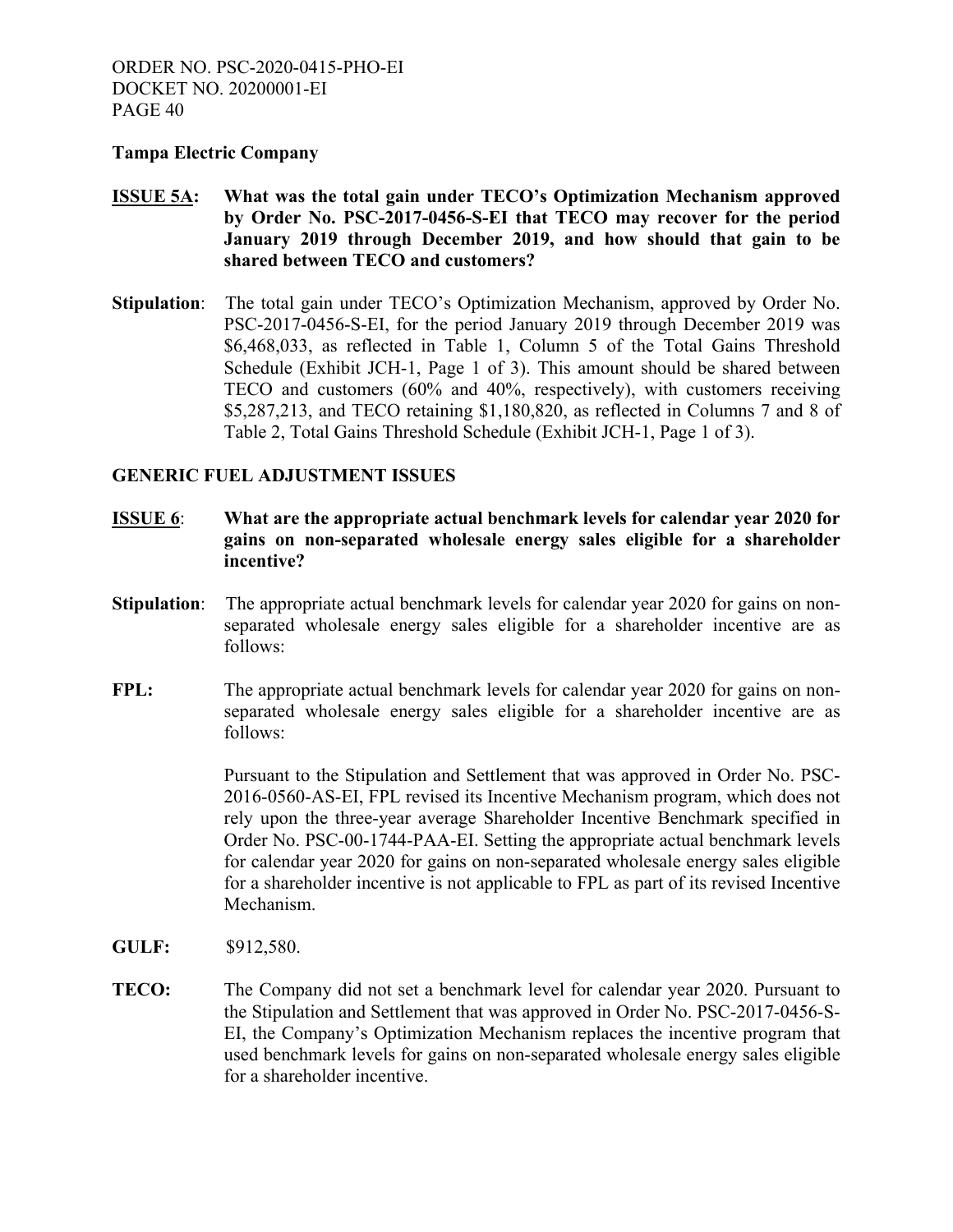**ISSUE 7:** What are the appropriate estimated benchmark levels for calendar year 2021 for gains on non-separated wholesale energy sales eligible for a shareholder incentive?

#### **Stipulation**:

- FPL: Pursuant to the Stipulation and Settlement that was approved in Order No. PSC-2016-0560-AS-EI, FPL revised its Incentive Mechanism program, which does not rely upon the three-year average Shareholder Incentive Benchmark specified in Order No. PSC-00-1744-PAA-EI. Setting the appropriate estimated benchmark levels for calendar year 2021 for gains on non-separated wholesale energy sales eligible for a shareholder incentive is not applicable to FPL as part of its revised Incentive Mechanism.
- **GULF:** \$274,562.
- **TECO:** The Company did not set an estimated benchmark level for calendar year 2021. Pursuant to the Stipulation and Settlement that was approved in Order No. PSC-2017-0456-S-EI, the Company's Optimization Mechanism replaces the incentive program that used benchmark levels for gains on non-separated wholesale energy sales eligible for a shareholder incentive.
- **ISSUE 8: What are the appropriate final fuel adjustment true-up amounts for the period January 2019 through December 2019?**

#### **Stipulation**:

- **FPUC:** An under-recovery of \$2,017,896.
- GULF: An over-recovery of \$8,868,596.
- **TECO:** An over-recovery of \$35,821,098.
- **ISSUE 9: What are the appropriate fuel adjustment actual/estimated true-up amounts for the period January 2020 through December 2020?**

#### **Stipulation**:

- **FPUC:** An over-recovery of \$2,315, 064.
- **GULF:** An under-recovery of \$9,968,285.
- **TECO:** An under-recovery of \$61,300,153.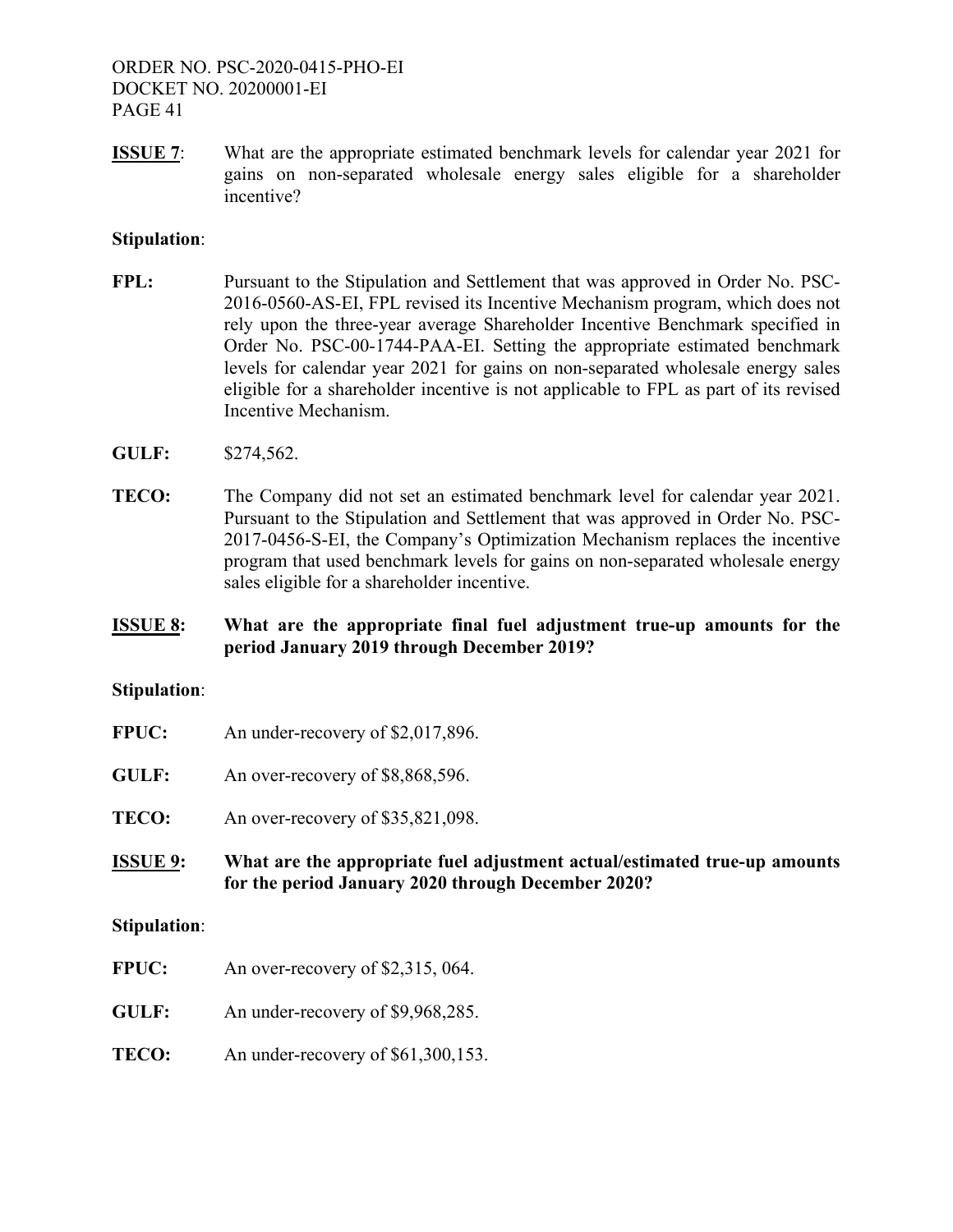**ISSUE 10:** What are the appropriate total fuel adjustment true-up amounts to be collected/refunded from January 2021 through December 2021?

#### **Stipulation**:

| <b>FPUC:</b> | An over-recovery of \$297,168.     |
|--------------|------------------------------------|
| GULF:        | An under-recovery of \$1,099,690.  |
| TECO:        | An under-recovery of \$25,479,055. |

**ISSUE 11: What are the appropriate projected total fuel and purchased power cost recovery amounts for the period January 2021 through December 2021?** 

#### **Stipulation**:

**FPL:** \$2,593,860,560.

**FPUC:** \$44,407,969.

**GULF:** \$326,225,315.

**TECO:** \$588,143,346.

# **COMPANY-SPECIFIC GENERATING PERFORMANCE INCENTIVE FACTOR ISSUES**

# **Gulf Power Company**

No company-specific GPIF issues for Gulf Power Company have been identified at this time. If such issues are identified, they shall be numbered 14A, 14B, 14C, and so forth, as appropriate.

# **Tampa Electric Company**

No company-specific GPIF issues for Tampa Electric Company have been identified at this time. If such issues are identified, they shall be numbered 15A, 15B, 15C, and so forth, as appropriate.

# **GENERIC GPIF ISSUES**

**ISSUE 16**: **What is the appropriate GPIF reward or penalty for performance achieved during the period January 2019 through December 2019 for each investorowned electric utility subject to the GPIF?**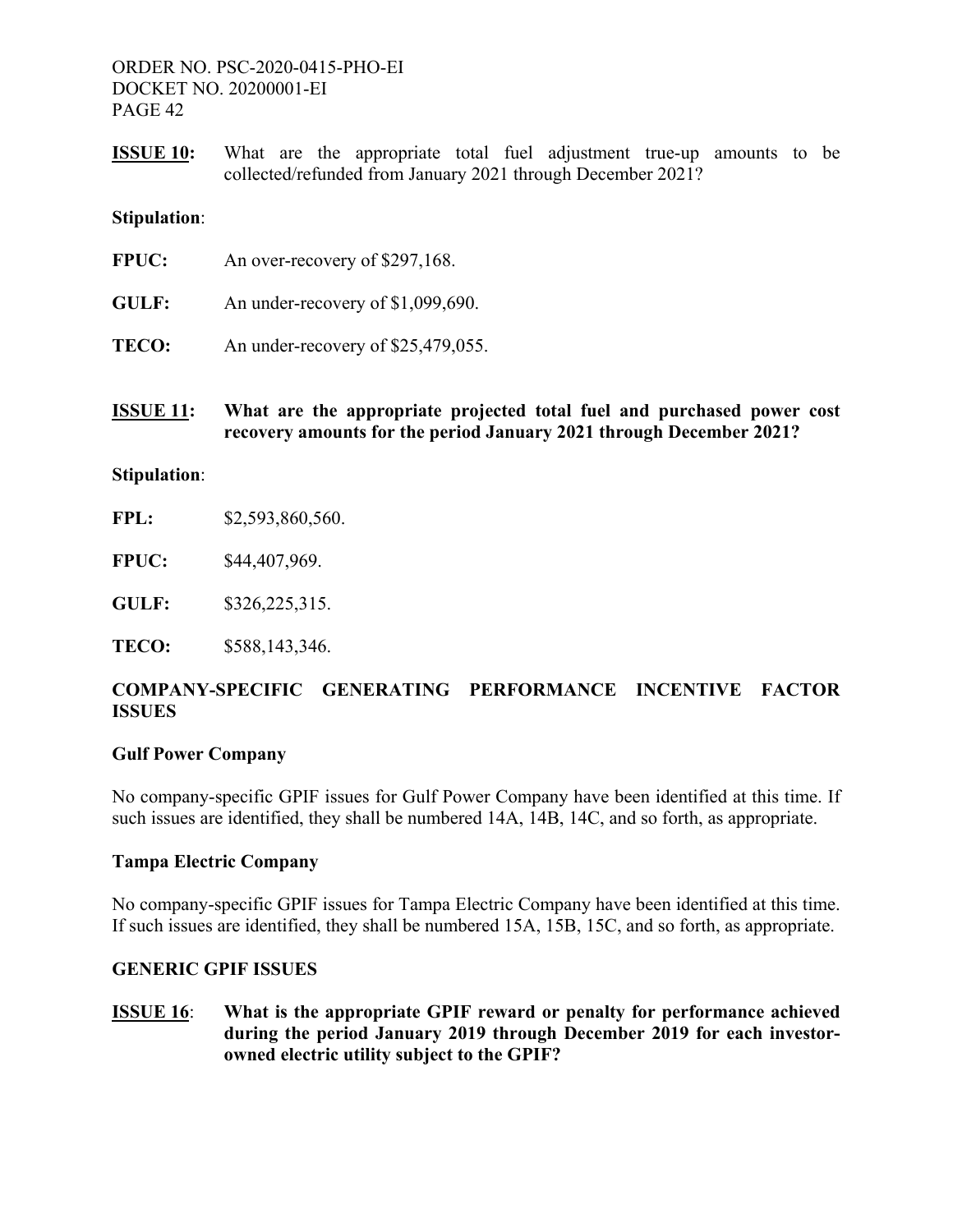#### **Stipulation**:

- **FPL:** A reward of \$8,125,681.
- **GULF:** A reward of \$62,232.
- **TECO:** A reward of \$2,858,056.
- **ISSUE 17**: **What should the GPIF targets/ranges be for the period January 2021 through December 2021 for each investor-owned electric utility subject to the GPIF?**

# **Stipulation**:

#### **FPL:**

|            |                      |                          | EAF                    |                        |                                | <b>ANOHR</b>                   |                        |  |  |
|------------|----------------------|--------------------------|------------------------|------------------------|--------------------------------|--------------------------------|------------------------|--|--|
|            |                      | Target                   |                        | Maximum                | Target                         |                                | Maximum                |  |  |
|            | Plant/Unit           | EAF<br>$\mathcal{O}_0$ ) | EAF<br>$(\frac{0}{0})$ | Savings<br>$(\$000's)$ | <b>ANOHR</b><br><b>BTU/KWH</b> | <b>ANOHR</b><br><b>BTU/KWH</b> | Savings<br>$(\$000's)$ |  |  |
|            | Canaveral 3          | 90.1                     | 92.6                   | 430                    | 6,640                          | 6,724                          | 1,581                  |  |  |
|            | Sanford 5            | 90.4                     | 92.9                   | 209                    | 7,372                          | 7,549                          | 2,158                  |  |  |
|            | Ft. Myers 2          | 91.2                     | 93.7                   | 288                    | 7,189                          | 7,343                          | 3,276                  |  |  |
|            | Port<br>Everglades 5 | 84.0                     | 87.0                   | 949                    | 6,566                          | 6,671                          | 2,558                  |  |  |
| <b>FPL</b> | Riviera 5            | 84.6                     | 87.1                   | 512                    | 6,545                          | 6,636                          | 1,818                  |  |  |
|            | St. Lucie 1          | 80.6                     | 84.1                   | 3,807                  | 10,422                         | 10,522                         | 363                    |  |  |
|            | St. Lucie 2          | 84.0                     | 87.0                   | 2,815                  | 10,297                         | 10,389                         | 267                    |  |  |
|            | Turkey Point 3       | 85.7                     | 88.7                   | 2,769                  | 11,234                         | 11,492                         | 828                    |  |  |
|            | Turkey Point 4       | 93.6                     | 96.6                   | 2,816                  | 10,888                         | 11,041                         | 643                    |  |  |
|            | Turkey Point 5       | 80.6                     | 83.6                   | 194                    | 7,350                          | 7,468                          | 1,186                  |  |  |
|            | West County 1        | 91.0                     | 93.5                   | 581                    | 7,098                          | 7,260                          | 3,025                  |  |  |
|            | West County 2        | 89.7                     | 92.2                   | 643                    | 6,882                          | 7,053                          | 3,572                  |  |  |
|            | West County 3        | 83.2                     | 85.7                   | 622                    | 6,919                          | 7,074                          | 3,118                  |  |  |
|            | Total*               |                          |                        | 16,635                 |                                |                                | 24,393                 |  |  |

**Table 17-2 GPIF Targets/Ranges for the period January-December, 2021**

 Source: GPIF Target and Range Summary (Exhibit CRR-2, Pages 6-7 of 36). \*May not compute due to rounding.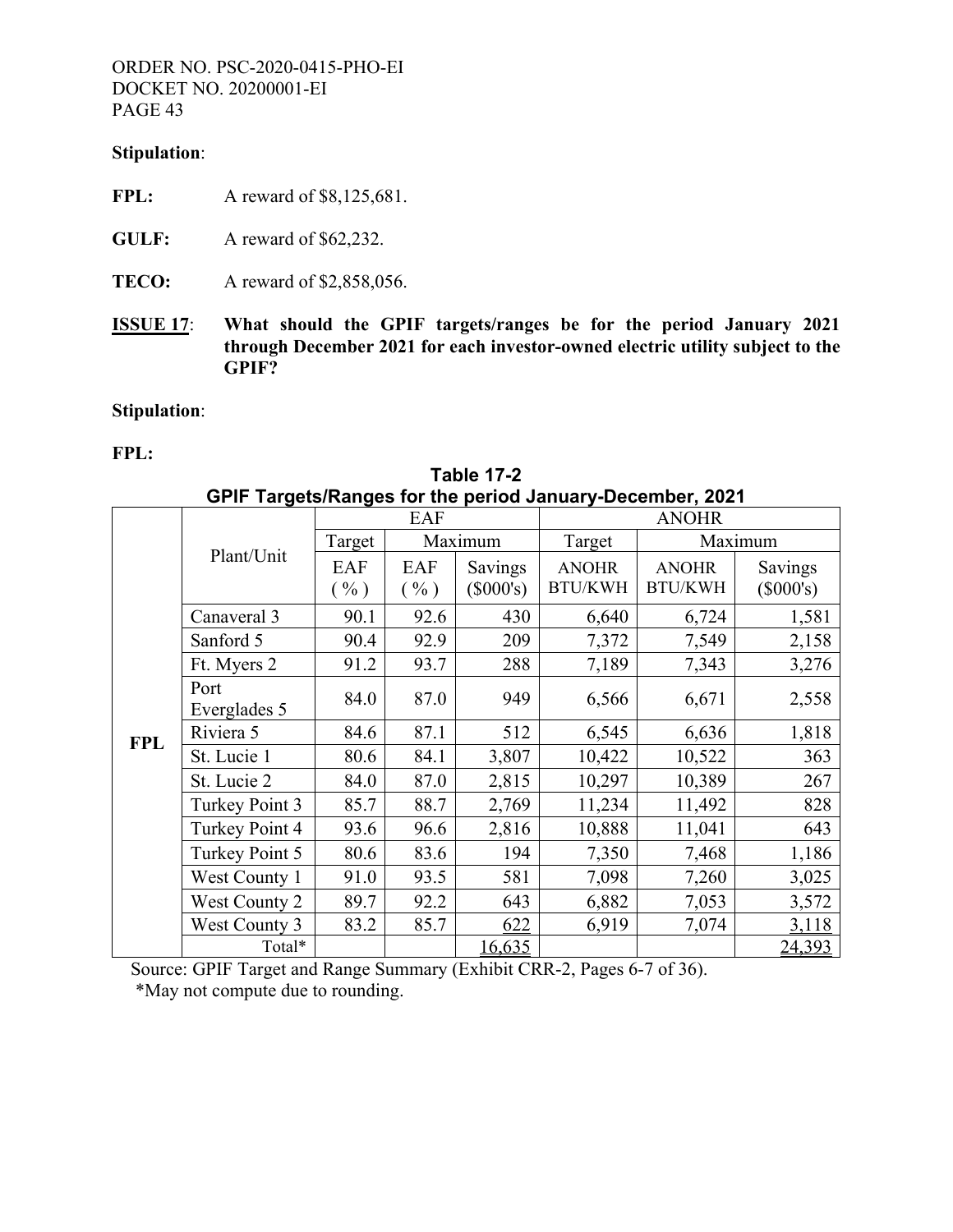# **GULF:**

| GPIF Targets/Ranges for the period January-December, 2021 |            |               |               |                        |                                |                                |                        |
|-----------------------------------------------------------|------------|---------------|---------------|------------------------|--------------------------------|--------------------------------|------------------------|
|                                                           |            | EAF           |               |                        | <b>ANOHR</b>                   |                                |                        |
|                                                           | Plant/Unit | Target        | Maximum       |                        | Target                         | Maximum                        |                        |
|                                                           |            | EAF<br>$\%$ ) | EAF<br>$\%$ ) | Savings<br>$(\$000's)$ | <b>ANOHR</b><br><b>BTU/KWH</b> | <b>ANOHR</b><br><b>BTU/KWH</b> | Savings<br>$(\$000's)$ |
| <b>GULF</b>                                               | Scherer 3  | 95.3          | 95.5          |                        | 11,339                         | 11,679                         | 57                     |
|                                                           | Crist 7    | 89.0          | 92.4          | 16                     | 10,882                         | 11,208                         | 519                    |
|                                                           | Daniel 1   | 93.9          | 97.1          |                        | 10,650                         | 10,970                         | 45                     |
|                                                           | Daniel 2   | 93.4          | 94.8          | $\overline{2}$         | 10,334                         | 10,644                         | 205                    |
|                                                           | Smith 3    | 91.2          | 92.3          | 110                    | 6,913                          | 7,120                          | 3,315                  |
|                                                           | Total      |               |               | 130                    |                                |                                | 4,141                  |

**Table 17-3 GPIF Targets/Ranges for the period January-December, 2021**

Source: GPIF Unit Performance Summary (Exhibit CR-1, Schedule 3, Page 5 of 28).

# **TECO:**

**Table 17-4 GPIF Targets/Ranges for the period January-December, 2021**

|             |            | Target        | Maximum       |                        | Target                         | Maximum                        |                        |
|-------------|------------|---------------|---------------|------------------------|--------------------------------|--------------------------------|------------------------|
|             | Plant/Unit | EAF<br>$\%$ ) | EAF<br>$\%$ ) | Savings<br>$(\$000's)$ | <b>ANOHR</b><br><b>BTU/KWH</b> | <b>ANOHR</b><br><b>BTU/KWH</b> | Savings<br>$(\$000's)$ |
|             | Big Bend 4 | 54.0          | 60.7          | 181.0                  | 11,576                         | 12,191                         | 1,916.4                |
| <b>TECO</b> | Polk 1     | 77.7          | 82.1          | 675.5                  | 9,684                          | 10,348                         | 1,167.3                |
|             | Polk 2     | 80.6          | 82.1          | 213.7                  | 6,940                          | 7,125                          | 3,324.1                |
|             | Bayside 1  | 93.9          | 94.5          | 2,242.6                | 7,352                          | 7,460                          | 1,516.3                |
|             | Bayside 2  | 90.9          | 92.2          | 1,043.8                | 7,439                          | 7,560                          | 1,723.2                |
|             | Total      |               |               | 4356.6                 |                                |                                | 9,647.3                |

Source: GPIF Target and Range Summary (Exhibit JC-1, Document 1, Page 4 of 32).

# **FUEL FACTOR CALCULATION ISSUES**

**ISSUE 18**: **What are the appropriate projected net fuel and purchased power cost recovery and Generating Performance Incentive amounts to be included in the recovery factor for the period January 2021 through December 2021?**

# **Stipulation**:

**FPUC:** \$44,110,801.

**GULF:** \$327,622,911.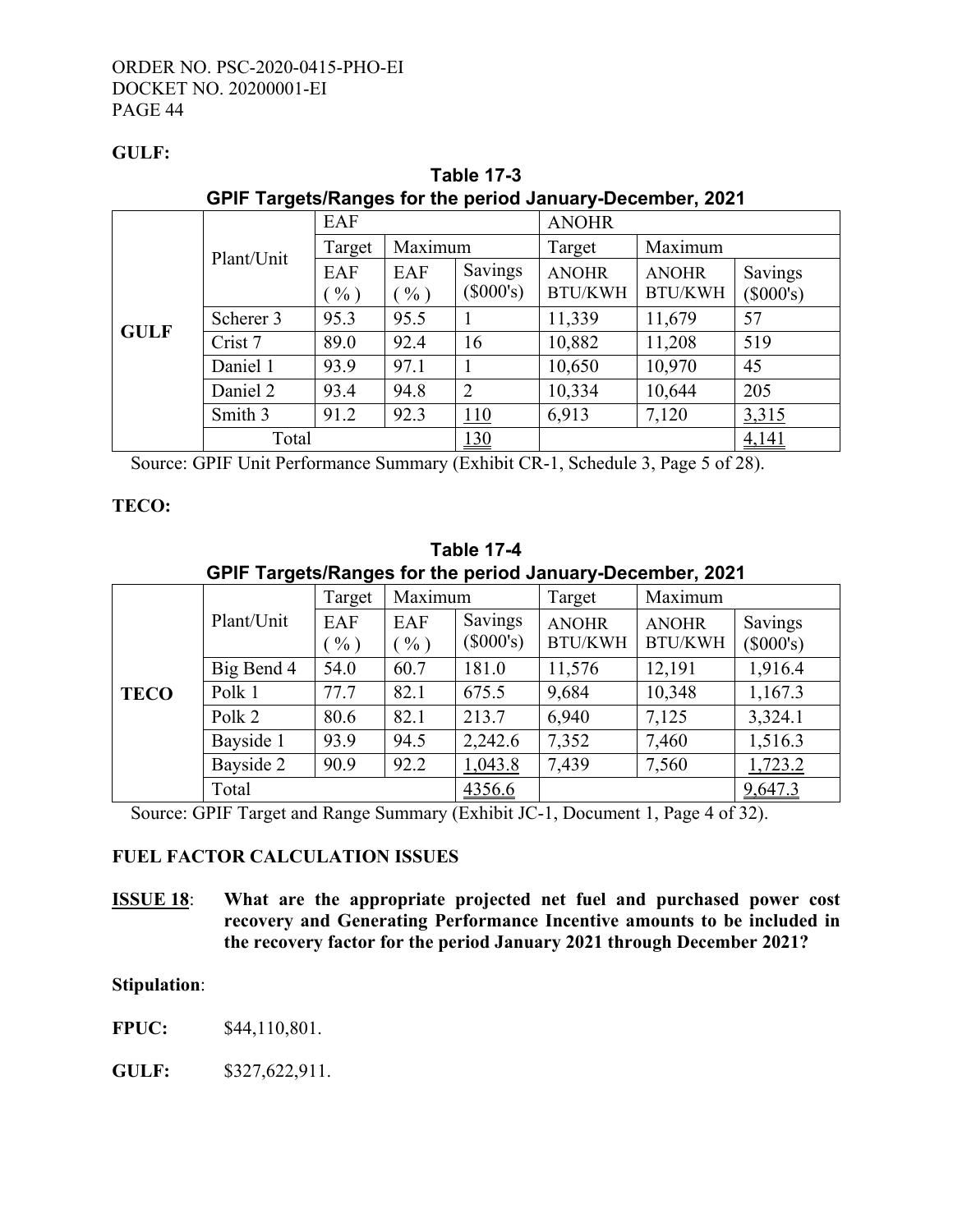**TECO:** \$618,103,935.

**ISSUE 19: What is the appropriate revenue tax factor to be applied in calculating each investor-owned electric utility's levelized fuel factor for the projection period January 2021 through December 2021?** 

#### **Stipulation**:

| FPL: | 1.00072. |
|------|----------|
|      |          |

- **FPUC:** 1.00072.
- **GULF:** 1.00072.
- **TECO:** 1.00072.
- **ISSUE 20**: What are the appropriate levelized fuel cost recovery factors for the period January 2021 through December 2021?

#### **Stipulation**:

- **FPUC:** 4.540 cents per kWh.
- **GULF:** 3.053 cents per kWh.
- **TECO:** 3.162 cents per kWh.
- **ISSUE 21**: **What are the appropriate fuel recovery line loss multipliers to be used in calculating the fuel cost recovery factors charged to each rate class/delivery voltage level class?**

#### **Stipulation**:

- FPL: The appropriate fuel recovery line loss multipliers to be used in calculating the fuel cost recovery factors charged to each rate class/delivery voltage level class are provided in response to Issue No. 22.
- **FPUC:** The appropriate fuel recovery line loss multiplier to be used in calculating the fuel cost recovery factors charged to each rate class/delivery voltage level class is 1.0000.
- **GULF:** See Table 21-2 below: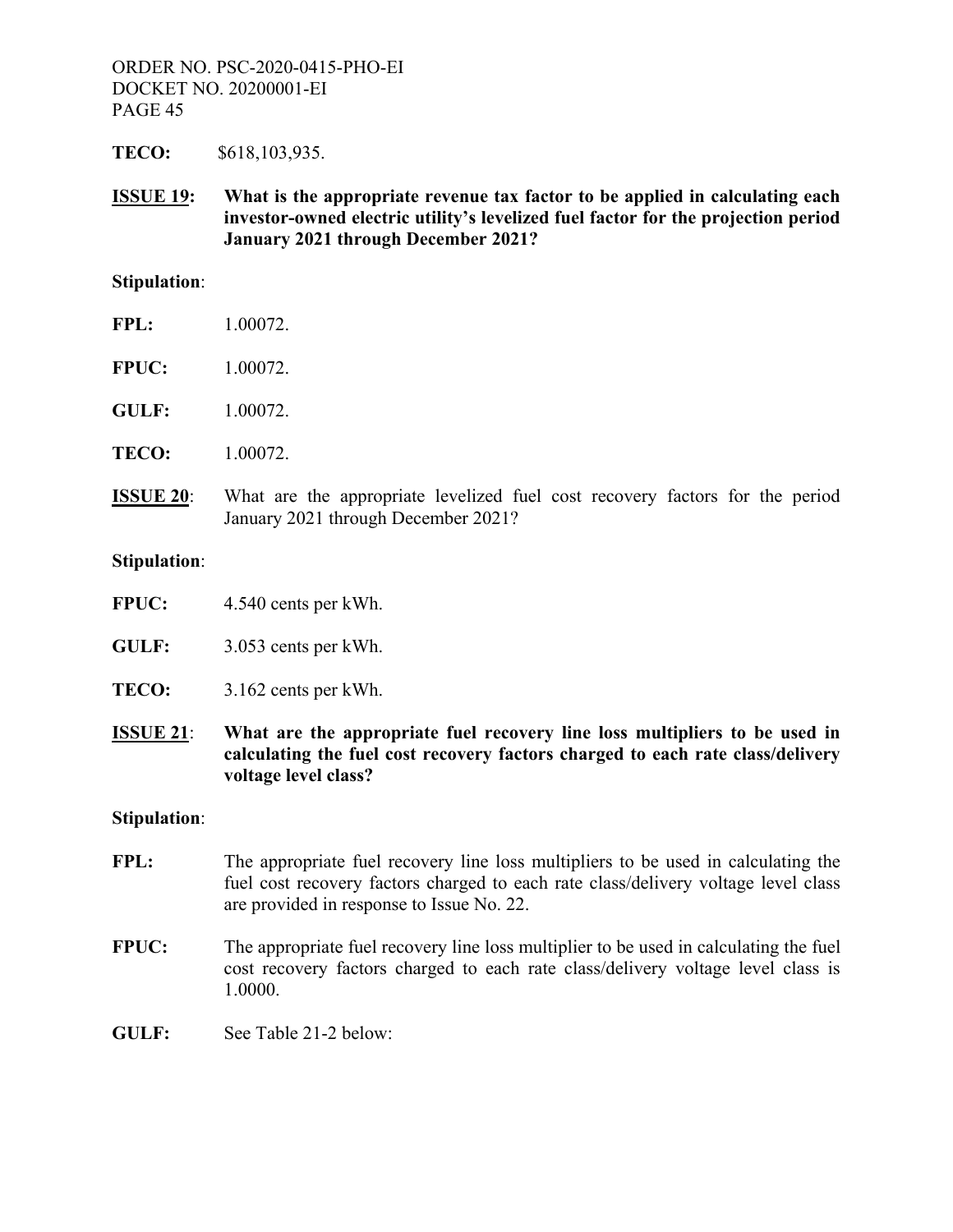#### **Table 21-2 GULF Fuel Recovery Line Loss Multipliers for the period January-December, 2021**

| Group                                                                                                                                                                                                                       | Rate Schedules                                          | <b>Fuel Recovery Loss Multipliers</b> |  |  |  |  |
|-----------------------------------------------------------------------------------------------------------------------------------------------------------------------------------------------------------------------------|---------------------------------------------------------|---------------------------------------|--|--|--|--|
| A                                                                                                                                                                                                                           | RS, RSVP, RSTOU,<br>GS, GSD, GSDT, GSTOU, OSIII, SBS(1) | 1.00555                               |  |  |  |  |
| B                                                                                                                                                                                                                           | LP, LPT, SBS(2)                                         | 0.99188                               |  |  |  |  |
| $\mathcal{C}$                                                                                                                                                                                                               | PX, PXT, RTP, SBS(3)                                    | 0.97668                               |  |  |  |  |
| D                                                                                                                                                                                                                           | OSI/II                                                  | 1.00560                               |  |  |  |  |
| Includes SBS customers with a contract demand in the range of 100 to 499 kW<br>Includes SBS customers with a contract demand in the range of 500 to 7,499 kW<br>Includes SBS customers with a contract demand over 7,499 kW |                                                         |                                       |  |  |  |  |

Source: Schedule E1-E (Exhibit RLH-5, 2021 Projection Filing, Page 7 of 41).

# TECO: See Table 21-3 below:

# **Table 21-3 TECO Fuel Recovery Line Loss Multipliers for the period January-December, 2020**

| Delivery Voltage Level        | Line Loss Multiplier |
|-------------------------------|----------------------|
| Transmission                  | 0.98                 |
| <b>Distribution Primary</b>   | 0.99                 |
| <b>Distribution Secondary</b> | .00                  |
| Lighting Service              | $\alpha$             |

Source: Schedule E1-D.

# **ISSUE 22**: **What are the appropriate fuel cost recovery factors for each rate class/delivery voltage level class adjusted for line losses?**

# **Stipulation**:

FPUC: The appropriate levelized fuel adjustment and purchased power cost recovery factors for the period January 2021 through December 2021 for the Consolidated Electric Division, adjusted for line loss multipliers and including taxes, are shown in Table 22-4 below: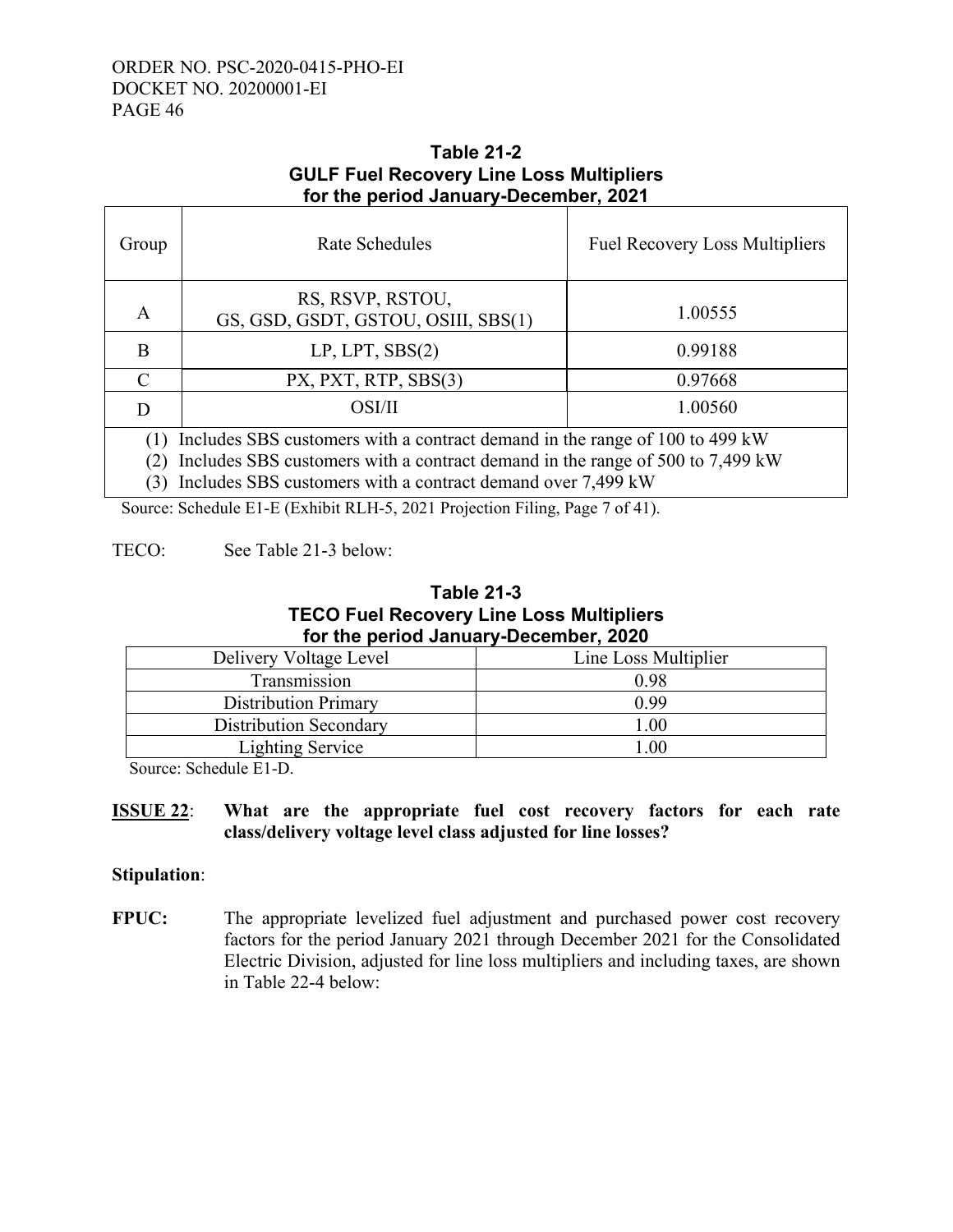| <b>FFUC FUST NOST RECOVETY FACTOLS TOF THE DEFIOU JAILMALY-DECEMBER, 2021</b> |                      |  |  |  |  |  |  |
|-------------------------------------------------------------------------------|----------------------|--|--|--|--|--|--|
| Fuel Recovery Factors – By Rate Schedule                                      |                      |  |  |  |  |  |  |
| For the Period January through December, 2021                                 |                      |  |  |  |  |  |  |
| Rate Schedule                                                                 | Levelized Adjustment |  |  |  |  |  |  |
|                                                                               | (cents/kWh)          |  |  |  |  |  |  |
| RS                                                                            | 7.269                |  |  |  |  |  |  |
| <b>GS</b>                                                                     | 7.034                |  |  |  |  |  |  |
| <b>GSD</b>                                                                    | 6.719                |  |  |  |  |  |  |
| <b>GSLD</b>                                                                   | 6.495                |  |  |  |  |  |  |
| LS                                                                            | 5.072                |  |  |  |  |  |  |

# **Table 22-4 FPUC Fuel Cost Recovery Factors for the period January-December, 2021**

Source: Schedule E1, Page 3 of 3.

# **Table 22-9**

# **FPUC Fuel Cost Recovery Factors for the period January-December, 2021**

| Step Rate Allocation for Residential Customers (RS Rate Schedule)   |       |  |
|---------------------------------------------------------------------|-------|--|
| For the Period January through December, 2021                       |       |  |
| Levelized Adjustment<br>Rate Schedule and Allocation<br>(cents/kWh) |       |  |
| RS Rate Schedule – Sales Allocation                                 | 7.269 |  |
| RS Rate Schedule with less than or equal to 1,000 kWh/month         | 6.961 |  |
| RS Rate Schedule with more than 1,000 kWh/month                     | 8 211 |  |
|                                                                     |       |  |

Source: Schedule E1, Page 3 of 3.

# **Table 22-10 FPUC Fuel Cost Recovery Factors for the period January-December, 2021**

| Fuel Recovery Factors for Time of Use – By Rate Schedule |                     |                      |  |  |  |
|----------------------------------------------------------|---------------------|----------------------|--|--|--|
| For the Period January through December, 2021            |                     |                      |  |  |  |
|                                                          | Levelized           | Levelized            |  |  |  |
| Rate Schedule                                            | Adjustment          | Adjustment           |  |  |  |
|                                                          | On Peak (cents/kWh) | Off Peak (cents/kWh) |  |  |  |
| <b>RS</b>                                                | 15.361<br>3.061     |                      |  |  |  |
| <b>GS</b>                                                | 2.034<br>11.034     |                      |  |  |  |
| <b>GSD</b>                                               | 3.469<br>10.719     |                      |  |  |  |
| <b>GSLD</b>                                              | 12.495<br>3.495     |                      |  |  |  |
| Interruptible                                            | 6.495<br>4.995      |                      |  |  |  |

Source: Schedule E1, Page 3 of 3.

**GULF:** The appropriate fuel cost recovery factors for each rate class/delivery voltage level class adjusted for line losses for the period January 2021 through December 2021, are shown in Tables 22-11 and 22-12 below: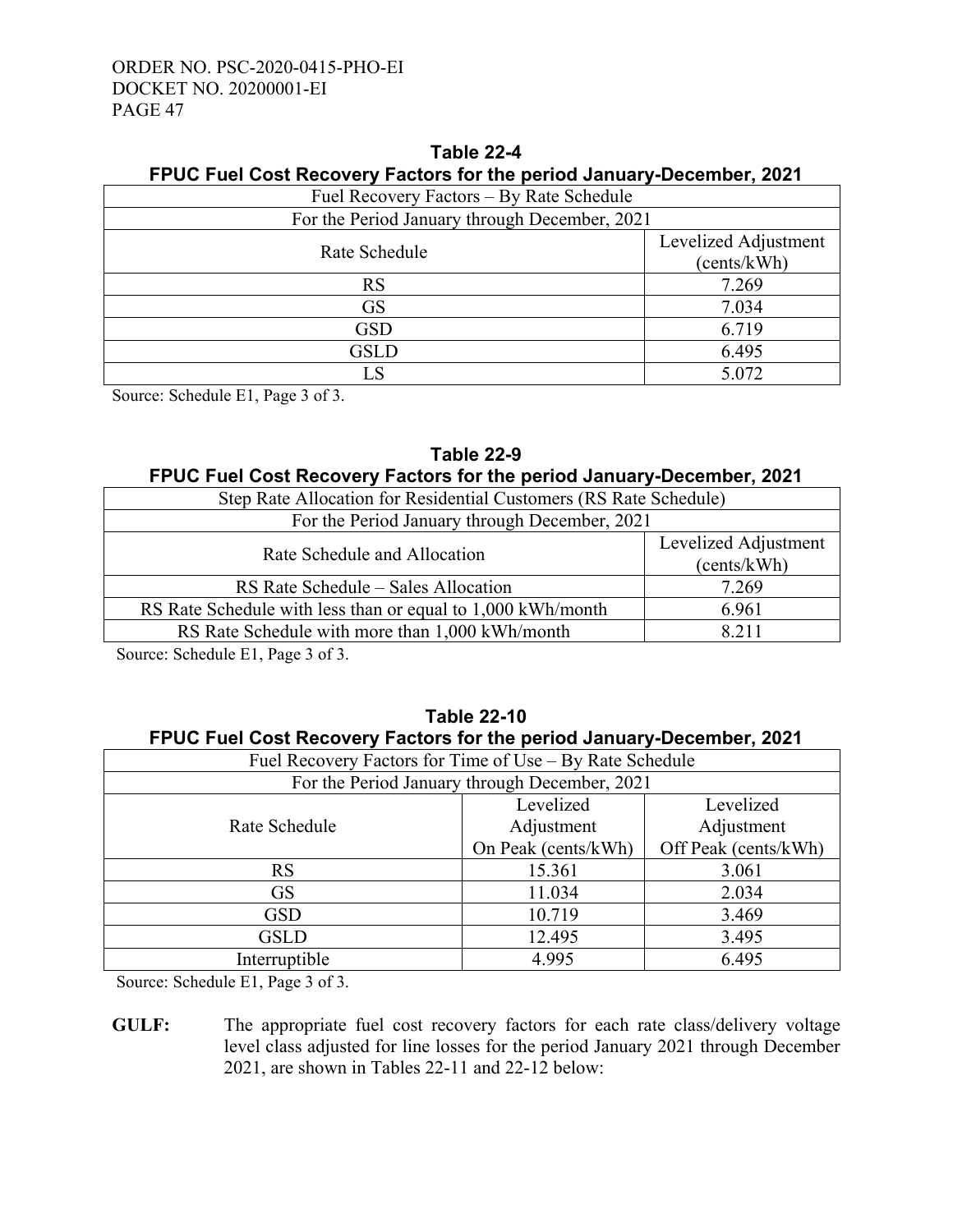Г

┑

# **Table 22-11 Gulf Standard Fuel Cost Recovery Factors for the period January-December, 2021**

| Group         | Rate Schedules                                          | Fuel<br>Factors<br>Recovery<br>Cost<br>(cents/kWh) |
|---------------|---------------------------------------------------------|----------------------------------------------------|
| А             | RS, RSVP, RSTOU,<br>GS, GSD, GSDT, GSTOU, OSIII, SBS(1) | 3.070                                              |
| B             | LP, LPT, SBS(2)                                         | 3.028                                              |
| $\mathcal{C}$ | PX, PXT, RTP, SBS(3)                                    | 2.982                                              |
|               | OSI/II                                                  | 3.045                                              |

Source: Schedule E1-E (Exhibit RLH-5, 2021 Projection Filing, Page 7 of 41).

# **Table 22-12 Gulf Time-of-Use Fuel Cost Recovery Factors for the period January-December, 2021**

|                                                                                   | Fuel<br>Recovery           |                  | <b>Fuel Cost Recovery</b><br>Factors (cents/kWh) |          |
|-----------------------------------------------------------------------------------|----------------------------|------------------|--------------------------------------------------|----------|
| Group                                                                             | Time-of-Use Rate Schedules | Loss Multipliers | On-Peak                                          | Off-Peak |
| A                                                                                 | GSDT, SBS(1)               | 1.00555          | 3.539                                            | 2.879    |
| В                                                                                 | $LPT$ , $SBS(2)$           | 0.99188          | 3.490                                            | 2.840    |
| C                                                                                 | PXT, SBS(3)                | 0.97668          | 3.437                                            | 2.796    |
| (1) Includes SBS customers with a contract demand in the range of 100 to 499 kW   |                            |                  |                                                  |          |
| (2) Includes SBS customers with a contract demand in the range of 500 to 7,499 kW |                            |                  |                                                  |          |
| (3) Includes SBS customers with a contract demand over 7,499 kW                   |                            |                  |                                                  |          |

Source: Schedule E1-E (Exhibit RLH-5, 2021 Projection Filing, Page 7 of 41).

**TECO:** The appropriate fuel cost recovery factors for each rate class/delivery voltage level class adjusted for line losses for the period January 2021 through December 2021, are shown in Table 22-13 below: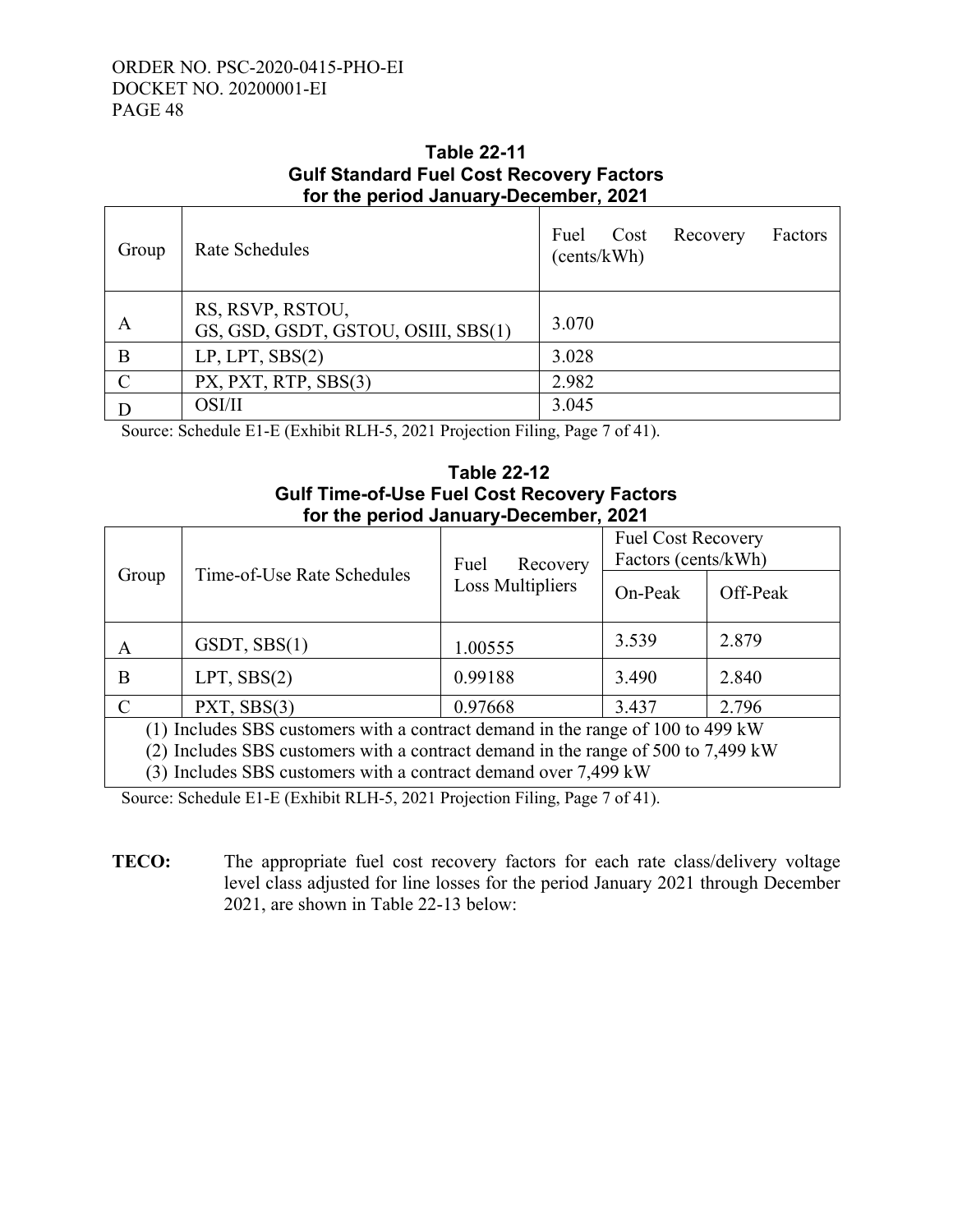| TECO Fuel Cost Recovery Factors for the period January-December, 2021 |                                            |                                       |                                      |
|-----------------------------------------------------------------------|--------------------------------------------|---------------------------------------|--------------------------------------|
|                                                                       | Fuel Cost Recovery Factors (cents per kWh) |                                       |                                      |
| Metering Voltage Level                                                | Levelized<br>Fuel<br>Recovery Factor       | First Tier<br>(Up to $1,000$ )<br>kWh | Second Tier<br>(Over<br>1,000<br>kWh |
| <b>STANDARD</b>                                                       |                                            |                                       |                                      |
| Distribution Secondary (RS only)                                      |                                            | 2.856                                 | 3.856                                |
| Distribution Secondary                                                | 3.167                                      |                                       |                                      |
| <b>Distribution Primary</b>                                           | 3.135                                      |                                       |                                      |
| Transmission                                                          | 3.104                                      |                                       |                                      |
| <b>Lighting Service</b>                                               | 3.136                                      |                                       |                                      |
| <b>TIME OF USE</b>                                                    |                                            |                                       |                                      |
| Distribution Secondary- On-Peak                                       | 3.335                                      |                                       |                                      |
| Distribution Secondary- Off-Peak                                      | 3.095                                      |                                       |                                      |
| Distribution Primary- On-Peak                                         | 3.302                                      |                                       |                                      |
| Distribution Primary- Off-Peak                                        | 3.064                                      |                                       |                                      |
| Transmission - On-Peak                                                | 3.268                                      |                                       |                                      |
| Transmission – Off-Peak                                               | 3.033                                      |                                       |                                      |

# **Table 22-13**

Source: Schedule E1-E.

# **II. CAPACITY ISSUES**

# **COMPANY-SPECIFIC CAPACITY COST RECOVERY FACTOR ISSUES**

**Florida Power & Light Company** 

**ISSUE 24A: What is the appropriate true-up adjustment amount associated with the 2018 SOBRA projects approved by Order No. PSC-2018-0028-FOF-EI to be refunded through the capacity clause in 2021?**

**Stipulation:** \$12,401,882.

**ISSUE 24B: What are the appropriate Indiantown non-fuel base revenue requirements to be recovered through the Capacity Clause pursuant to the Commission's approval of the Indiantown transaction in Docket No. 160154- EI, Order No. PSC-16-0506-FOF-EI, for 2021?** 

**Stipulation:** \$1,356,055.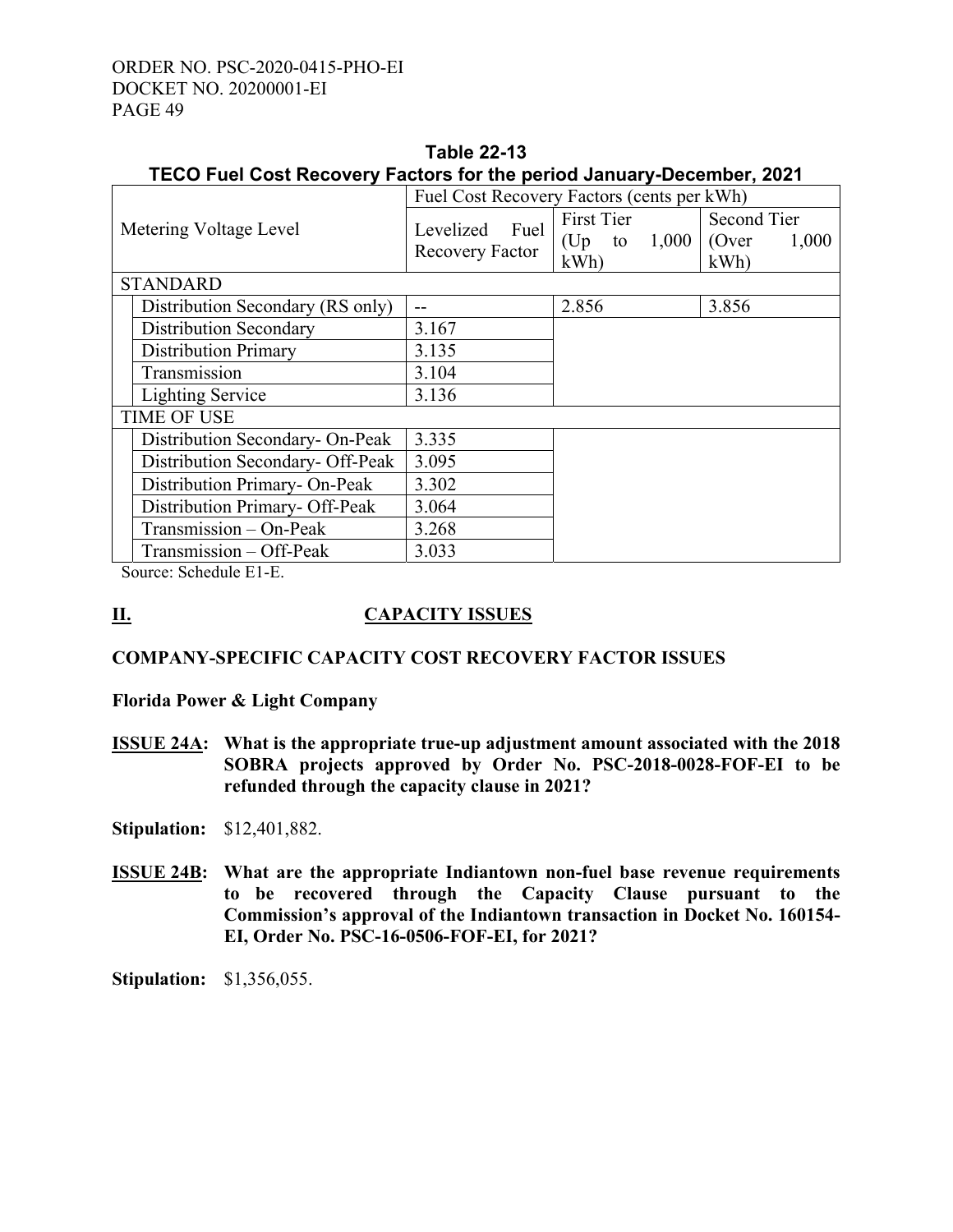# **Gulf Power Company**

No company-specific capacity cost recovery factor issues for Gulf Power Company have been identified at this time. If such issues are identified, they will be numbered 25A, 25B, 25C, and so forth, as appropriate.

# **Tampa Electric Company**

No company-specific capacity cost recovery factor issues for Tampa Electric Company have been identified at this time. If such issues are identified, they will be numbered 26A, 26B, 26C, and so forth, as appropriate.

# **GENERIC CAPACITY COST RECOVERY FACTOR ISSUES**

# **ISSUE 27: What are the appropriate final capacity cost recovery true-up amounts for the period January 2019 through December 2019?**

#### **Stipulation**:

| FPL: | An over-recovery of \$5,141,967. |
|------|----------------------------------|
|------|----------------------------------|

GULF: An over-recovery of \$452,844.

**TECO:** An over-recovery of \$111,228.

**ISSUE 28**: **What are the appropriate capacity cost recovery actual/estimated true-up amounts for the period January 2020 through December 2020?**

#### **Stipulation**:

- FPL: An over-recovery of \$7,388,454.
- **GULF:** An under-recovery of \$2,700,587.

**TECO:** An over-recovery of \$1,660,252.

**ISSUE 29**: **What are the appropriate total capacity cost recovery true-up amounts to be collected/refunded during the period January 2021 through December 2021?** 

#### **Stipulation**:

- FPL: An over-recovery of \$12,530,421.
- **GULF:** An under-recovery of \$2,247,743.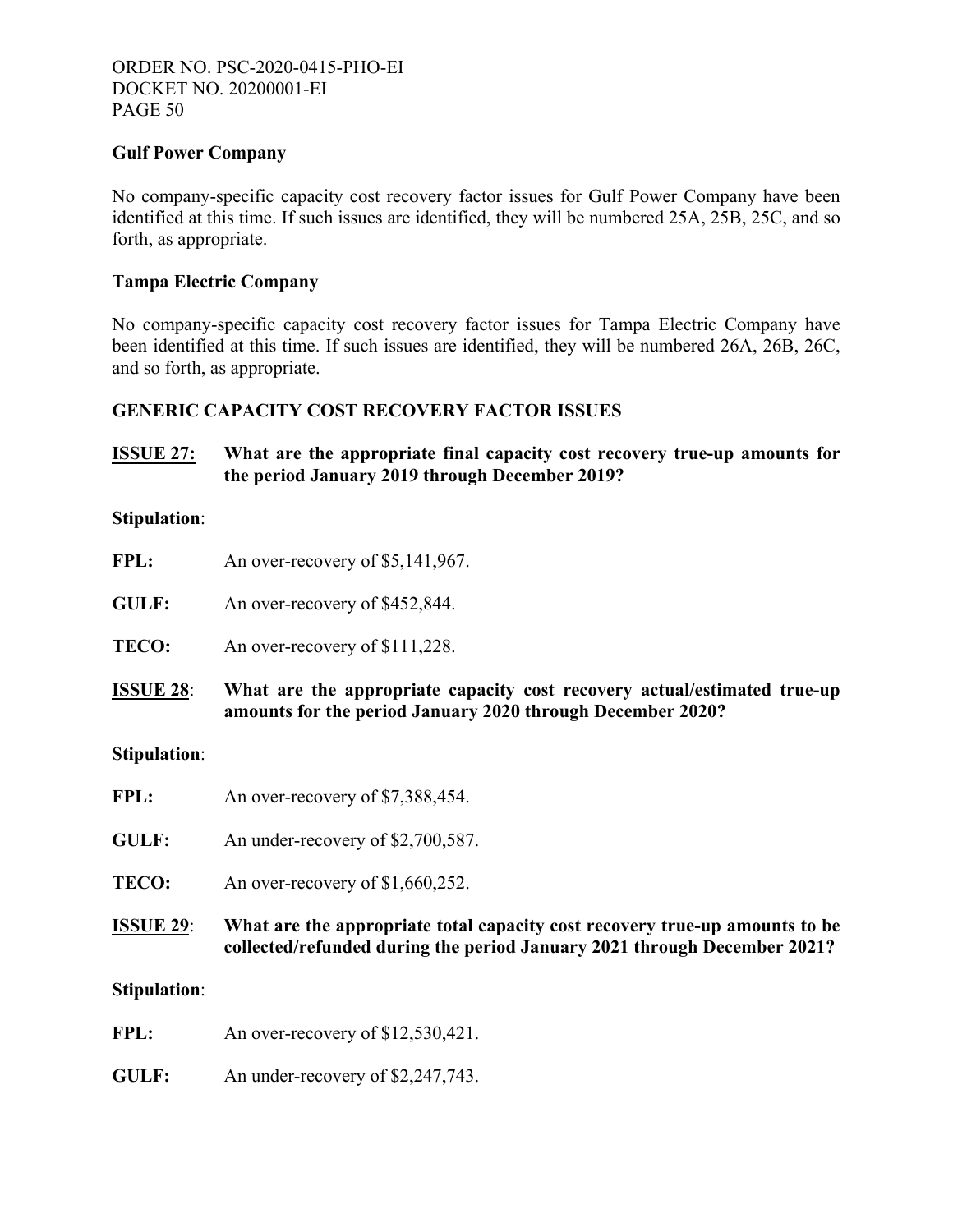**TECO:** An over-recovery of \$1,771,480.

**ISSUE 30: What are the appropriate projected total capacity cost recovery amounts for the period January 2021 through December 2021?** 

#### **Stipulation:**

- **FPL:** \$237,781,299.
- **GULF:** \$83,552,876.
- **TECO:** \$2,125,115.
- **ISSUE 31**: **What are the appropriate projected net purchased power capacity cost recovery amounts to be included in the recovery factor for the period January 2021 through December 2021?**

#### **Stipulation**:

- **FPL:** \$214,358,302.
- **GULF:** \$85,862,394.
- **TECO:** \$353,890.
- **ISSUE 32**: **What are the appropriate jurisdictional separation factors for capacity revenues and costs to be included in the recovery factor for the period January 2021 through December 2021?**

#### **Stipulation**:

The appropriate jurisdictional separation factors are as follows:

**FPL:** Demand: Transmission 90.2300 percent, Non-Stratified Production 95.6891 percent, Intermediate Strata Production 95.0081 percent, Peaking Strata Production 95.2778 percent, Distribution 100 percent.

> Energy: Total Sales 95.2084 percent, Non-Stratified Sales 95.6788 percent, Intermediate Strata Sales 94.9979 percent, Peaking Strata Sales 95.2675 percent.

General Plant: Labor 96.9888 percent.

**GULF:** Demand: Total Production/Transmission 97.2343 percent, Non-Stratified Production 100 percent, Intermediate Strata Production 97.5922 percent, Peaking Strata Production 76.0860 percent, Distribution 98.1419 percent.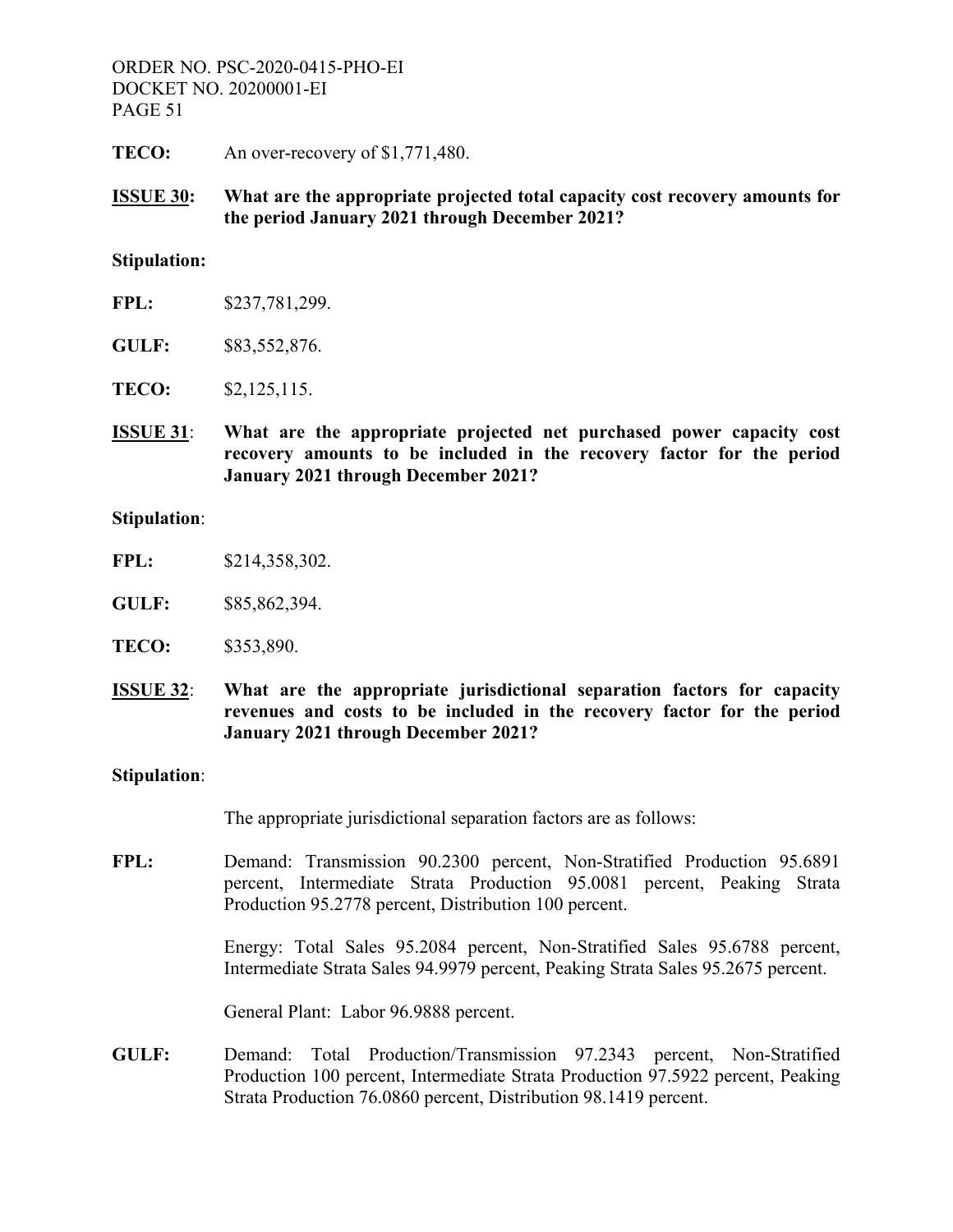Energy: Total Sales 97.4597 percent, Non-Stratified Sales 100 percent, Intermediate Strata Sales 97.5922 percent, Peaking Strata Sales 76.0860 percent.

General Plant: 96.9888 percent.

**TECO:** The appropriate jurisdictional separation factor is 1.00.

# **ISSUE 33**: **What are the appropriate capacity cost recovery factors for the period January 2021 through December 2021?**

#### **Stipulation**:

**FPL:** The appropriate capacity cost recovery factors for the period January 2021 through December 2021 is shown in Tables 33-2 through 33-4:

|                                    | <b>2021 Capacity Cost Recovery Factors</b> |                      |                                                                         |                                                                      |
|------------------------------------|--------------------------------------------|----------------------|-------------------------------------------------------------------------|----------------------------------------------------------------------|
| <b>Rate Schedule</b>               | $\frac{\text{S}}{\text{K}}$                | $\frac{\delta}{kWh}$ | Reservation<br>Demand<br>Charge<br>(RDC)<br>$\frac{\text{S}}{\text{K}}$ | Sum of<br>Daily<br>Demand<br>Charge<br>(SDD)<br>$\frac{\sqrt{2}}{N}$ |
| RS1/RTR1                           |                                            | 0.00203              |                                                                         |                                                                      |
| GS1/GST1                           |                                            | 0.00205              |                                                                         |                                                                      |
| GSD1/GSDT1/HLFT1/GSD1-EV           | 0.68                                       |                      |                                                                         |                                                                      |
| OS <sub>2</sub>                    |                                            | 0.00088              |                                                                         |                                                                      |
| GSLD1/GSLDT1/CS1/CST1/HLFT2/GSLD1- | 0.76                                       |                      |                                                                         |                                                                      |
| EV                                 |                                            |                      |                                                                         |                                                                      |
| GSLD2/GSLDT2/CS2/CST2/HLFT3        | 0.73                                       |                      |                                                                         |                                                                      |
| GSLD3/GSLDT3/CS3/CST3              | 0.74                                       |                      |                                                                         |                                                                      |
| <b>SST1T</b>                       |                                            |                      | 0.09                                                                    | 0.04                                                                 |
| SST1D1/SST1D2/SST1D3               |                                            |                      | 0.09                                                                    | 0.04                                                                 |
| CILC D/CILC G                      | 0.77                                       |                      |                                                                         |                                                                      |
| <b>CILC T</b>                      | 0.74                                       |                      |                                                                         |                                                                      |
| <b>MET</b>                         | 0.66                                       |                      |                                                                         |                                                                      |
| OL1/SL1/SL1M/PL1                   |                                            | 0.00016              |                                                                         |                                                                      |
| SL2/SL2M/GSCU1                     |                                            | 0.00135              |                                                                         |                                                                      |

**Table 33-2 FPL Capacity Cost Recovery Factors for the period January-December, 2021**

Source: Appendix III – 2021 CCR Projections (Exhibit RBD-7, Page 20 of 38).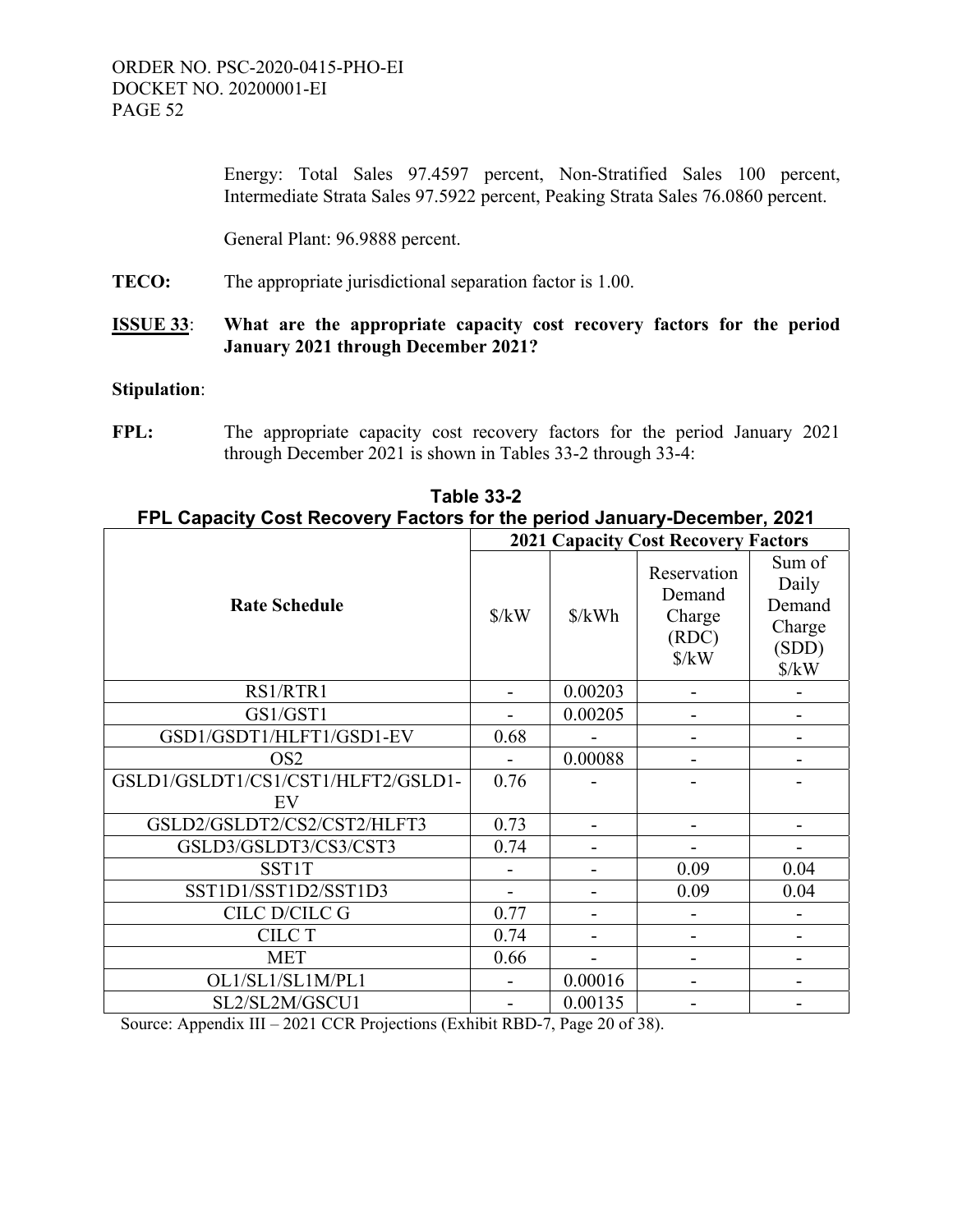|                                          | <b>2020 Indiantown Capacity Cost Recovery</b>      |                                            |                                                                         |                                                                      |
|------------------------------------------|----------------------------------------------------|--------------------------------------------|-------------------------------------------------------------------------|----------------------------------------------------------------------|
|                                          | <b>Factors</b>                                     |                                            |                                                                         |                                                                      |
| <b>Rate Schedule</b>                     | Capacity<br>Recovery<br>Factor<br>$(\frac{S}{kW})$ | Capacity<br>Recovery<br>Factor<br>(\$/kWh) | Reservation<br>Demand<br>Charge<br>(RDC)<br>$\frac{\text{S}}{\text{K}}$ | Sum of<br>Daily<br>Demand<br>Charge<br>(SDD)<br>$\frac{\sqrt{2}}{N}$ |
| RS1/RTR1                                 |                                                    | 0.00001                                    |                                                                         |                                                                      |
| GS1/GST1                                 |                                                    | 0.00001                                    |                                                                         |                                                                      |
| GSD1/GSDT1/HLFT1/GSD1-EV                 |                                                    |                                            |                                                                         |                                                                      |
| OS <sub>2</sub>                          |                                                    | 0.00001                                    |                                                                         |                                                                      |
| GSLD1/GSLDT1/CS1/CST1/HLFT2/GSLD1-<br>EV |                                                    |                                            |                                                                         |                                                                      |
| GSLD2/GSLDT2/CS2/CST2/HLFT3              |                                                    |                                            |                                                                         |                                                                      |
| GSLD3/GSLDT3/CS3/CST3                    |                                                    |                                            |                                                                         |                                                                      |
| <b>SST1T</b>                             |                                                    |                                            |                                                                         |                                                                      |
| SST1D1/SST1D2/SST1D3                     |                                                    |                                            |                                                                         |                                                                      |
| CILC D/CILC G                            | 0.01                                               |                                            |                                                                         |                                                                      |
| <b>CILC T</b>                            | 0.01                                               |                                            |                                                                         |                                                                      |
| <b>MET</b>                               | 0.01                                               |                                            |                                                                         |                                                                      |
| OL1/SL1/SL1M/PL1                         |                                                    |                                            |                                                                         |                                                                      |
| SL2/SL2M/GSCU1                           |                                                    | 0.00001                                    |                                                                         |                                                                      |

**Table 33-3 FPL Capacity Cost Recovery Factors for the period January-December, 2021**

Source: Appendix III – 2021 CCR Projections (Exhibit RBD-7, Page 20 of 38).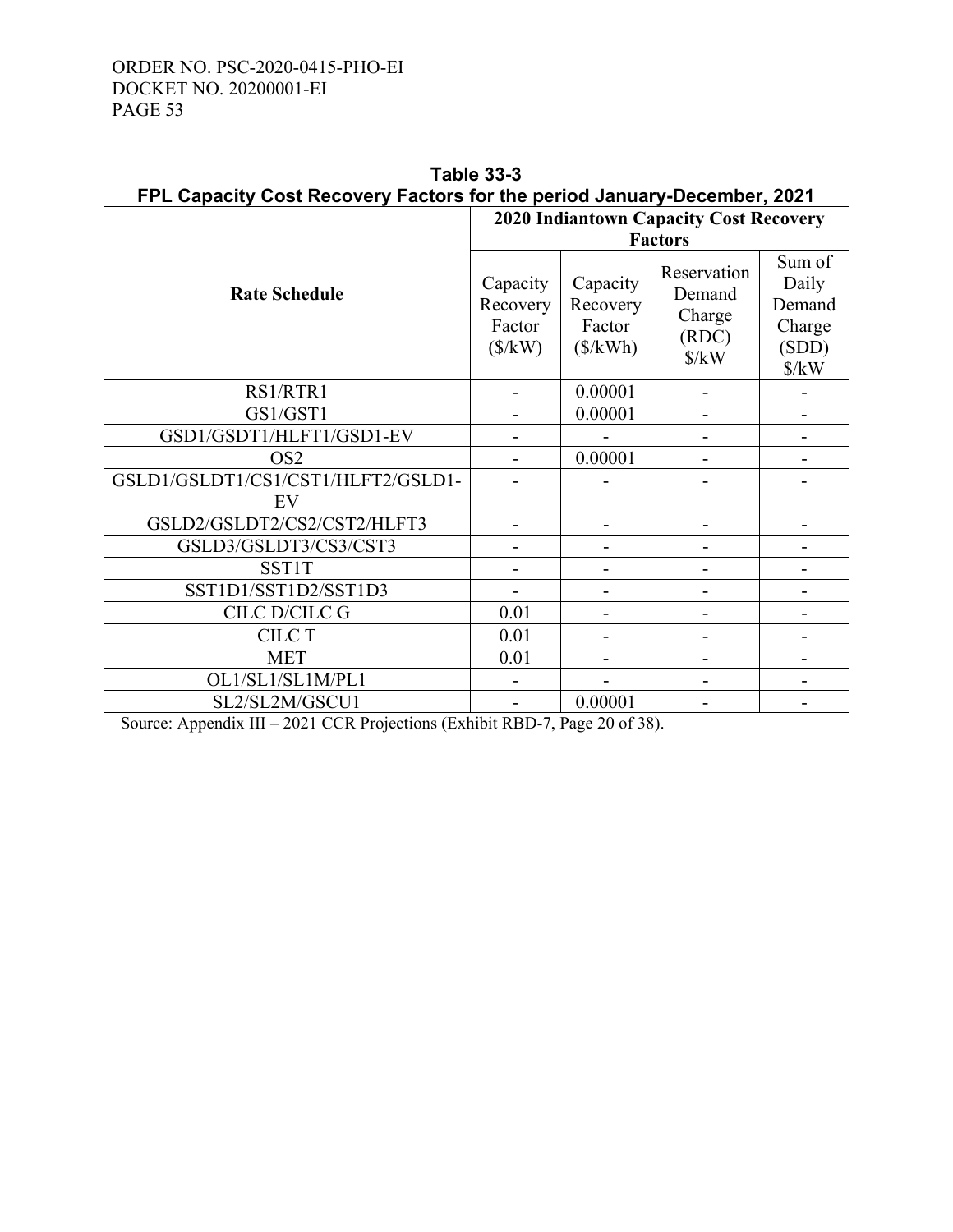|                                    | <b>2021 Total Capacity Cost Recovery Factors</b> |                      |                                                                 |                                                                      |
|------------------------------------|--------------------------------------------------|----------------------|-----------------------------------------------------------------|----------------------------------------------------------------------|
| <b>Rate Schedule</b>               | $\frac{\text{S}}{\text{K}}$                      | $\frac{\delta}{kWh}$ | Reservation<br>Demand<br>Charge<br>(RDC)<br>$\frac{\gamma}{kW}$ | Sum of<br>Daily<br>Demand<br>Charge<br>(SDD)<br>$\frac{\sqrt{2}}{N}$ |
| RS1/RTR1                           |                                                  | 0.00204              |                                                                 |                                                                      |
| GS1/GST1                           |                                                  | 0.00206              |                                                                 |                                                                      |
| GSD1/GSDT1/HLFT1/GSD1-EV           | 0.68                                             |                      |                                                                 | ۰                                                                    |
| OS <sub>2</sub>                    |                                                  | 0.00089              |                                                                 |                                                                      |
| GSLD1/GSLDT1/CS1/CST1/HLFT2/GSLD1- | 0.76                                             |                      |                                                                 |                                                                      |
| EV                                 |                                                  |                      |                                                                 |                                                                      |
| GSLD2/GSLDT2/CS2/CST2/HLFT3        | 0.73                                             |                      |                                                                 |                                                                      |
| GSLD3/GSLDT3/CS3/CST3              | 0.74                                             |                      |                                                                 |                                                                      |
| <b>SST1T</b>                       |                                                  |                      | 0.09                                                            | 0.04                                                                 |
| SST1D1/SST1D2/SST1D3               |                                                  |                      | 0.09                                                            | 0.04                                                                 |
| CILC D/CILC G                      | 0.78                                             |                      |                                                                 |                                                                      |
| <b>CILC T</b>                      | 0.75                                             |                      |                                                                 |                                                                      |
| <b>MET</b>                         | 0.67                                             |                      |                                                                 |                                                                      |
| OL1/SL1/SL1M/PL1                   |                                                  | 0.00016              |                                                                 |                                                                      |
| SL2/SL2M/GSCU1                     |                                                  | 0.00136              |                                                                 |                                                                      |

**Table 33-4 FPL Capacity Cost Recovery Factors for the period January-December, 2021**

Source: Appendix III – 2021 CCR Projections (Exhibit RBD-7, Page 20 of 38).

**GULF:** The appropriate capacity cost recovery factors for the period January 2021 through December 2021 is shown in Table 33-5 below:

| <b>Table 33-5</b><br>GULF Capacity Cost Recovery Factors for the period January-December, 2021 |               |                       |  |
|------------------------------------------------------------------------------------------------|---------------|-----------------------|--|
| <b>2021 Capacity Cost Recovery Factors</b>                                                     |               |                       |  |
| <b>Rate Class</b>                                                                              | Cents / $kWh$ | Dollars / $kW$ -month |  |
| RS, RSVP, RSTOU                                                                                | 0.915         |                       |  |
| <b>GS</b>                                                                                      | 0.931         |                       |  |
| GSD, GSDT, GSTOU                                                                               | 0.733         |                       |  |

Source: Schedule CCE-2, Page 2 of 2 (Exhibit RLH-5, Columns G and I, Page 40 of 41).

 $LP, LPT$  2.86

OS-I/II 0.127 | -

PX, PXT, RTP, SBS 0.623

OSIII 0.566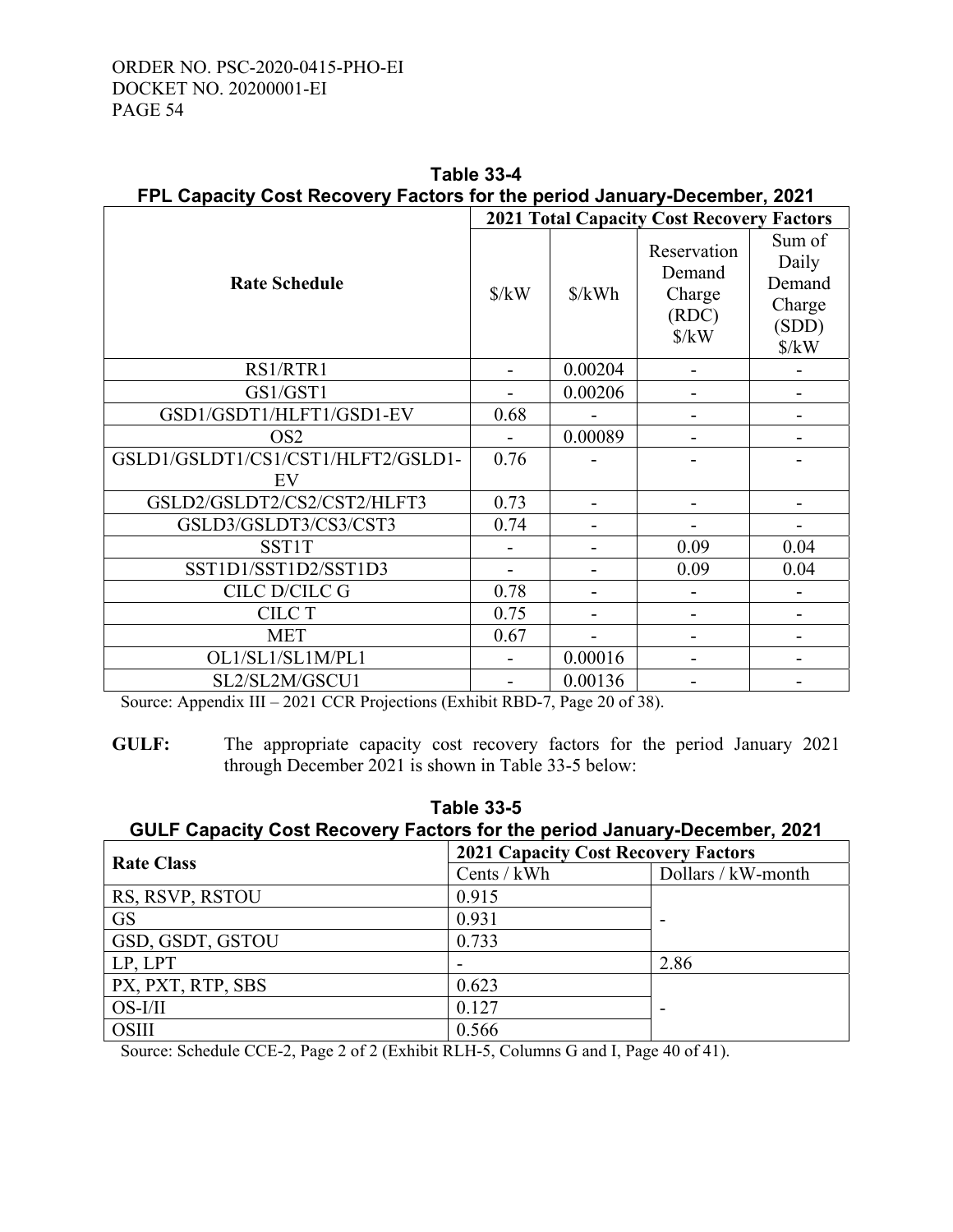**TECO:** The appropriate capacity cost recovery factors for the period January 2021 through December 2021 is shown in Table 33-6 below:

| TECO Capacity Cost Recovery Factors for the period January-December, 2021 |                                            |              |  |  |
|---------------------------------------------------------------------------|--------------------------------------------|--------------|--|--|
| <b>Rate Class and Metering Voltage</b>                                    | <b>2021 Capacity Cost Recovery Factors</b> |              |  |  |
|                                                                           | Cents / kWh                                | Dollars / kW |  |  |
| RS                                                                        | 0.002                                      |              |  |  |
| GS and CS                                                                 | 0.002                                      |              |  |  |
| GSD, SBF Standard                                                         |                                            |              |  |  |
| Secondary                                                                 |                                            | 0.01         |  |  |
| Primary                                                                   |                                            | 0.01         |  |  |
| Transmission                                                              |                                            | 0.01         |  |  |
| <b>GSD</b> Optional                                                       |                                            |              |  |  |
| Secondary                                                                 | 0.002                                      |              |  |  |
| Primary                                                                   | 0.002                                      |              |  |  |
| Transmission                                                              | 0.002                                      |              |  |  |
| IS, SBI                                                                   |                                            |              |  |  |
| Primary                                                                   |                                            | 0.00         |  |  |
| Transmission                                                              |                                            | 0.00         |  |  |
| LS1 Secondary                                                             | 0.0000                                     |              |  |  |

# **Table 33-6 TECO Capacity Cost Recovery Factors for the period January-December, 2021**

Source: Exhibit MAS-3, Document Number 1, Page 3 of 4.

# **III.** EFFECTIVE DATE

# **ISSUE 34**: **What should be the effective date of the fuel adjustment factors and capacity cost recovery factors for billing purposes?**

# **Stipulation**:

# **FPL, FPUC,**

- **GULF, TECO:** The new factors should be effective begin with the first billing cycle for January 2021 through the last billing cycle for December 2021. The first billing cycle may start before January 1, 2021, and the last cycle may be read after December 31, 2021, so that each customer is billed for twelve months regardless of when the recovery factors became effective. The new factors shall continue in effect until modified by this Commission.
- **ISSUE 35: Should the Commission approve revised tariffs reflecting the fuel adjustment factors and capacity cost recovery factors determined to be appropriate in this proceeding?**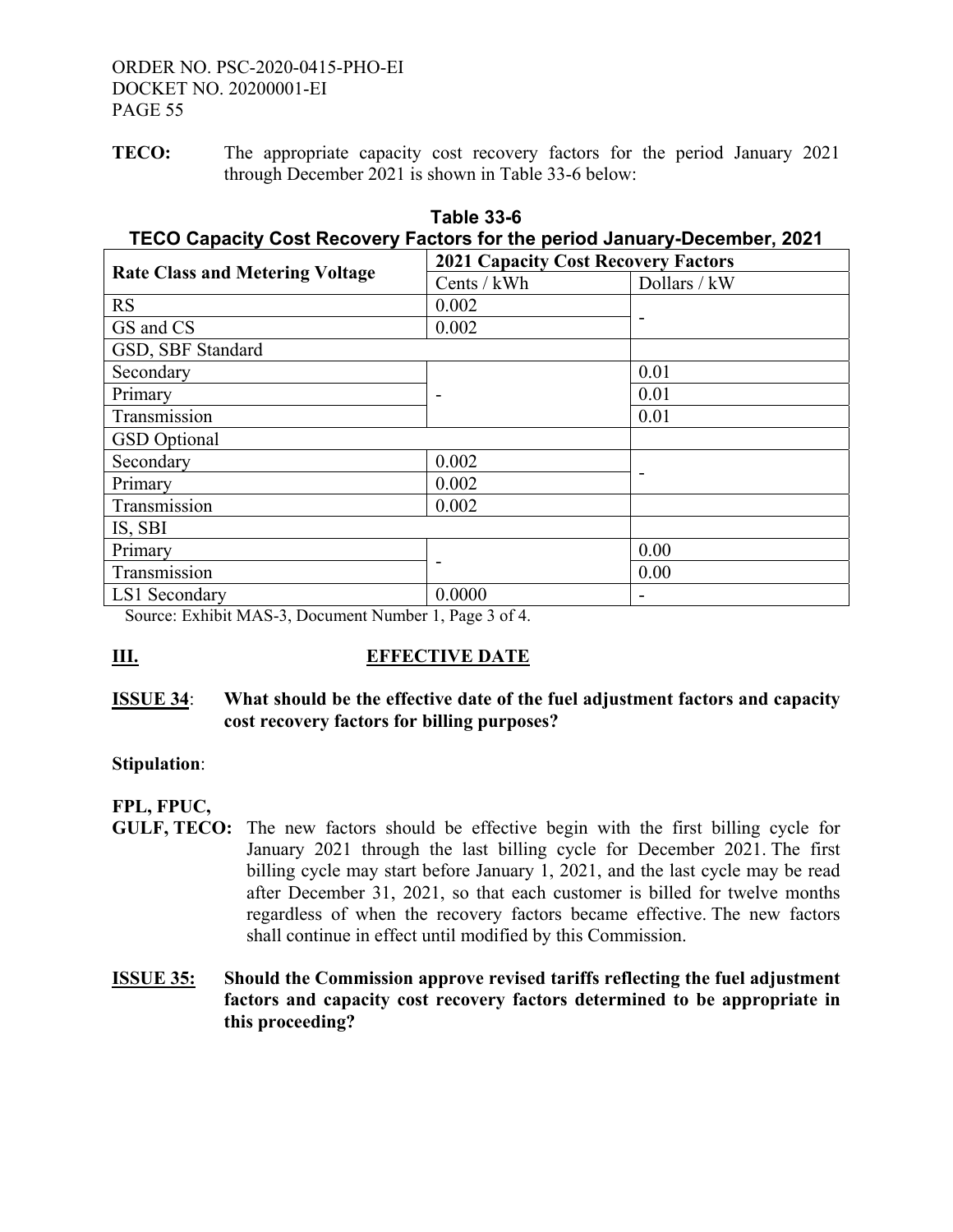#### **Stipulation**:

# **FPL, FPUC,**

**GULF, TECO:** Yes. The Commission should approve revised tariffs reflecting the fuel adjustment factors and capacity cost recovery factors determined to be reasonable in this proceeding. The Commission should direct staff to verify that the revised tariffs are consistent with the Commission's decisions.

#### **ISSUE 36: Should this docket be closed?**

#### **Stipulation**:

# **FPL, FPUC,**

**GULF, TECO:** No. While a separate docket number is assigned each year for administrative convenience, this is a continuing docket and should remain open.

# **XI. PENDING MOTIONS**

There are no pending motions at this time.

# **XII. PENDING CONFIDENTIALITY MATTERS**

There are no pending confidentiality matters.

# **XIII. POST-HEARING PROCEDURES**

 If no bench decision is made, each party shall file a post-hearing statement of issues and positions. A summary of each position of no more than 75 words, set off with asterisks, shall be included in that statement. If a party's position has not changed since the issuance of this Prehearing Order, the post-hearing statement may simply restate the prehearing position; however, if the prehearing position is longer than 75 words, it must be reduced to no more than 75 words. If a party fails to file a post-hearing statement, that party shall have waived all issues and may be dismissed from the proceeding.

 Pursuant to Rule 28-106.215, F.A.C., a party's proposed findings of fact and conclusions of law, if any, statement of issues and positions, and brief, shall together total no more than 40 pages and shall be filed at the same time.

# **XIV. RULINGS**

Opening statements, if any, shall not exceed five minutes per party unless a party chooses to waive its opening statement. Each witness shall be given three minutes for a summary of their testimony.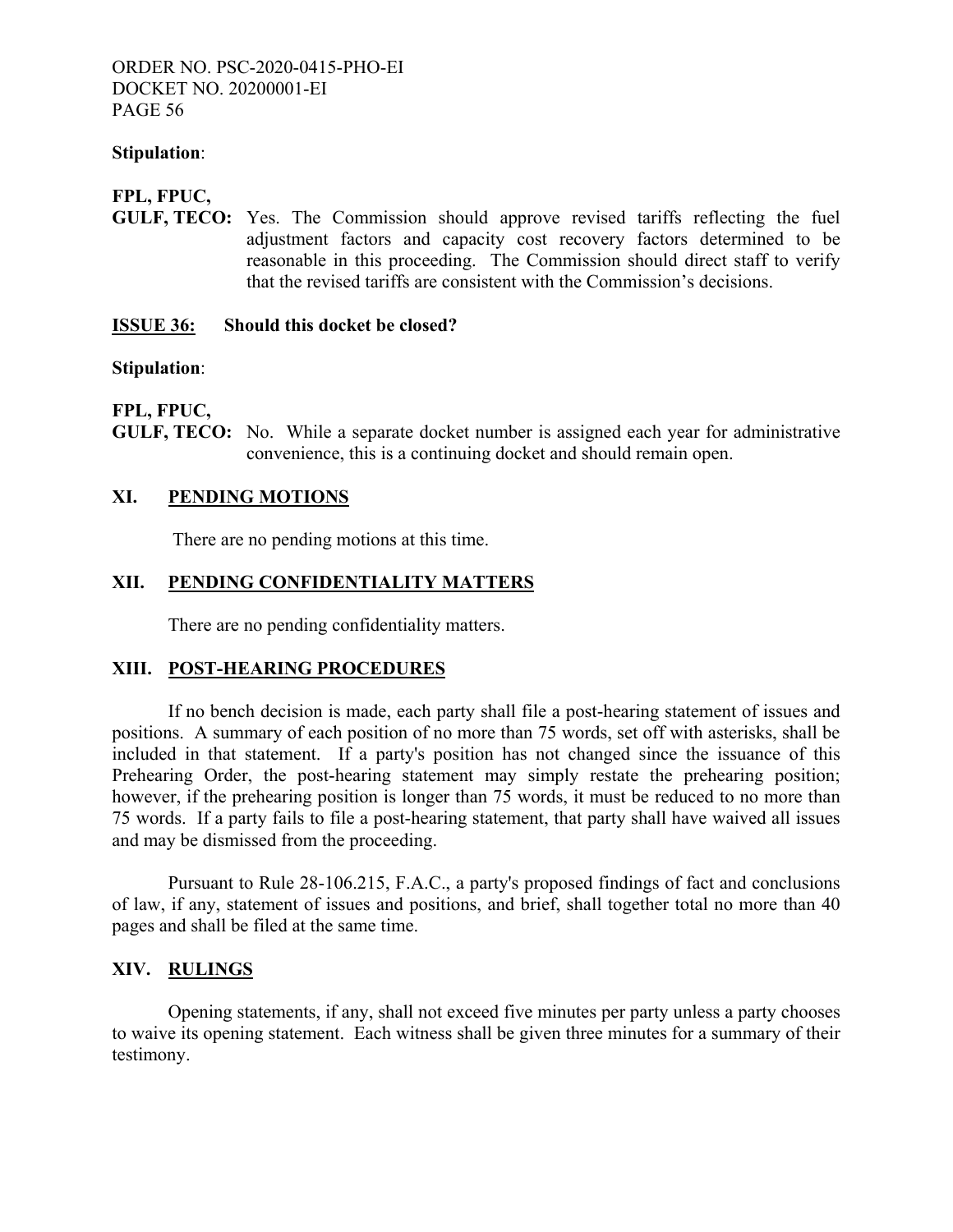The parties shall provide cross-examination exhibits, including impeachment exhibits, to the Commission Clerk by the close of business on October 27, 2020, following the procedures set forth in Attachment A. The exhibits that are pre-filed and designated as cross-examination or impeachment exhibits shall not be viewed by opposing witnesses or opposing counsel or otherwise have their contents or identity communicated to such witnesses or counsel.

It is therefore,

 ORDERED by Commissioner Andrew Giles Fay, as Prehearing Officer, that this Prehearing Order shall govern the conduct of these proceedings as set forth above unless modified by the Commission.

 By ORDER of Commissioner Andrew Giles Fay, as Prehearing Officer, this 30th day of October, 2020.

Uhr II

 ANDREW GILES FAY Commissioner and Prehearing Officer Florida Public Service Commission 2540 Shumard Oak Boulevard Tallahassee, Florida 32399 (850) 413-6770 www.floridapsc.com

Copies furnished: A copy of this document is provided to the parties of record at the time of issuance and, if applicable, interested persons.

SBr

#### NOTICE OF FURTHER PROCEEDINGS OR JUDICIAL REVIEW

 The Florida Public Service Commission is required by Section 120.569(1), Florida Statutes, to notify parties of any administrative hearing or judicial review of Commission orders that is available under Sections 120.57 or 120.68, Florida Statutes, as well as the procedures and time limits that apply. This notice should not be construed to mean all requests for an administrative hearing or judicial review will be granted or result in the relief sought.

 Mediation may be available on a case-by-case basis. If mediation is conducted, it does not affect a substantially interested person's right to a hearing.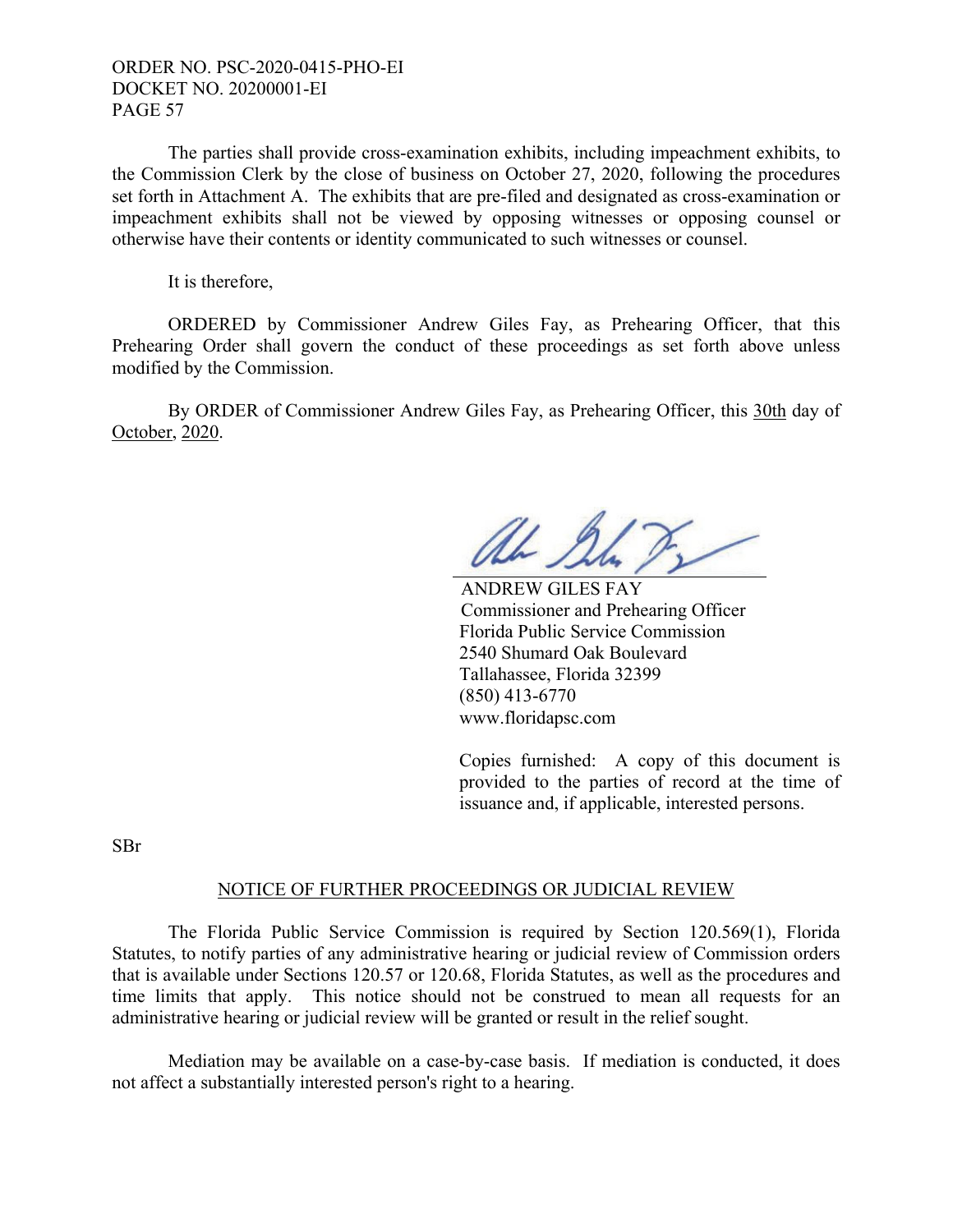Any party adversely affected by this order, which is preliminary, procedural or intermediate in nature, may request: (1) reconsideration within 10 days pursuant to Rule 25- 22.0376, Florida Administrative Code; or (2) judicial review by the Florida Supreme Court, in the case of an electric, gas or telephone utility, or the First District Court of Appeal, in the case of a water or wastewater utility. A motion for reconsideration shall be filed with the Office of Commission Clerk, in the form prescribed by Rule 25-22.0376, Florida Administrative Code. Judicial review of a preliminary, procedural or intermediate ruling or order is available if review of the final action will not provide an adequate remedy. Such review may be requested from the appropriate court, as described above, pursuant to Rule 9.100, Florida Rules of Appellate Procedure.